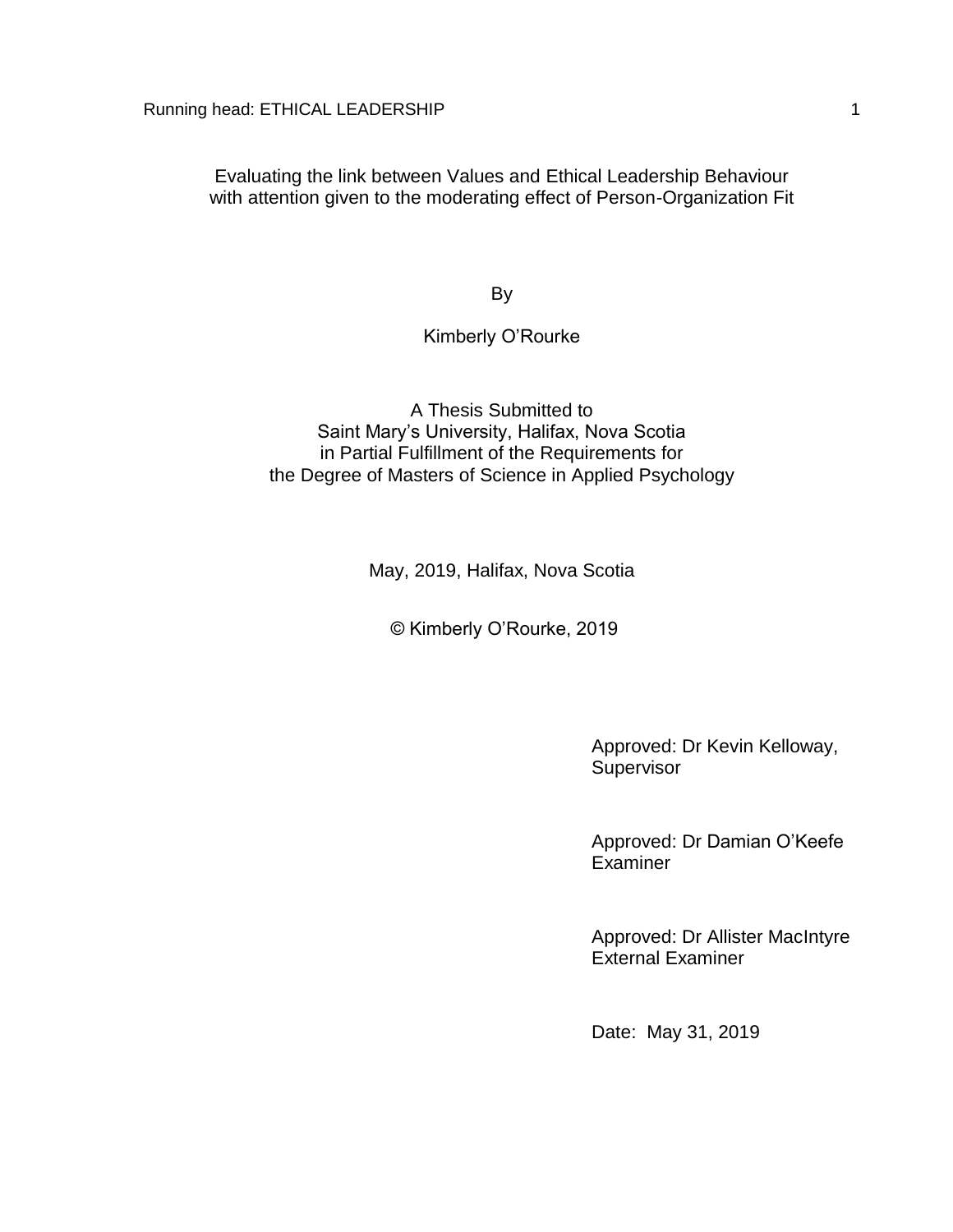#### **Abstract**

Evaluating the link between Values and Ethical Leadership Behaviour with attention given to the moderating effect of Person-Organization Fit

By Kimberly O'Rourke

Given the emergence of unethical leaders in both the civilian and military sectors over the years, it is imperative that research investigate the nature of ethical leadership behaviour. This study contributes to research on exploring the antecedents of ethical leadership behaviour, specifically the values of benevolence, universalism, achievement, and conformity, the values congruence of person-organization fit (P-O Fit), as well as the interaction between the aforementioned variables. Using a sample of military personnel, leaders matched with their followers, these relationships were evaluated. The sample was split into one-to-one ratio (1:1) for hierarchical moderated regression, and nested for multilevel modelling. Values and P-O Fit, both self-reported by leaders, were evaluated as predictors of ethical leadership behaviour, as rated by followers. The main effect of P-O Fit was found to be positively and significantly associated to ethical leadership behaviour. Leaders who self-report P-O Fit are rated favourably on their ethical leadership behaviour. Conformity (dual item) produced a significant interaction effect with P-O Fit. Simple slopes revealed that self-reported high P-O Fit improves the relationship between conformity and ethical leadership behaviour. Leaders who feel their values are congruent with those of the organization foster a synergistic environment across values of conformity. Followers are influenced by this congruence and behaviour which leads to favourable ratings of ethical leadership behaviour.

*Keywords:* ethical leadership, values, person-organization fit, moderation

Date: May 31, 2019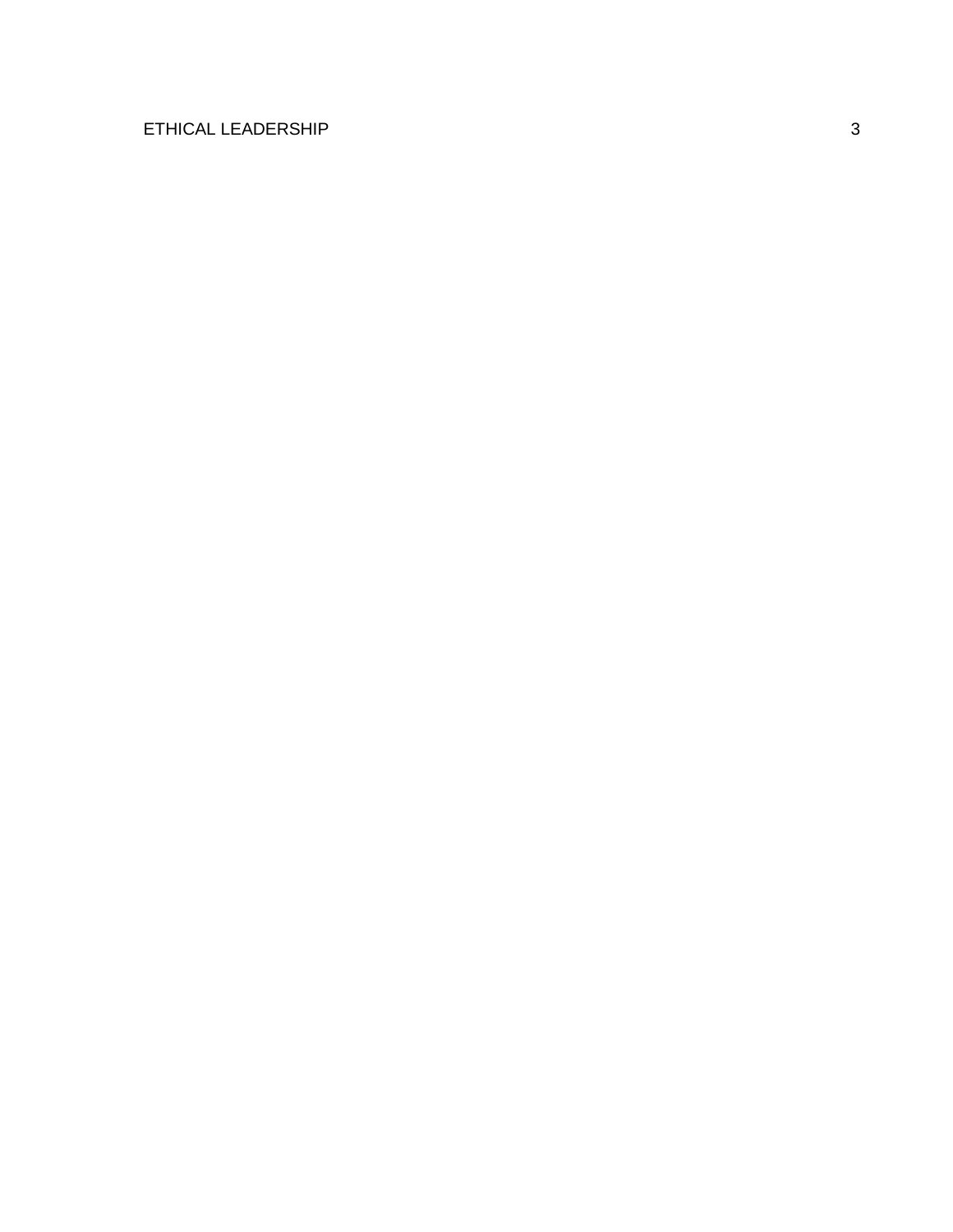## **Table of Contents**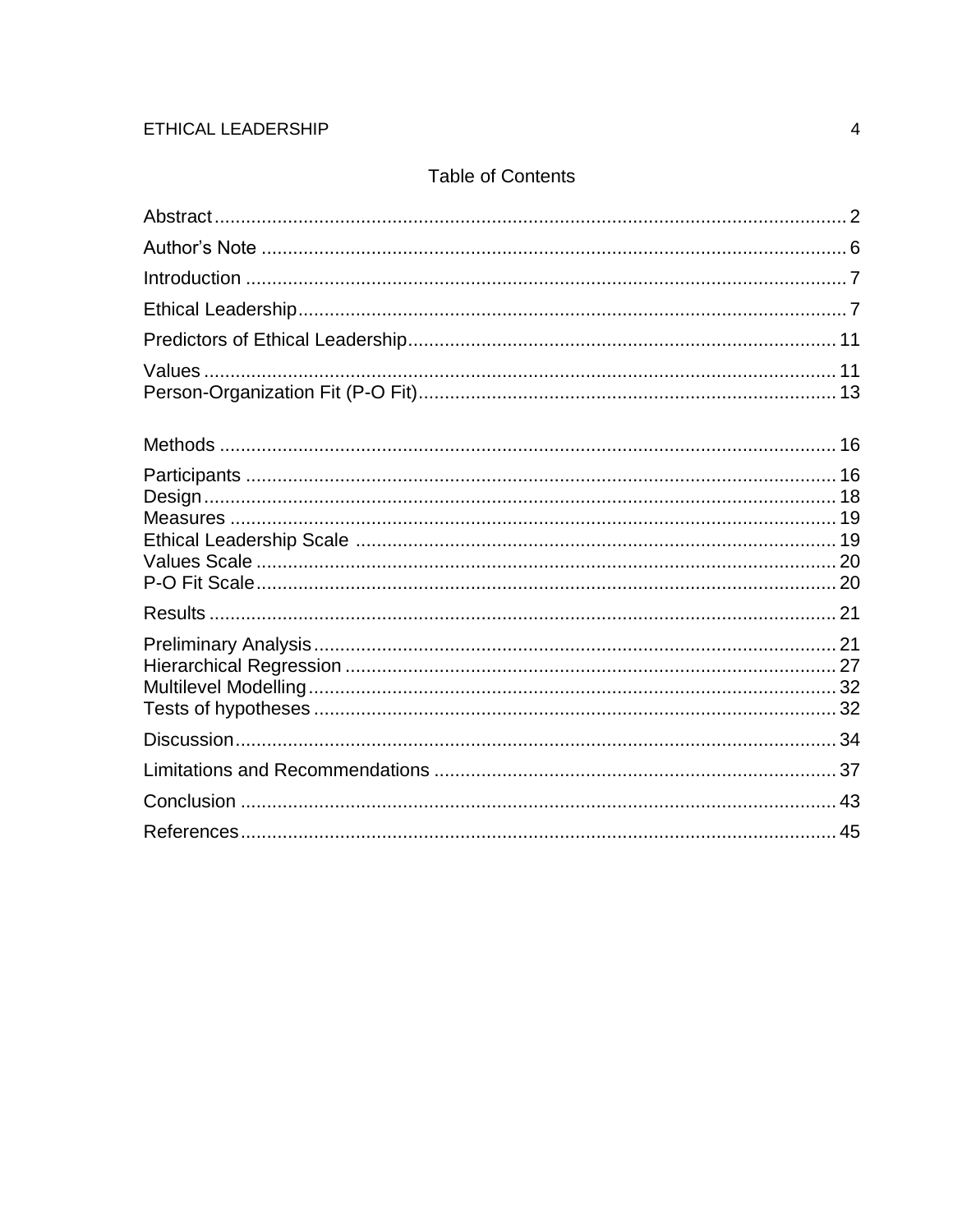# Figures

## Tables

| 22. Means, standard deviations, correlations and reliabilities for 1:1 sample 22     |
|--------------------------------------------------------------------------------------|
| 25. Means, standard deviations, correlations and reliabilities for nested sample  22 |
|                                                                                      |
|                                                                                      |
| 4a. Results of Self-transcendence regressed on Ethical Leadership Behaviour  27      |
| 4b. Results of Achievement regressed on Ethical Leadership Behaviour  28             |
| 4c. Results of Conformity (dual item) regressed on Ethical Leadership Behaviour  29  |
| 4d. Results of Conformity (single item) regressed on Ethical Leadership Behaviour31  |
|                                                                                      |
|                                                                                      |

# Appendices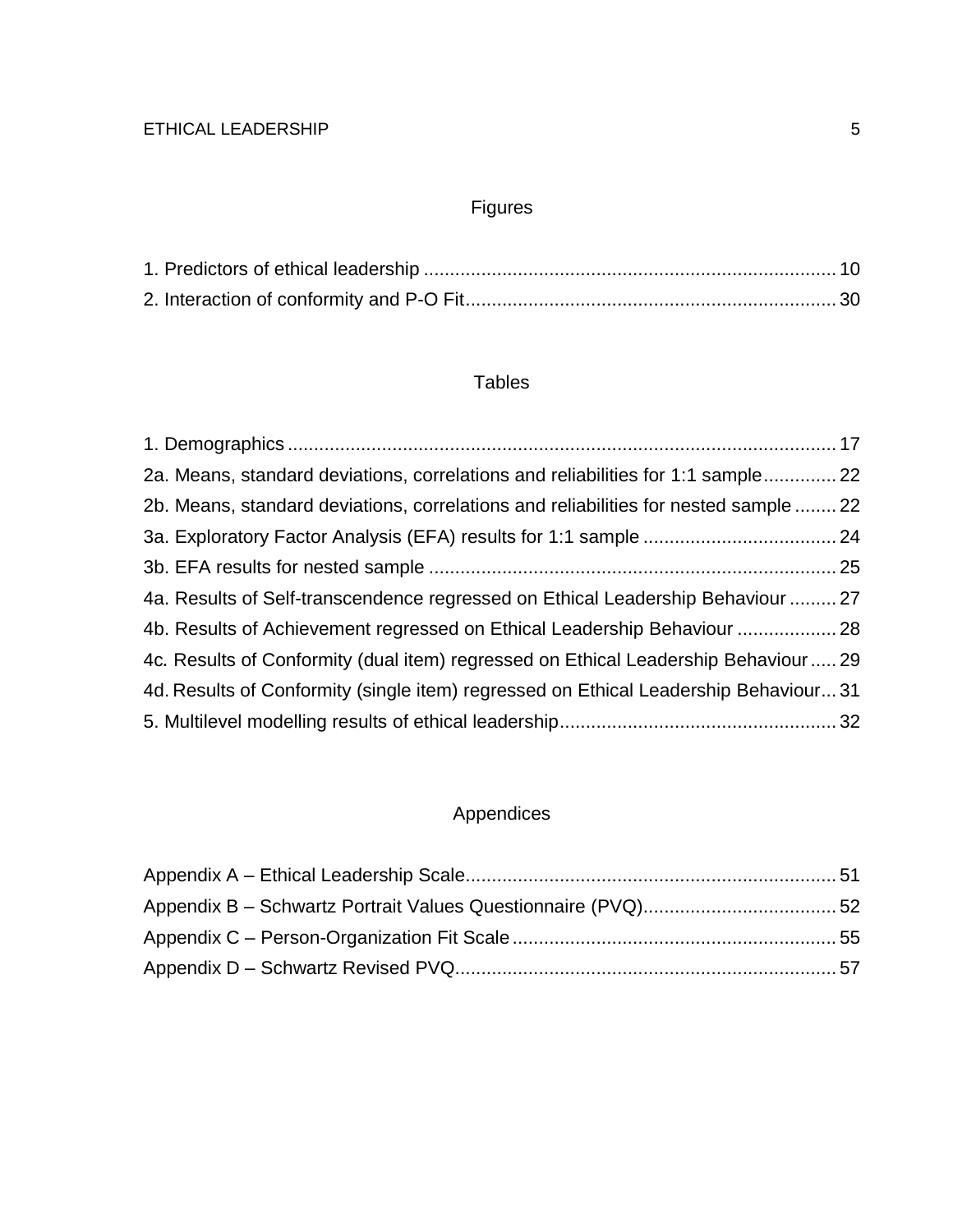## **Author's Note**

In fond memory of my thesis supervisor, Dr Victor Catano, for his commitment to my education, his calming and receptive manner to my concerns and for inspiring in me his passion for this field.

Thank you to my committee, Dr E. Kevin Kelloway and Dr Damian O'Keefe, for their constant support, their guidance and wisdom, and their patience with my questions throughout this academic endeavour.

Thank you to my husband and family for their ongoing support of my ambitions, goals, and dreams.

Thank you to my cohort for being my sounding board these last two years.

Thank you to the Canadian Armed Forces for granting me this opportunity.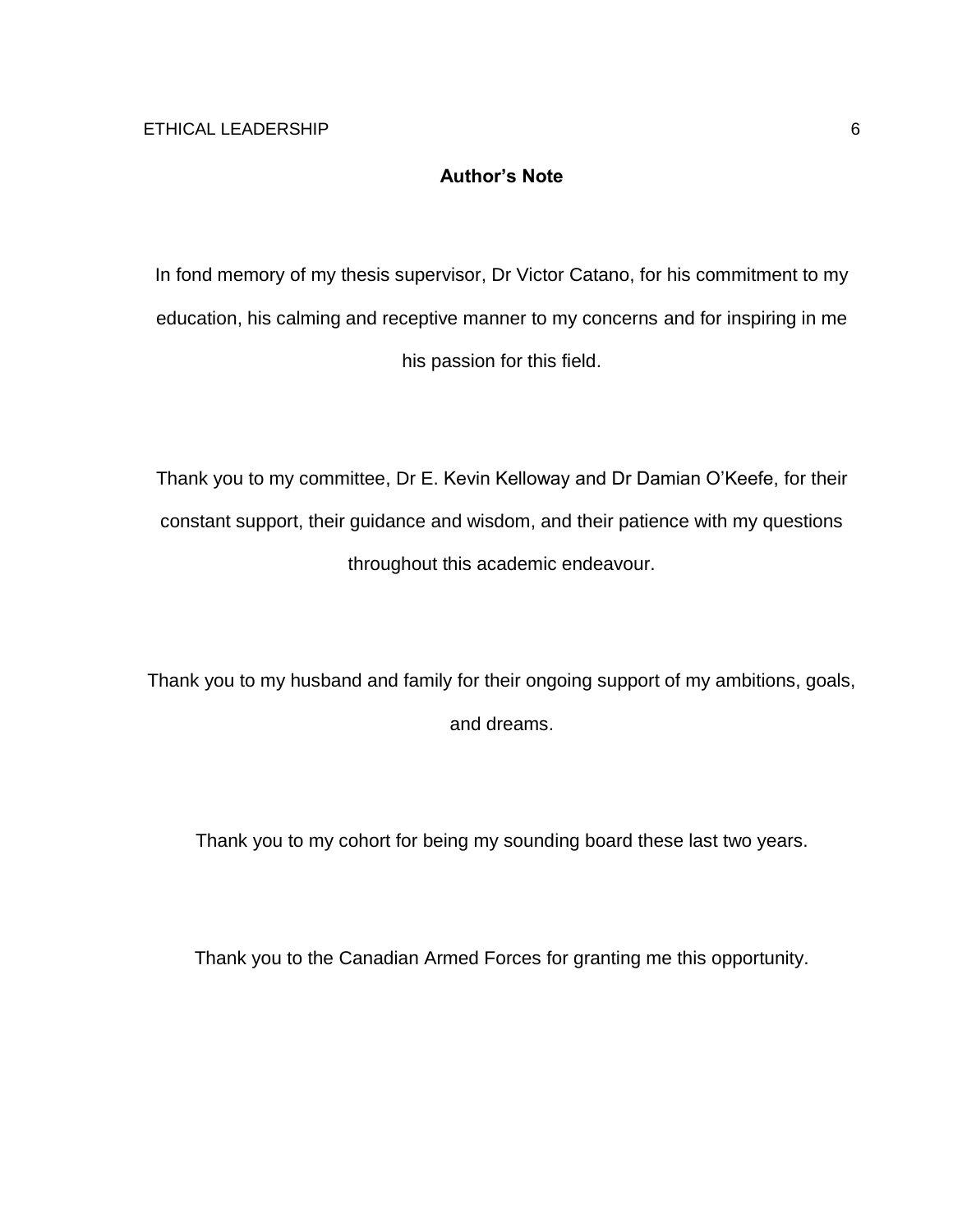Evaluating the link between Values and Ethical Leadership Behaviour with attention given to the moderating effect of Person-Organization Fit

Several occurrences over the years have inspired the need for research on ethical leadership behaviour. Examples of unethical leadership behaviour ranged from heads of companies such as Volkswagen's chief executive Martin Winterkorn, with the outright lies told to customers regarding its vehicle capabilities (Hotten, 2015), to associations such as the Fédération Internationale de Football Association (FIFA), from which many of its members were arrested for corruption (BBC News, 2015). Beyond these non-governmental organizations, the military, namely the Canadian Armed Forces (CAF), has also experienced some questionable ethical behaviour from its leaders. Issues of inappropriate sexual behaviour and harassment have been found throughout the ranks (CBC News, 2015; Deschamps, 2015). Further issues of fraud (Government of Canada, 2018), improper and unprofessional sexual relationships (The Star, 2018), and selling top secret information to foreign countries (CBC News, 2019). As a result of this negative pattern of unethical behaviour amongst our military members, with most of them being leaders, it is not only imperative that research focus on ethical leadership behaviour in a civilian context, but also in the military context. The present study aims to contribute to this research.

Ethical leadership behaviour, as an emerging style of leadership behaviour, is of particular importance to organizations. Organizational leaders are typically responsible for many things such as managing budgets, evaluating performance of personnel, maintaining professional boundaries and relationships at work and treating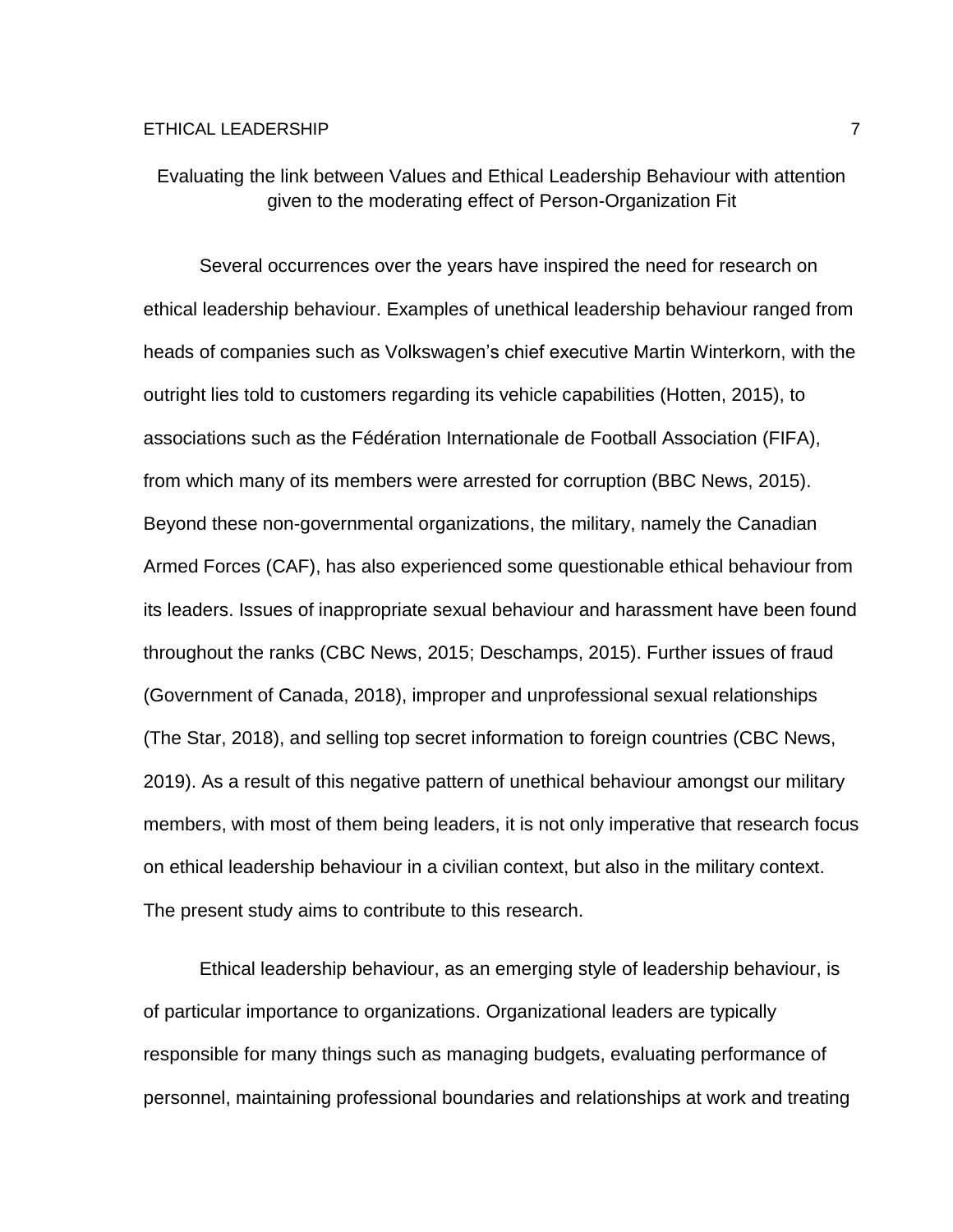co-workers appropriately. Despite this ethical style desired in organizational leaders, to date researchers have focused on hypothesized outcomes, rather than predictors, of ethical leadership behaviour (Brown & Treviño, 2005; Brown, Treviño, & Harrison, 2005; Lee, Choi, Youn, & Chun, 2017; Mayer, Kuenzi, & Greenbaum, 2010; van Gils, Van Quaquebeke, van Knippenberg, van Dijke, & De Cremer, 2015). Additionally, there is a volume of research which has shown that employees working under the guidance of ethical leaders will not only go above and beyond the requirements of the job, but they will emulate their leaders (Mo & Shi, 2017a, 2017b; McCann & Holt 2009; Neubert, Carlson, Kacmar, Roberts, & Chonko, 2009). To date, there is little research focused on the antecedents of ethical leadership behaviour, or how we can predict ethical leadership behaviours in our prospective leaders (Brown & Treviño, 2005).

In contrast, my research is focused on hypothesized antecedents of ethical leadership behaviour. Specifically, using data from defense leaders and their direct reports, I examined the links between leaders' self-reported personal values and their followers' ratings of their ethical leadership. Moreover, I investigated the role of a potential moderator of these relationships – person-organization fit.

Brown, Treviño, and Harrison (2005) defined ethical leadership behaviour as: "…the demonstration of normatively appropriate conduct through personal actions and interpersonal relationships, and the promotion of such conduct to followers through two-way communication, reinforcement, and decision-making" (p. 120). Research by Treviño, Brown, and Hartman (2000, 2003) found that ethical leaders were thought to be honest and trustworthy, to be fair and principled decision-makers and to behave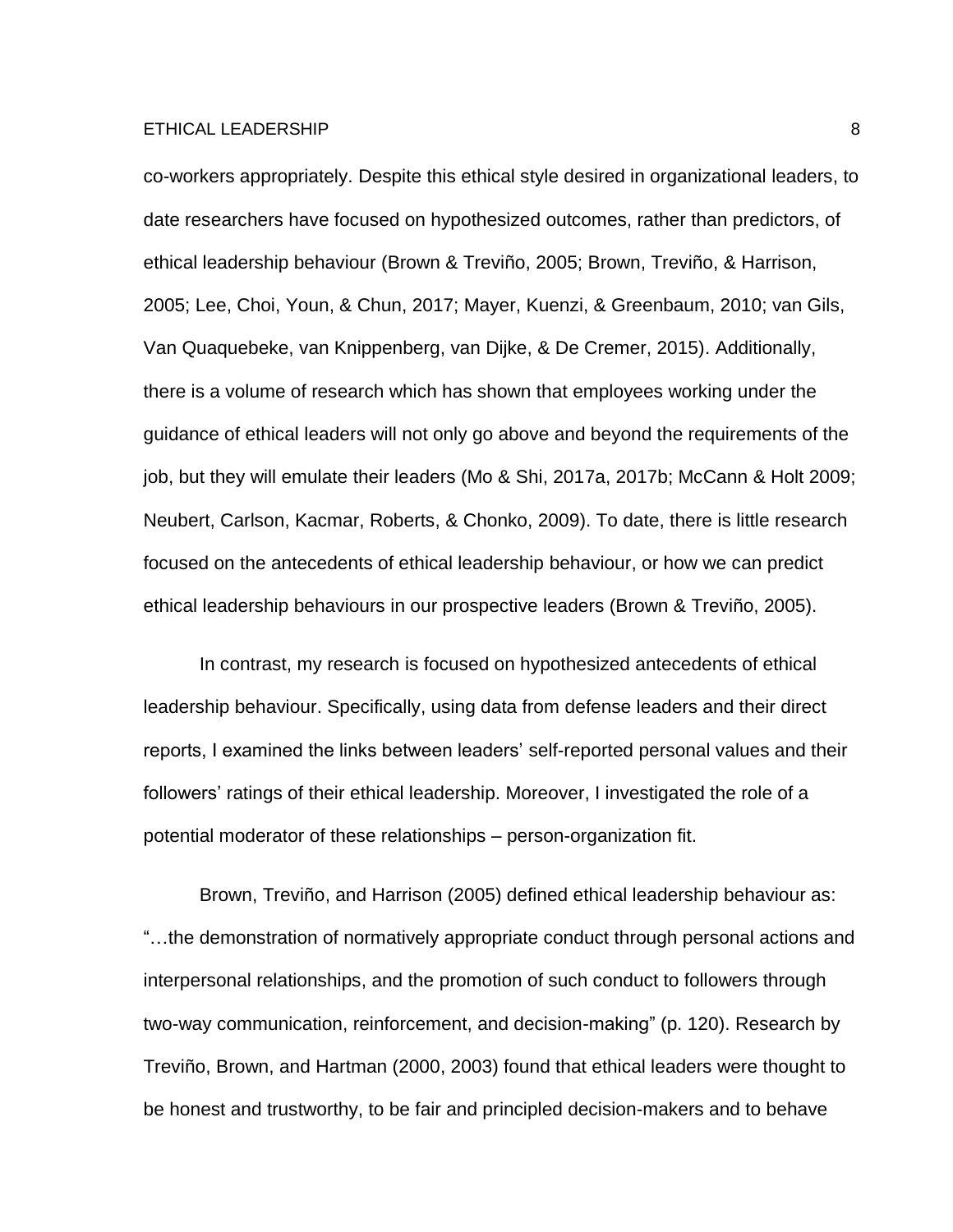ethically in both their personal and professional lives. Accordingly, it is important for the individual to conduct oneself in the highest moral fashion both at and outside of work, but it is also imperative that they maintain moral interactions with and influence their followers using effective communication, reinforcement techniques, and decisionmaking (Brown & Treviño, 2005; Treviño, et al., 2000, 2003; Brown, et al., 2005).

In 2016, O'Keefe, Catano, Kelloway, Charbonneau, and MacIntyre, using the theory and definition predicated by Brown, et al. (2005), proposed several antecedents of ethical leadership behaviour. They proposed that ethical leadership behaviour is a function of individual and situational factors and that these factors may interact to predict ethical leadership behaviour. Individual factors included aspects such as occupational personality, values, psychological capital, and moral reasoning. The situational factors of ethical leadership behaviour identified by O'Keefe, et al. (2016) included perceptions of organizational ethical climate, and organizational justice. Their model included these factors as well as moral licensing but did not look at the influence of P-O Fit. Existing research has been conducted on evaluating the links between organizational ethical climate and justice (O'Keefe, Howell, & Squires, 2019) as well as moral identity, organizational identification, and workplace behaviour (O'Keefe, Peach, & Messervey, 2019), but the specific area of values and P-O Fit as predictors of ethical leadership behaviour has yet to be researched. P-O Fit, as a situational factor which focuses on the compatibility between the individual and the organization (in terms of their personal characteristics), has shown to positively influence factors such as job satisfaction, affective commitment but also negatively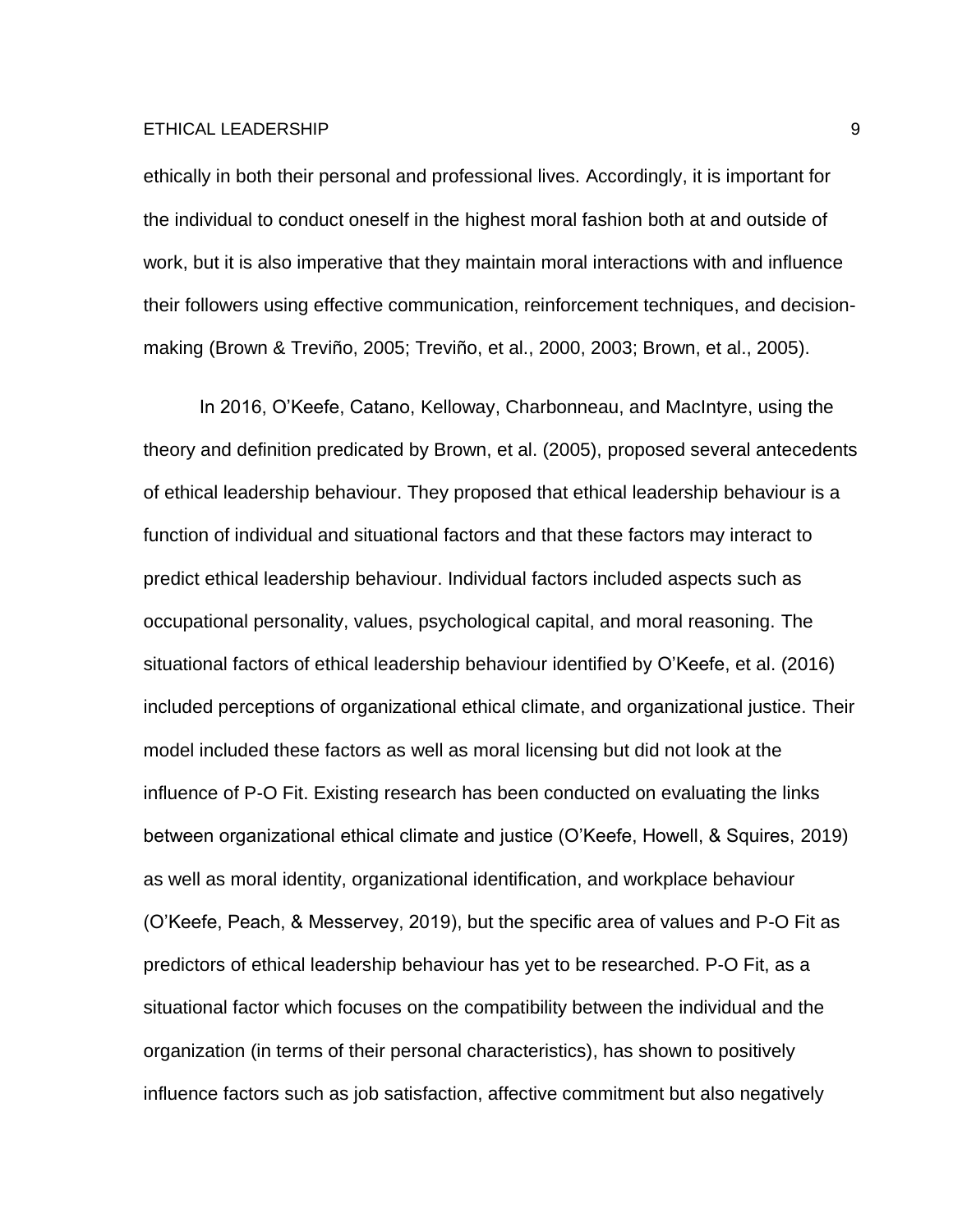influence turnover (Ahmad, Muhammad, & Hassan (2010) Chatman, 1989; O'Reilly, Chatman, & Caldwell, 1991; Chatman & Barsade, 1995; Harris & Mossholder, 1996; Holtom, Smith, Lindsay, & Burton, 2014; Kristoff-Brown, Zimmerman, & Johnson, 2005; Silverhart & Hinchliffe, 1996). I expect the values of ethical leaders identify with the values of the organization and foster an ethical environment for their employees to support the organization in achieving its objectives, which deems it crucial for my adapted model. The current study aims to fill this gap in the research on values and P-O Fit as predictors of ethical leadership behaviour. As an adaptation from the O'Keefe, et al., model, a hypothesized model of the following proposed relationships between the individual factor of values and the situational factor of P-O Fit to ethical leadership behaviour, as well as P-O Fit being a moderator of the relationship between values and ethical leadership is presented in Figure 1.



*Figure 1.* Model of predictors of Ethical Leadership Behaviour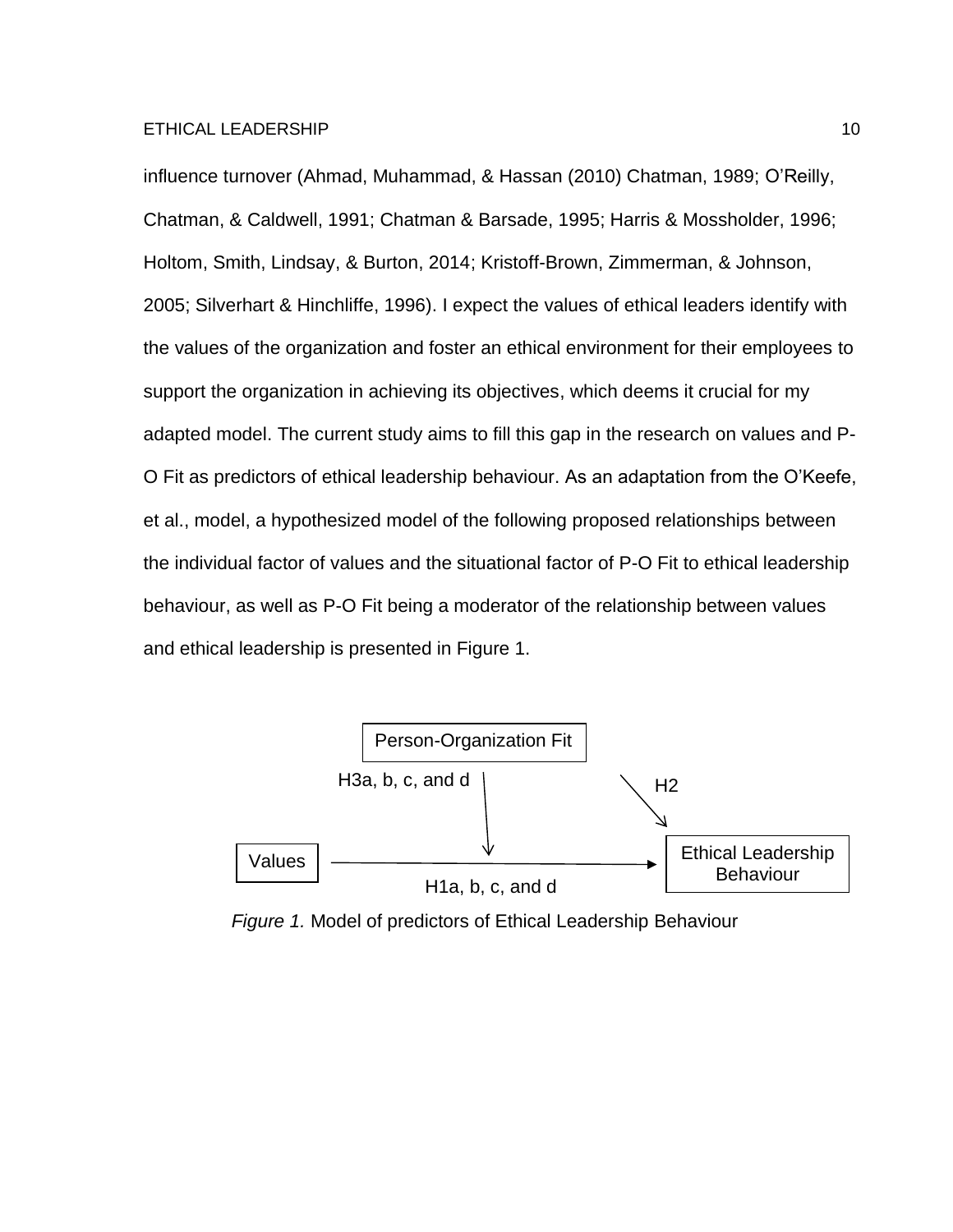#### **Predictors of Ethical Leadership Behaviour**

#### **Values**

Research has evaluated the link between values and both transformational and transactional leadership behaviours, both of which share similarities with ethical leadership behaviour. A study in 2011 by Groves and LaRocca showed that the ethical values (either altruistic or utilitarian) held by leaders would determine how followers perceived their leadership style: either transformational (altruistic values) or transactional (utilitarian values). Transactional leaders were found to value reciprocity norms or rules (i.e., conformity), the maximization of mutual interests, and judging the ethical content of leadership acts according to their consequences (Groves & LaRocca, 2011). This relates to their leadership style in that they reward followers for good work and punish for bad work, all the while noting what followers desire in exchange for their work. There is little research beyond this focused on values as they relate to transactional leadership; one study found that employees who valued achievement and power preferred a transactional leadership style (Fein, Vasiliu, & Tziner, 2011). Engelbrecht, Van Aswegen, and Theron (2004) determined that leader altruism was strongly related to transformational leadership, and that this relationship demonstrated a positive effect on an ethical climate within an organization. Hood (2003) found that transformational leaders would adopt morality-based values (forgiveness, politeness, helpfulness, affection, and responsibility), personal values (honesty, self-respect, courage, and broadmindedness), and social values (freedom,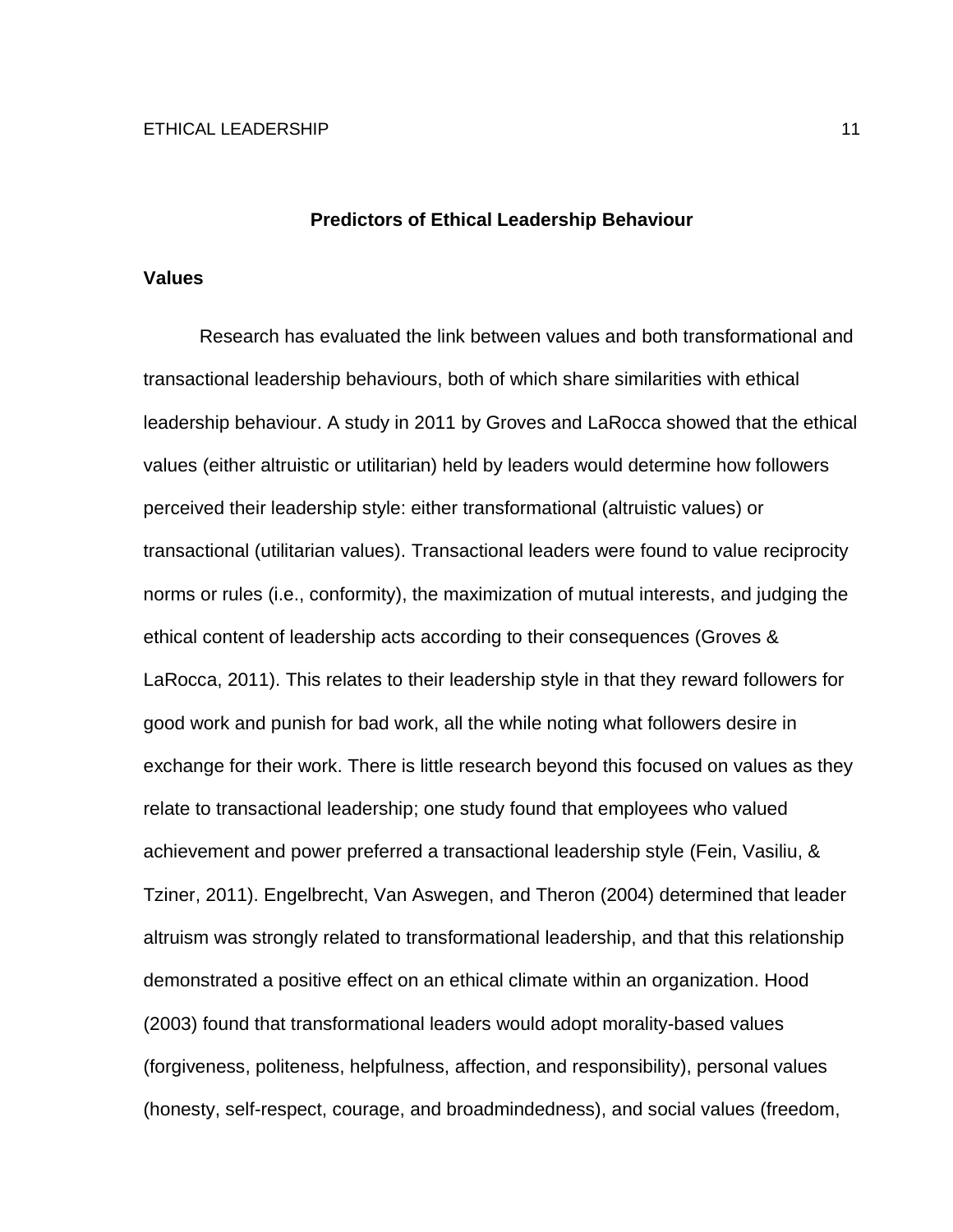equality, and world at peace) significantly more than transactional leaders. A study conducted by Sosik (2005) found that specific leader values, which included selftranscendence (benevolence and universalism), and self-enhancement (achievement and power) values, were strongly associated with an aggregate measure of three transformational leadership components (inspirational motivation, idealized influence, and idealized behavior). Other research has shown how the values held by a leader can influence employee perceptions of the ethical climate and organizational justice, as well as influence employee misbehaviour (Demirtas, 2015; Sessa, Kabacoff, Deal, & Brown, 2007). Ethical leaders, given they share similarities with both transformational and transactional leaders, would hold comparable values in terms of their personal characteristics to foster an ethical environment which followers are influenced by and favourably rate their ethical leadership behaviour.

Schwartz specifically operationalized personal values into meaningful clusters as behavioural goals to fulfill human need (Oyserman, 2002; Schwartz, 1992). According to Schwartz & Bilsky's original research in 1987, values are "(a) concepts or beliefs, (b) about desirable end states or behaviors, (c) that transcend specific situations, (d) guide selection or evaluation of behavior and events, and (e) are ordered by relative importance." (p. 878) This definition of personal values can be linked back that of Brown, et al., on ethical leadership behaviour in that "desirable end states or behaviours" relates to "appropriate conduct through personal actions" as well as "guide selection or evaluation of behaviour and events" relates to "promotion of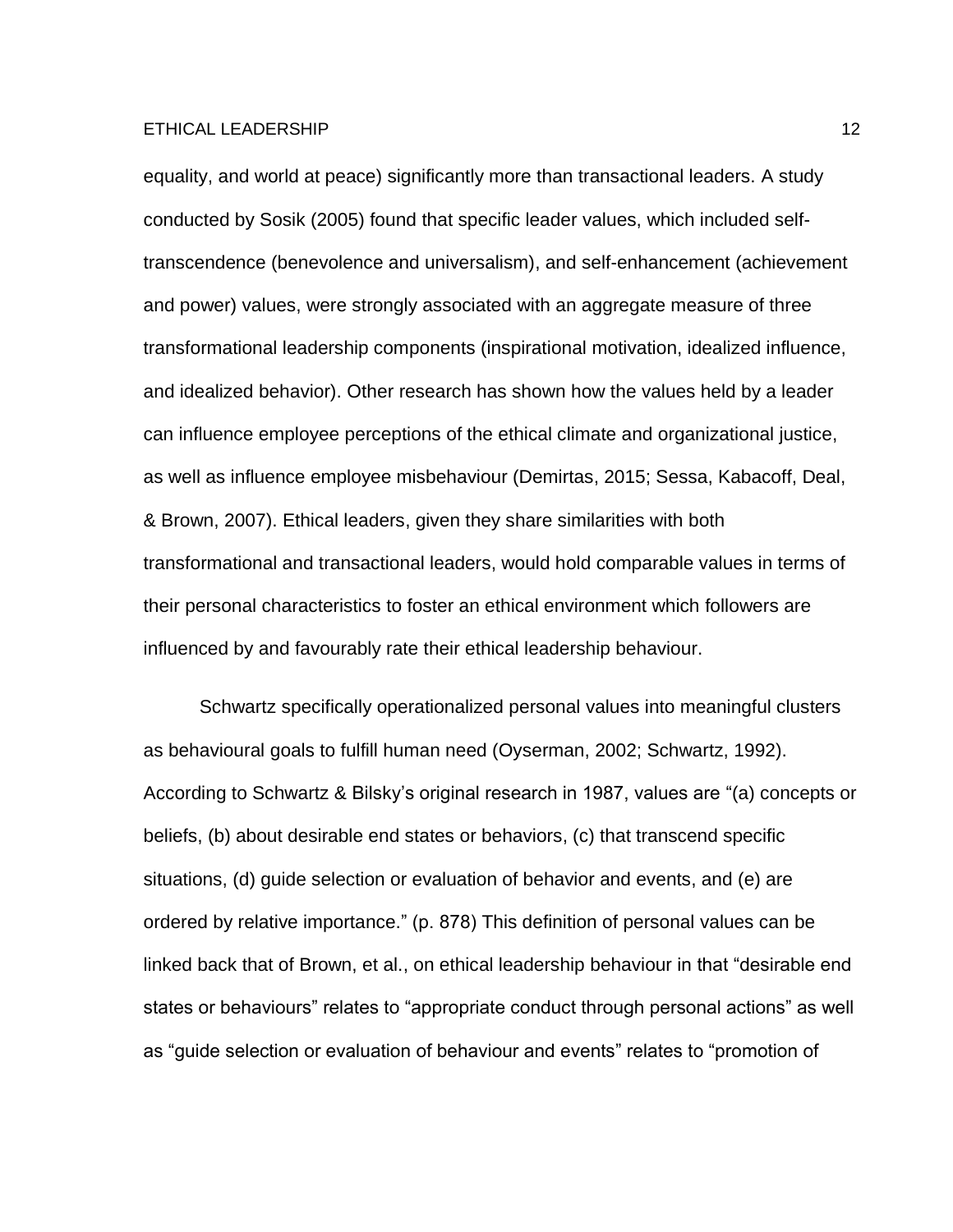such conduct to followers through two-way communication, reinforcement, and decision-making."

Research conducted by Schwartz and Bilsky's research (1987) established the following set of personal values: achievement (pursuit of personal success through demonstrating competence according to social standards); benevolence (concern for and enhancement of the welfare of others in one's life); conformity (restraint of actions and impulses that are likely to upset others or violate social expectations and norms); hedonism (personal pleasure and gratification); power (dominance over others and resources); self-direction (independent thought); security (safety and stability of society, relationships, and of self); stimulation (excitement and challenge); tradition (moderation and preservation of customs and culture); and universalism (concern for and protection of the welfare of all people and nature) (O'Keefe, et al., 2016). Based on the model articulated by O'Keefe, et al., the values, as defined by Schwartz and Bilsky, of achievement, benevolence, conformity, and universalism are proposed to be related to ethical leadership behaviour. Essentially, ethical leaders are expected to have discipline and demonstrate restraint (conformity), to display personal growth and development (achievement), and to show concern for the health and well-being for others (benevolence and universalism) (O'Keefe, et al., 2016). Should leaders selfreport these values, they create an environment which embraces these values and followers should be influenced by and emulate these values, according to Brown, et al. They will then rate their respective leaders favourably on ethical leadership behaviour. Based on this, I hypothesize the following: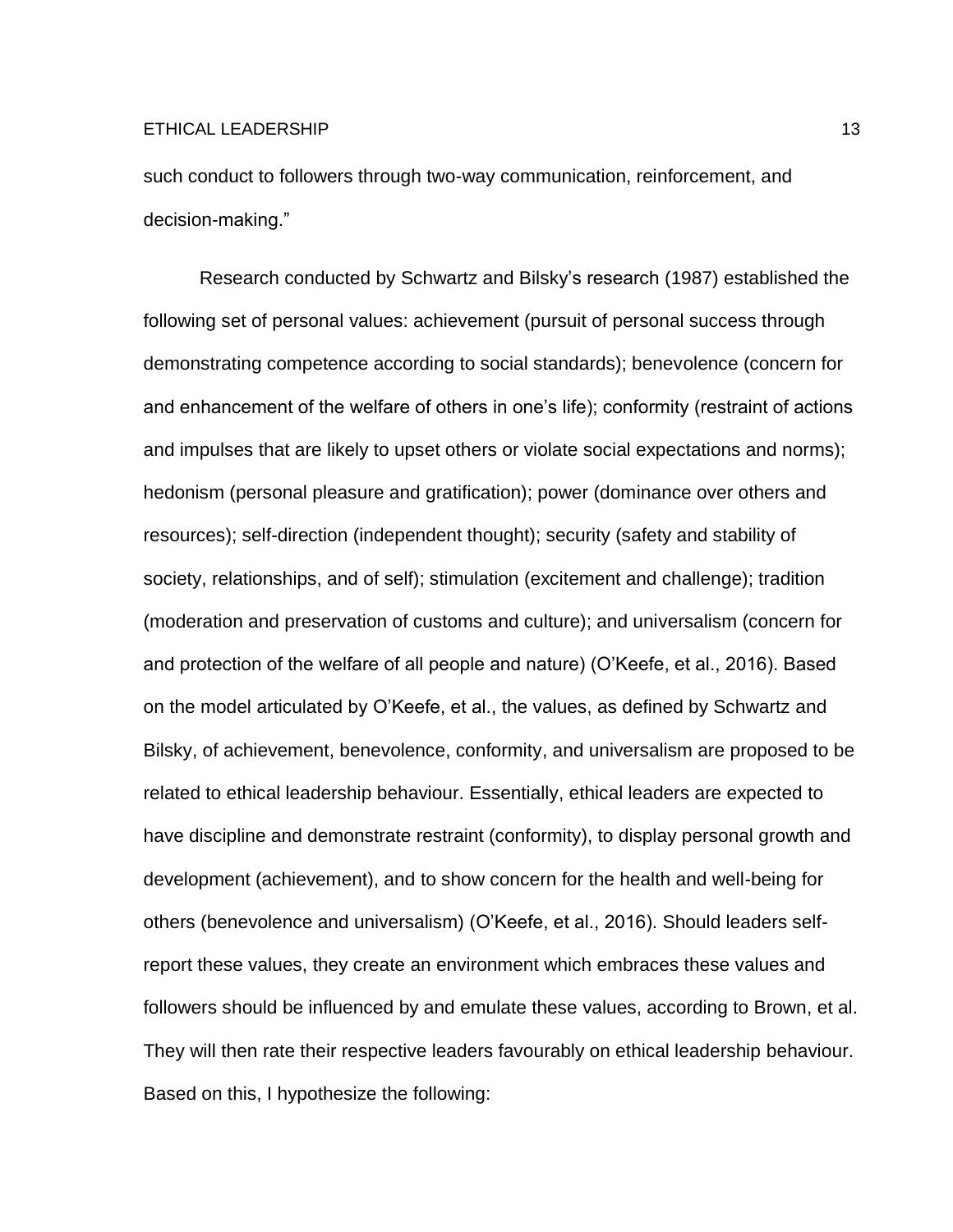*Hypothesis 1a:* Department of National Defence (DND)/CAF leaders' self-reported values of benevolence, (*H1b*) universalism, (*H1c*) achievement and (*H1d*) conformity will be positively associated with subordinate ratings of ethical leadership behaviour.

### **Person-Organization Fit (P-O Fit)**

Few, if any, studies have shown relationships between leader behaviours and P-O Fit which presents a gap in the research. Research has shown that P-O Fit affects job satisfaction, involvement, cooperation, communication, and commitment of employees (Alstine, 2005; Chatman, 1989; O'Reilly, et al., 1991; Chatman & Barsade, 1995; Harris & Mossholder, 1996; Levesque, 2005; Silverhart & Hinchliffe, 1996; Taris, Feij, & van Vianen, 2005; Wang, 2004). Specifically, research on P-O Fit by O'Reilly III, Chatman, and Caldwell (1991) has shown that it can predict job satisfaction and organizational commitment a year after fit was measured, and actual turnover after two years. This evidence attests to the importance of understanding the fit between individuals' preferences and organizational cultures (O'Reilly, et al., 1991). Only a few studies have tested the relationship between transformational leader behaviours, rather than employee behaviours, and P-O Fit (Dilka, 2014; Guay, 2013; Raja, Bouckenooghe, Syed, & Naseer, 2018). These studies found that transformational leaders who report P-O Fit establish an environment reflective of this congruence in that they promote stability, encourage innovation, and empower followers. However,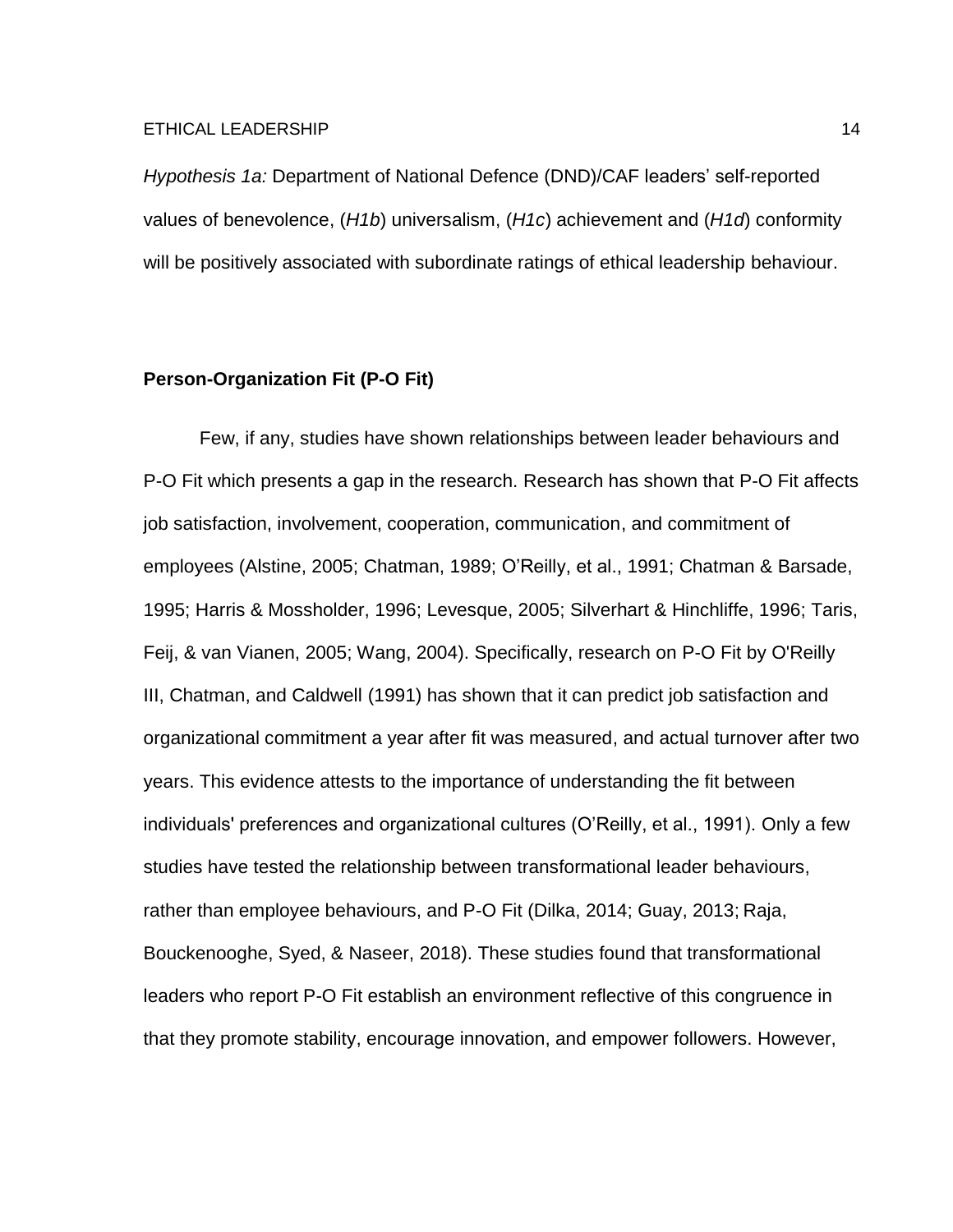no studies to date have looked at the relationship between P-O Fit and ethical leadership behaviour.

Although broadly, P-O Fit is the compatibility between people and organizations, as established by Kristof (1996), there are a few operationalizations of this construct. Kristof (1996) formulated four different operationalizations of P-O Fit from past research. One operationalization specifically focused on the similarity between fundamental characteristics of people and organizations, with the most prominent being values (Boxx, Odom, & Dunn, 1991; Chatman, 1989; O'Reilly, et al., 1991; Judge & Bretz, 1992; Posner, 1992). As the current study aims to fill the gap on values congruence as it is associated with ethical leadership and personal values, the operationalization of P-O Fit values congruence was used.

The present study intends to evaluate this relationship and fill this gap in the research. I theorize that leaders will demonstrate compatibility with their organization's values in order to foster an environment of congruence and ethical influence for their employees who will see and emulate this behaviour, and thus, rate their leaders favourably on their ethical leadership behaviour. Thus, I hypothesize the following:

*Hypothesis 2:* DND/CAF leaders' self-reported P-O Fit will be positively associated with subordinate ratings of ethical leadership.

Person-Environment fit, and its sub-facets of Person-Job Fit and P-O Fit, involve both behaviours of the person and factors of the environment (or organization in the case of this study). Lewin's (1951) research on the interactionist theory showed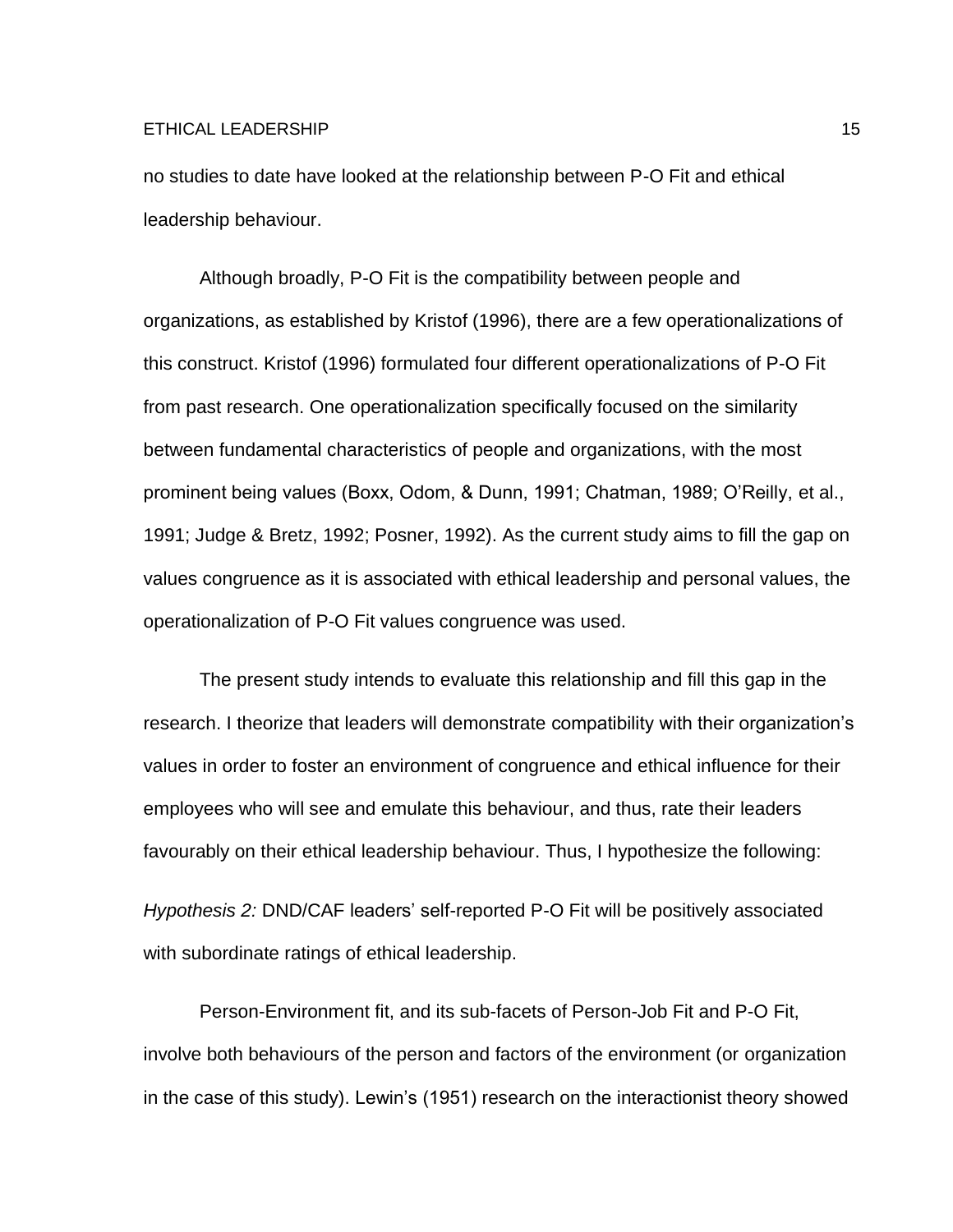that behaviour is a function of both the person and the situation, or environment. Essentially, neither personal characteristics nor the situation alone can adequately explain the variance in behavioural and attitudinal variables (Sekiguchi, 2003). Given I expect followers to favourably rate leaders' who self-report the hypothesized values as well as leaders' who self-report P-O Fit, I would also expect this relationship to have a combined force multiplied positive effect. In this study's case, the relationship between a leader's self-reported values and their followers' ratings of their ethical leadership behaviour would be influenced by the degree of their P-O Fit. Specifically, I hypothesize that P-O fit will moderate the relationship between values and ethical leadership, such that among leaders who report higher P-O fit the relationship between the earlier hypothesized values and ratings of their ethical leadership behaviour will be significant and positive. In contrast, among leaders who report a lower P-O fit the relationship between values and ethical leadership behaviour will negative and significant.

*Hypothesis 3a:* The relationship between benevolence, (*H3b*) universalism, (*H3c*) achievement, and (*H3d*) conformity and predicted ethical leadership will be stronger by leaders self-reported high P-O Fit.

*Hypothesis 4a:* The relationship between benevolence, (*H4b*) universalism, (*H4c*) achievement, and (*H4d*) conformity and predicted ethical leadership behaviour will be weaker as a result of leaders self-reported low P-O Fit.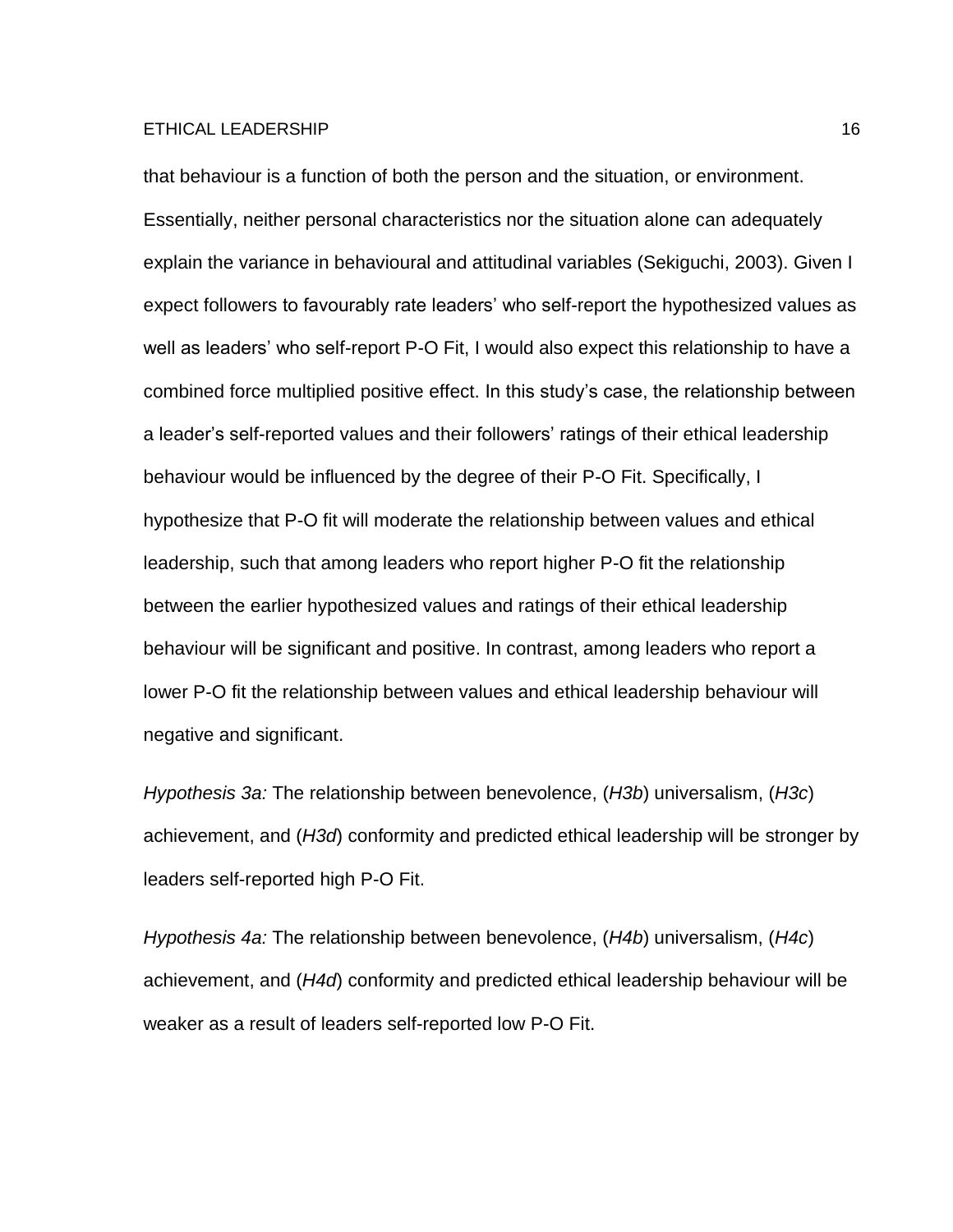#### **Methods**

#### **Participants**

A sample of DND/CAF members had previously been collated by colleagues at the Director General for Military Personnel Research and Analysis (DGMPRA). The sample included 315 followers matched with 166 leaders. Demographics of this sample are presented in Table 1. The ratio of followers to leaders ranged from 1:1 to 1:11 (leader : subordinate), with just over 50% of the data being 1:1. Due to this large percentage of 1:1 data, the sample was split in two: one sample of 1:1 matched data, and another of nested data with ratios of two followers for every one leader (2:1) or more. In the 1:1 sample, there are 166 matched leaders and followers, and in the nested sample, there are 71 leaders matched to 220 followers.

| Demographic                  | n(1:1) | n (nested) |
|------------------------------|--------|------------|
| Leaders                      | 166    | 71         |
| <b>Followers</b>             | 166    | 220        |
| Age                          |        |            |
| 16-34 yrs                    | 34     | 18         |
| 35-44 yrs                    | 49     | 21         |
| $45 + yrs$                   | 83     | 32         |
| Gender                       |        |            |
| Male                         | 118    | 49         |
| Female                       | 47     | 22         |
| Language                     |        |            |
| English                      | 112    | 41         |
| French                       | 54     | 30         |
| Education                    |        |            |
| High School Diploma or below | 35     | 11         |
| College Diploma              | 33     | 12         |

Table 1. *Demographics for leaders for both samples*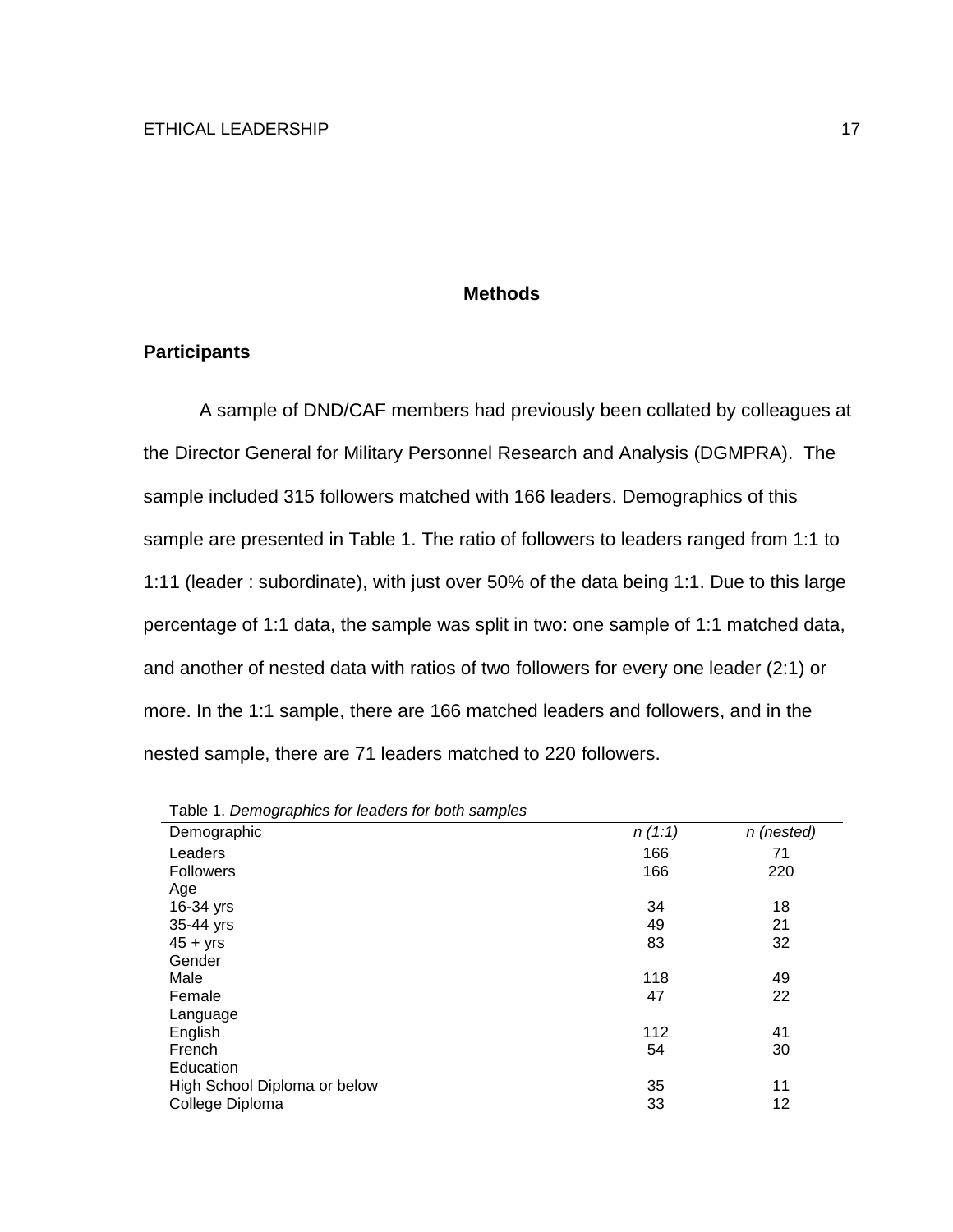| University Certificate (below Bachelor's Degree) | 16  | $\overline{7}$ |
|--------------------------------------------------|-----|----------------|
| Bachelor's Degree                                | 39  | 20             |
| University Certificate (above Bachelor's Degree) | 9   | 3              |
| Master's Degree (or higher)                      | 34  | 18             |
| <b>Employment Status</b>                         |     |                |
| <b>Regular Force</b>                             | 82  | 38             |
| Class A                                          | 19  | 4              |
| Class B or C                                     | 28  | 10             |
| <b>DND Supervisors and Managers</b>              | 37  | 19             |
| Rank Group                                       |     |                |
| Jr NCM (Pte/OS/AB to MCpl/MS)                    | 20  | $\overline{7}$ |
| Sr NCM (Sgt/PO2 to CWO/CPO1)                     | 34  | 10             |
| Jr Officer                                       | 31  | 15             |
| Lt/SLt                                           | 5   | 4              |
| Capt/Lt(N)                                       | 26  | 11             |
| Sr Officer                                       | 44  | 20             |
| Maj/LCdr                                         | 18  | 8              |
| LCol/Cdr                                         | 21  | 10             |
| Col/Capt (N) to General/Flag                     | 4   | $\overline{2}$ |
| In position for $<$ 6 mths                       |     |                |
| Yes                                              | 49  | 30             |
| N <sub>o</sub>                                   | 116 | 41             |
| <b>Years Served</b>                              |     |                |
| $0-5$ yrs                                        | 9   | 5              |
| 6-10 yrs                                         | 22  | 11             |
| 11-15 yrs                                        | 26  | 13             |
| 16-20 yrs                                        | 18  | $\overline{7}$ |
| 21-25 yrs                                        | 27  | 11             |
| $25+$ yrs                                        | 64  | 24             |

Note. Cases with missing values were excluded listwise.

## **Design**

The DND/CAF data sample was recruited and collected by DGMPRA in two phases as part of a broader research survey specifically to serve the Defence Ethics Program research. In the first phase, personnel in the regular force (Reg  $F = full-time$ military), reserve force (Res  $F =$  part-time military), and civilians known as DND employees were randomly selected through a stratification variable system using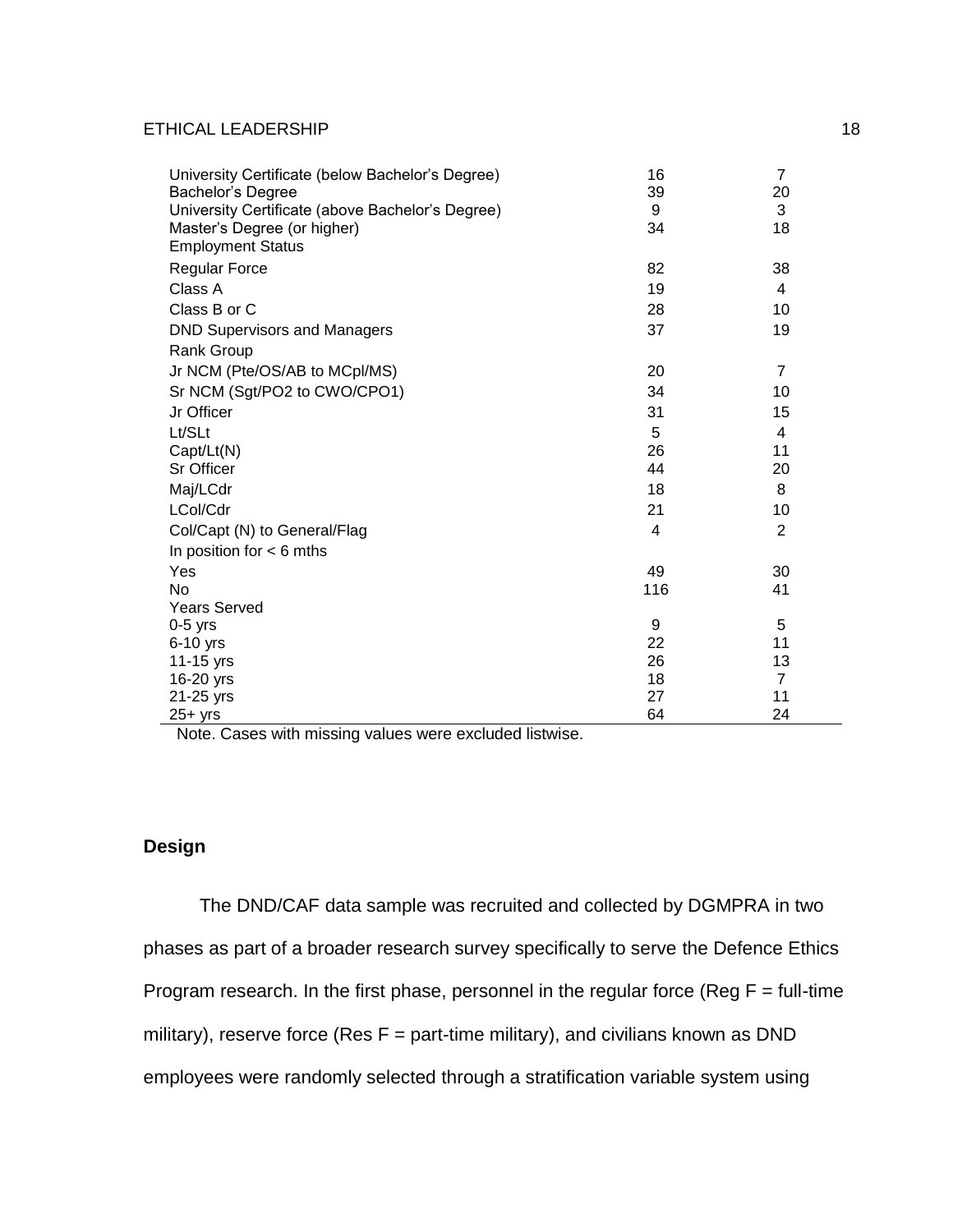emails available through the military internal network. These personnel were emailed a link to the first set of surveys. Any personnel on deployment (i.e., likely serving outside of the country), with less than one year of service (i.e., not enough experience to show values congruence), in the rank of officer cadet (i.e., not likely serving in a leadership position yet), or those not considered part of the effective strength (i.e., still in the training system), were excluded. Survey responses, including demographics, as well as informed consent, were collected from 3671 participants across the CAF. To increase response rates for those serving in Res F positions, an additional postcard and endorsement letter, which included the survey link, were sent to their employing unit (i.e., place of work). If leaders chose to participate, the link would take them to a consent form and following their agreement with the form, they would carry on with the demographics and survey questions. This survey took approximately 20-30 minutes to complete. To increase survey response rate, two additional reminder emails were sent.

For phase two, once these participants had completed their survey, if they had staff working for them they were asked to provide two or more emails of their followers. Following their submission of these emails, they were provided with a survey debriefing. As part of a purposive selection strategy, a further survey link was then sent to all staff emails provided by leaders in order to match staff to their leaders. Leaders were informed that their staff responses would in no way be able to identify them or be connected to them other than for research purposes. Staff who agreed to participate were provided a consent form to agree to prior to the survey, as well as a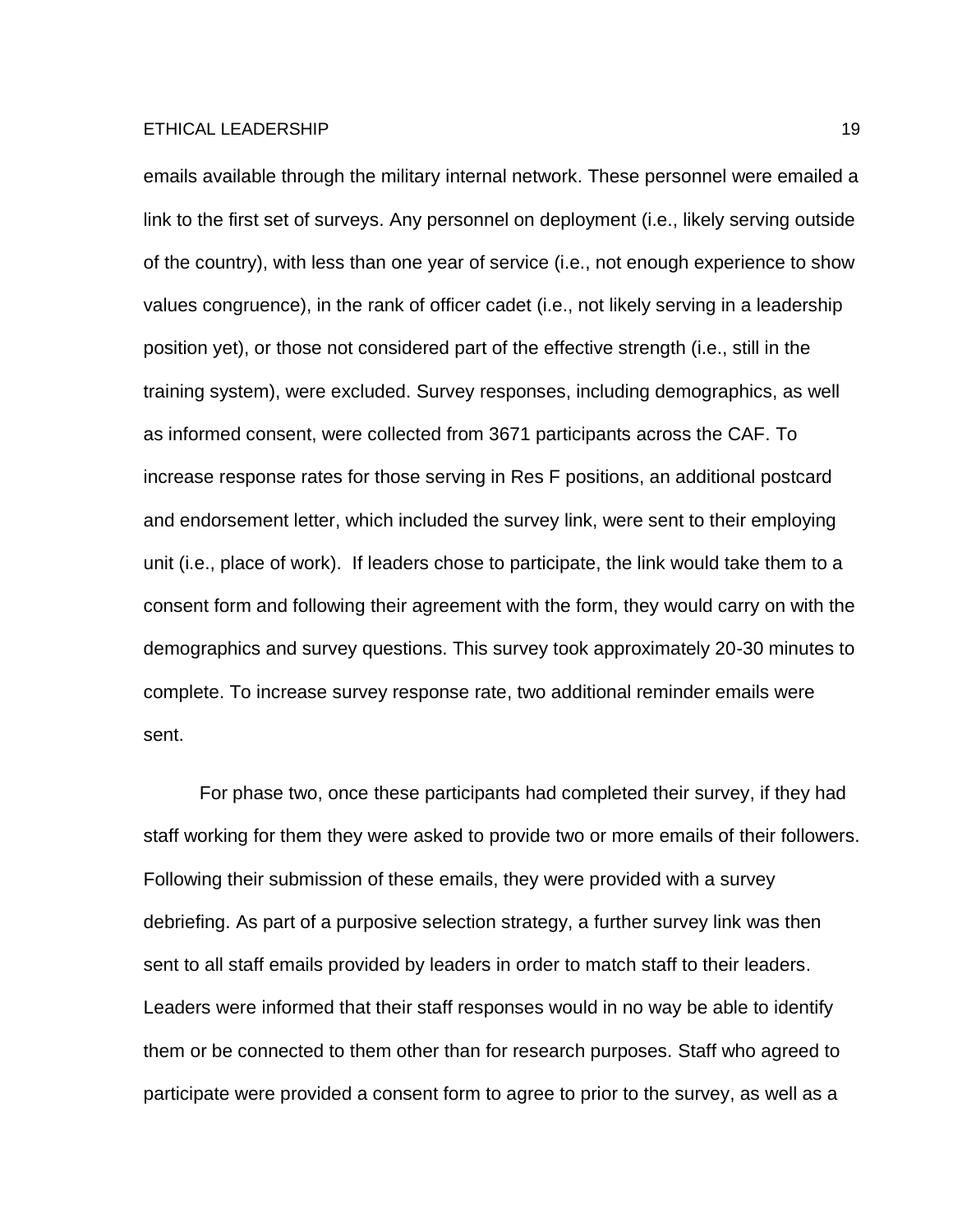debriefing upon completion. The survey was estimated to take approximately five minutes. Three hundred and seventeen followers responded to survey questions on their leaders' ethical leadership and no demographics were collected. Emails of followers were not retained for identification purposes.

#### **Measures**

Followers linked to leaders were surveyed on their perception of ethical leadership in their leaders using the Ethical Leadership Scale (ELS) developed by Brown, et al., (2005). Leaders were surveyed on both their values orientation, using Schwartz (2003) Portrait Values Questionnaire (PVQ), and their P-O Fit, using Cable and DeRue's (2002) scale.

**Ethical Leadership.** Brown, et al., (2005) defined, developed, and validated a self-report measure of perceptions of ethical leadership, known as the ELS. The 10 item ELS captures the breadth of the definition established by Brown, et al., (2005) mentioned earlier, which included a high standard of moral behaviour, influencing followers in a positively moral fashion, and holding followers to a high moral standard. Items for this measure are in Appendix A – Ethical Leadership Questionnaire. Participants were asked to rate statements on a 5-point Likert scale: *1 = Strongly Disagree to 5 = Strongly Agree*. Reliability yielded from this study was high, *α* = 0.96 (Cronbach, 1951).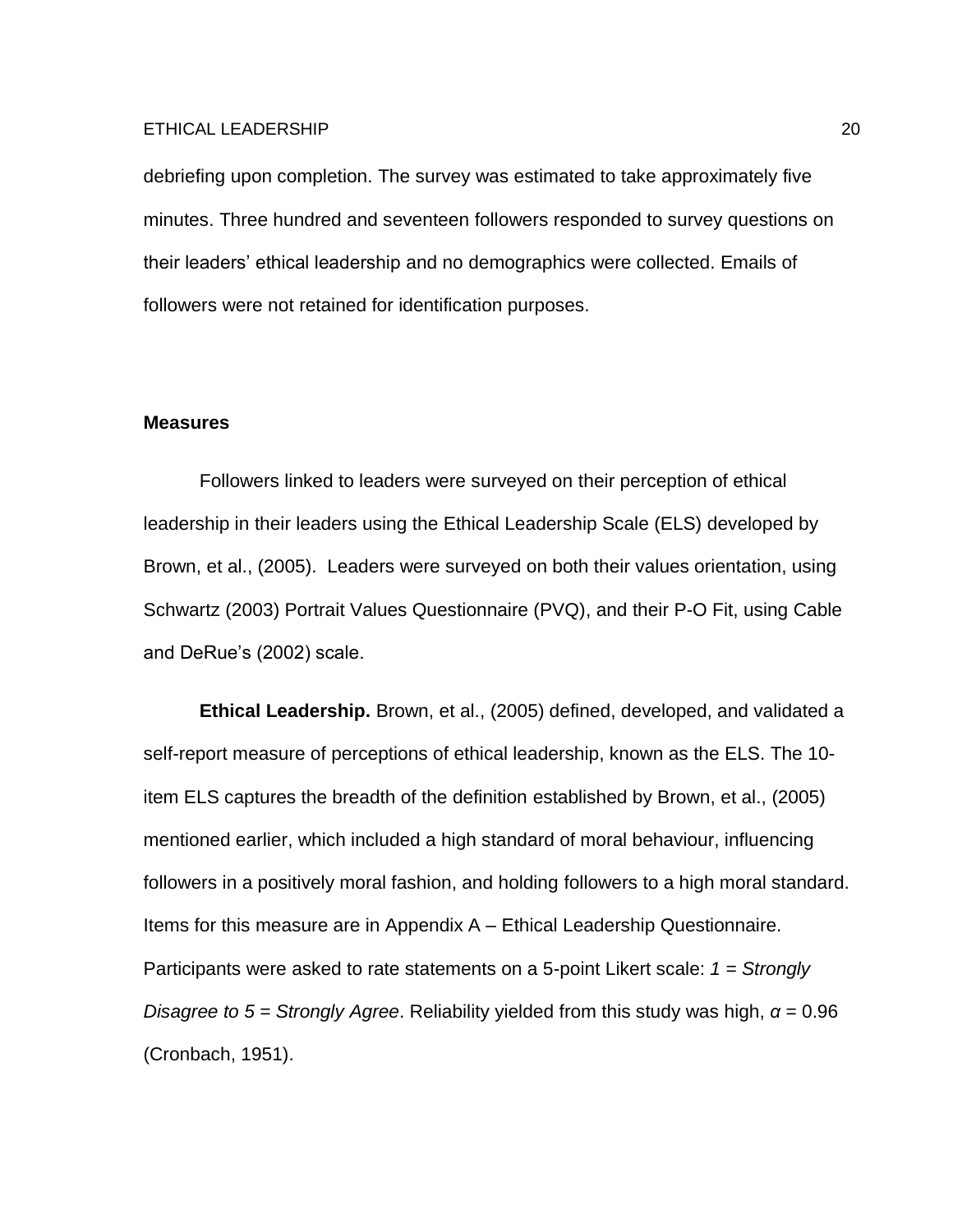Leaders provided a self-report of both their values and their P-O Fit.

**Values.** Schwartz (2003) created a portrait oriented, short form (21 item) of his values scale, known as the Portrait Values Questionnaire (PVQ). The items on this scale were worded in a gender-specific way. For example, for male leaders, the item would be coded as *"It is very important to him to show his abilities. He wants people to admire what he does."*, whereas for a female leader, it would appear as such: *"It is very important to her to show her abilities. She wants people to admire what she does."* However, prior to analysis these items were combined (i.e., the individual male and female items for benevolence were combined) as gender was not the focus of the current study. Each value was measured using two items excluding universalism, which was measured with three items. This 21-item scale is in Appendix B – Personal Values Questionnaire. Participants were asked to rate statements on a 6-point Likert scale: *1 = Very much like me to 6 = Not at all like me*. Reliabilities ranged from unacceptable,  $\alpha = 45$  (conformity), poor,  $\alpha = 0.52$  (universalism), and  $\alpha = 0.57$ (benevolence), to higher and more acceptable,  $\alpha$  = 0.79 (achievement) (Cronbach, 1951). The manner in which the unacceptable and poor reliabilities were addressed is detailed in the preliminary sub-section of the results.

**P-O Fit.** Cable and DeRue (2002) developed a scale of perceived fit which included P-O Fit using values congruence, needs-supplies fit, and demands-abilities fit. For the purposes of this study, only those items used for the P-O Fit related to values congruence were included in our survey. This three-item survey is in Appendix C – Person-Organization Fit – Values Congruence. Participants were asked to rate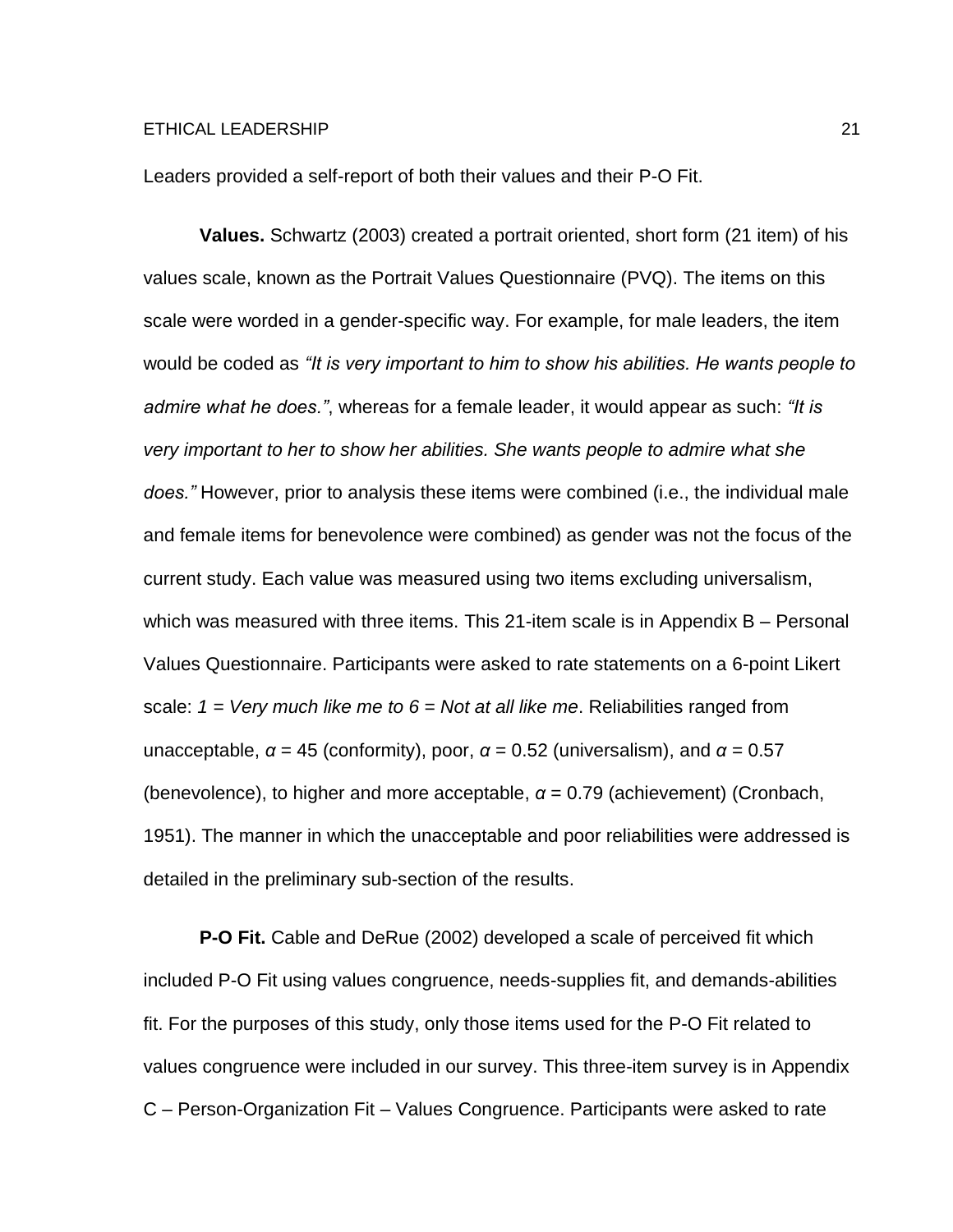statements on a 6-point Likert scale: *1 = Strongly Disagree to 6 = Strongly Agree.* The reliability yielded for this study was high,  $\alpha$  = 0.96 (Cronbach, 1951).

#### **Results**

#### **Preliminary Analysis**

Tables 2a and 2b provide the means, standard deviations, correlations, and reliabilities (diagonal) for each sample. Prior to data analysis, both before and following the split of the main sample into 1:1 and nested samples, all variables were screened for coding errors and assumption violations. Initial cleaning verified that all variables were within normal published ranges and no variables were coded incorrectly.

Additionally, all variables in both samples satisfied the assumptions of both univariate and multivariate outliers, normality, multicollinearity, linearity, homoscedasticity, and remaining assumptions associated with each analysis. Values responses were recoded so that they progressed from negative responses to positive responses as per the P-O Fit and ethical leadership scale for interpretability purposes. All cases with missing data were excluded listwise.

Reliabilities for certain scales were lower than acceptable. Specifically, the reliability of items for conformity was low for the 1:1 sample,  $\alpha$  = 0.45, and the nested sample, *α* = 0.26 (Cronbach, 1951). Some research supports reporting the correlations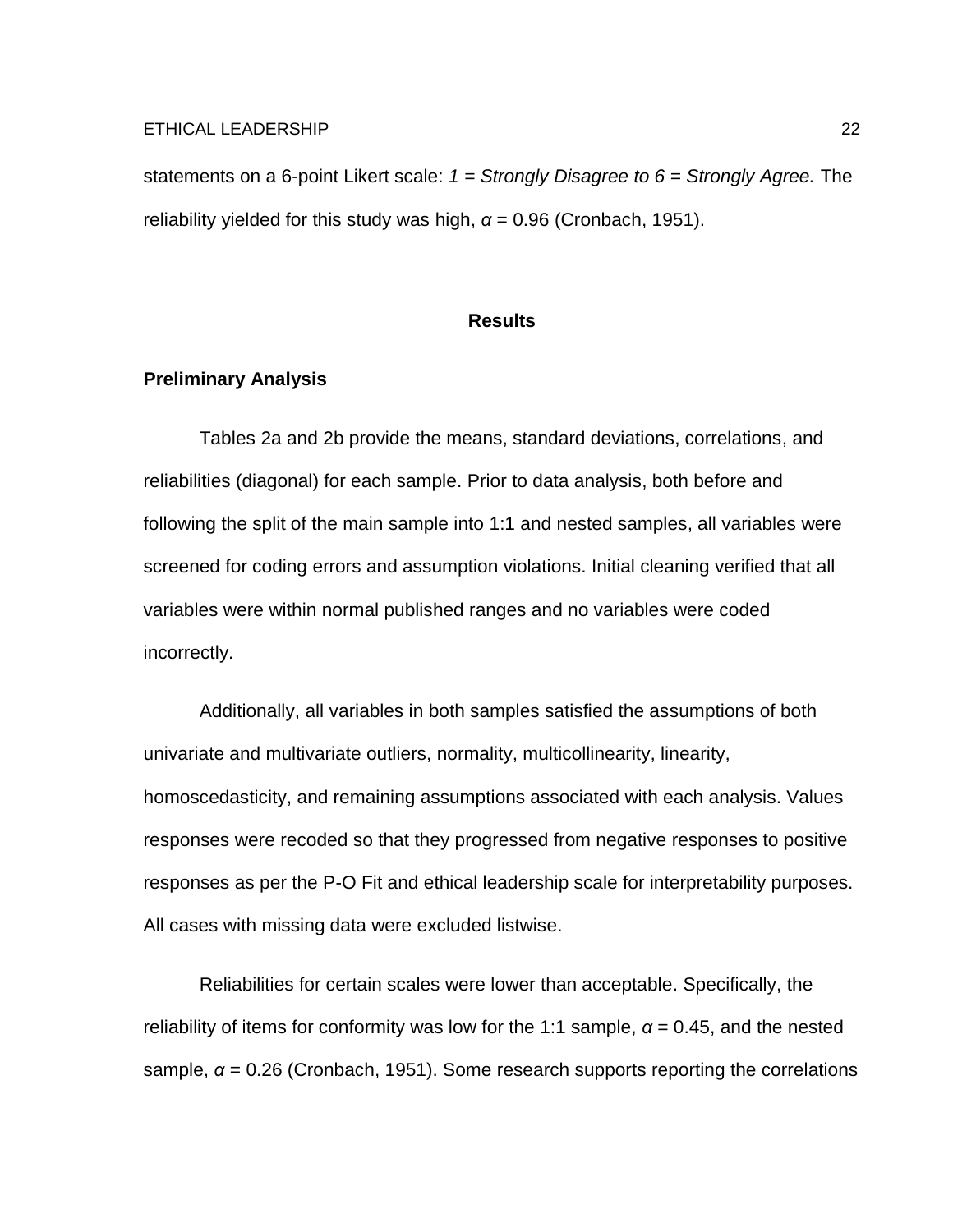between two-item scales and subscales (Sainfort & Booske, 2000; Verhoef, 2003); the threshold generally being  $r = 0.30$ , for which the two conformity items meet in the 1:1 sample, *r* = 0.30, *p* < .01, but not in the nested sample, *r* = 0.15, *p* = .22. The reliabilities for the benevolence and universalism items were also below acceptable levels, *α* = 0.57, *r* = 0.40, *p* < .01 and *α* = 0.52, respectively (Cronbach, 1951).

However, more recent research on the PVQ has shown that the combination of the items from benevolence and universalism form a higher factor known as selftranscendence (Cieciuch & Schwartz, 2012; Jacques, Bacher, & Wetzelhütter, 2016;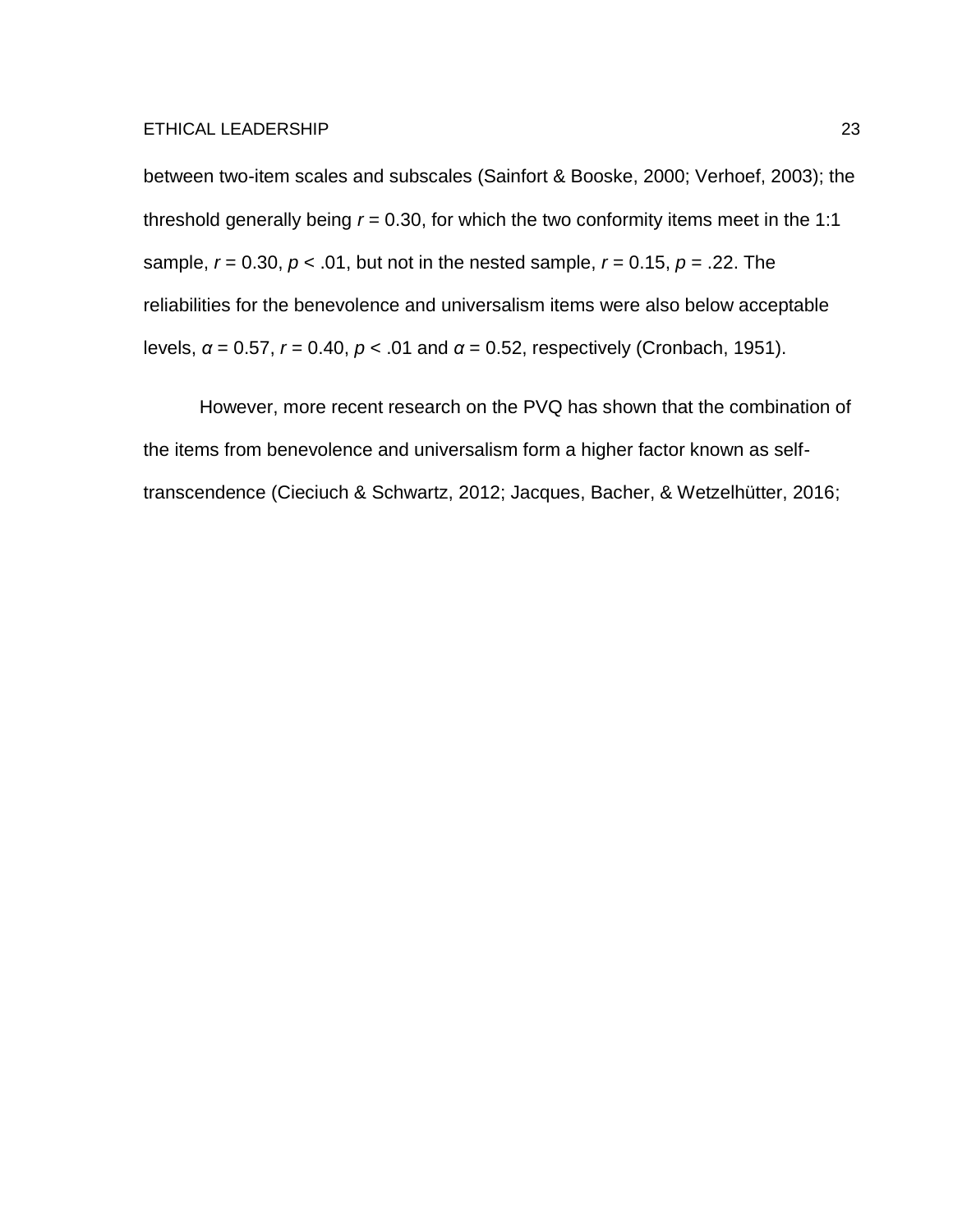| Variable                    | Μ    | <b>SD</b> |          |          |          |          |          | 6      |
|-----------------------------|------|-----------|----------|----------|----------|----------|----------|--------|
| 1. Self-transcendence       | 5.20 | 0.57      | (0.69)   |          |          |          |          |        |
| 2. Achievement              | 3.65 | 1.16      | $0.23**$ | (0.79)   |          |          |          |        |
| 3. Conformity (dual item)   | 4.60 | 0.97      | $0.26**$ | $0.26**$ | (0.45)   |          |          |        |
| 4. Conformity (single item) | 4.82 | 1.09      | $0.27**$ | $0.20*$  | $0.77**$ |          |          |        |
| 5. P-O Fit                  | 4.87 | 1.16      | $0.20*$  | 0.13     | $0.24**$ | $0.22**$ | (0.96)   |        |
| 6. ELS                      | 4.16 | 0.81      | 0.08     | 0.07     | 0.03     | 0.01     | $0.22**$ | (0.97) |

Table 2a. *Means, standard deviations, correlations and reliabilities for 1:1 sample.*

Note. N = 158; cases were excluded listwise; P-O Fit = Person-Organization Fit; ELS = Ethical Leadership Scale; *p*<.01\*\* p<.05\* in boldface; Alpha reliabilities in parentheses on the diagonal; Pearson correlations are presented.

| Table 2b. Means, standard deviations, correlations and reliabilities for nested sample. |  |  |  |
|-----------------------------------------------------------------------------------------|--|--|--|
|-----------------------------------------------------------------------------------------|--|--|--|

| Variable              | Μ    | <b>SD</b> |          |         |         |        | 5      |
|-----------------------|------|-----------|----------|---------|---------|--------|--------|
| 1. Self-transcendence | 5.05 | 0.69      | (0.70)   |         |         |        |        |
| 2. Achievement        | 3.52 | 1.12      | 0.07     | (0.81)  |         |        |        |
| 3. Conformity         | 4.65 | 0.87      | 0.19     | 0.09    | (0.26)  |        |        |
| 4. P-O Fit            | 4.85 | 1.16      | $0.31**$ | $-0.07$ | $-0.03$ | (0.95) |        |
| <b>5. ELS</b>         | 4.21 | 0.81      | 0.12     | 0.07    | 0.03    | 0.09   | (0.96) |

Note. n for leaders =  $66$ ; n for followers =  $220$ ; cases were excluded listwise; P-O Fit = Person-Organization Fit; ELS = Ethical Leadership Scale; *p*<.01\*\* in boldface; Alpha reliabilities in parentheses on the diagonal; Pearson correlations are presented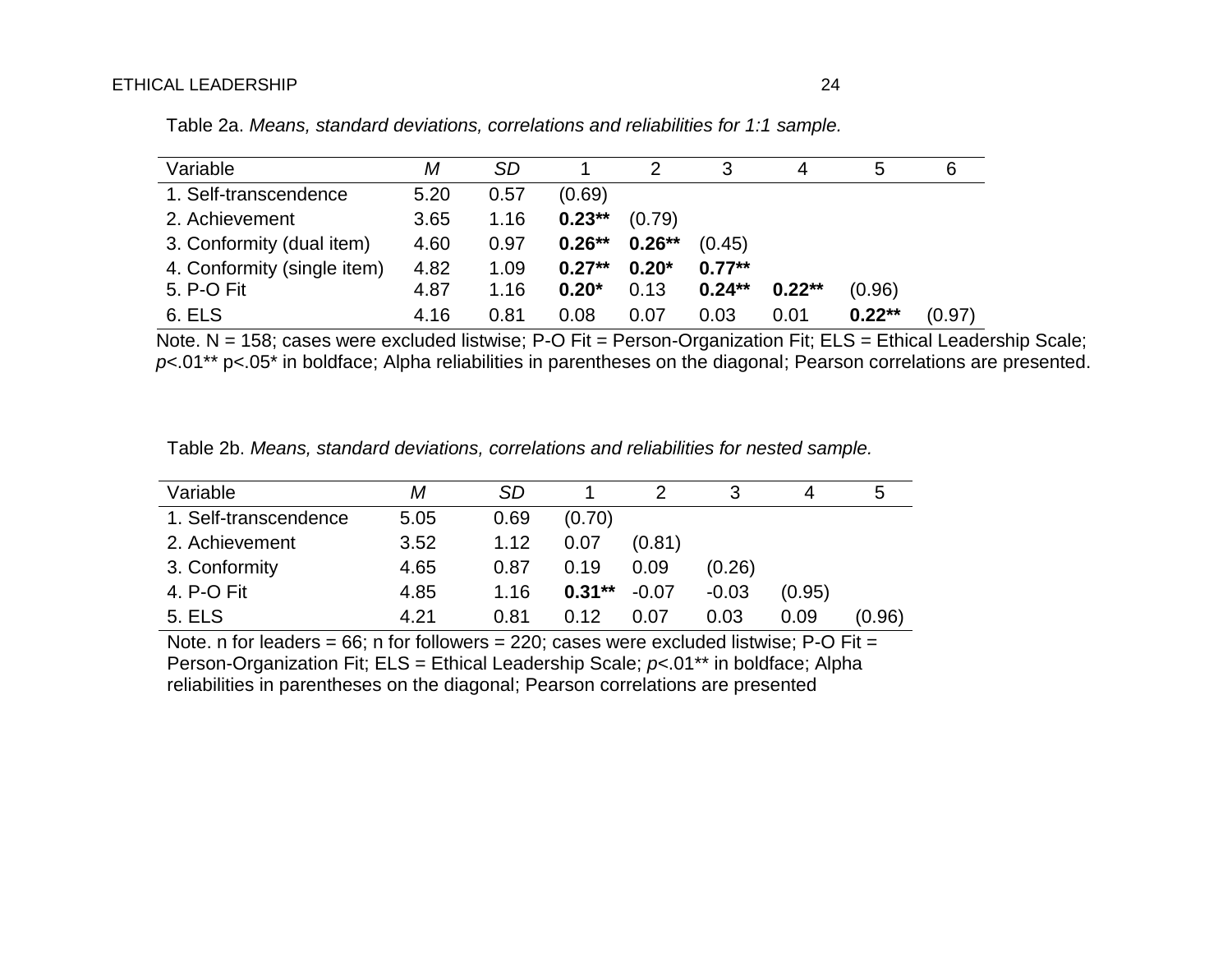Schwartz, Cieciuch, Vecchione, Davidov, Fischer, Beierlein, Ramos, Verkasalo, Lönnqvist, Demirutku, & Dirilen-Gumus, 2012). Given this, I conducted an exploratory factor analysis (EFA) to see if the values scale items loaded in such a way to show support for using selftranscendence as a combined scale. Results from the EFA for each sample are presented in Tables 3a and 3b.

For the 1:1 sample, and for the most part in the nested sample, the items from both benevolence and universalism loaded on the same factor, which provides support for the higher order factor of self-transcendence. Achievement items and conformity items loaded each on separate factors, which suggests that they are capturing their own values. Addressing the issues regarding the two conformity items, support from previous research suggests the possibility of using one item to capture a particular construct (Gilbert, & Kelloway, 2014; Wanous, Reichers, & Hudy, 1997). Given the item that is worded to reflect a personal attribute (I should conform) loaded more strongly on the conformity factor than the other item worded to reflect (other people should conform), the former was retained in analysis. Thus, analyses for the 1:1 sample were conducted including both items of conformity, as well as just the single item of conformity: *"It is important to him to always behave properly. He wants to avoid doing anything people would say is wrong."*

All demographics were tested using independent sample t-tests and ANOVAs to identify if there are any differences in scores on all scales for the 1:1 sample. Except for self-transcendence and language (French and English), there were no differences found for gender, age, rank, education, and years of service on all remaining scales.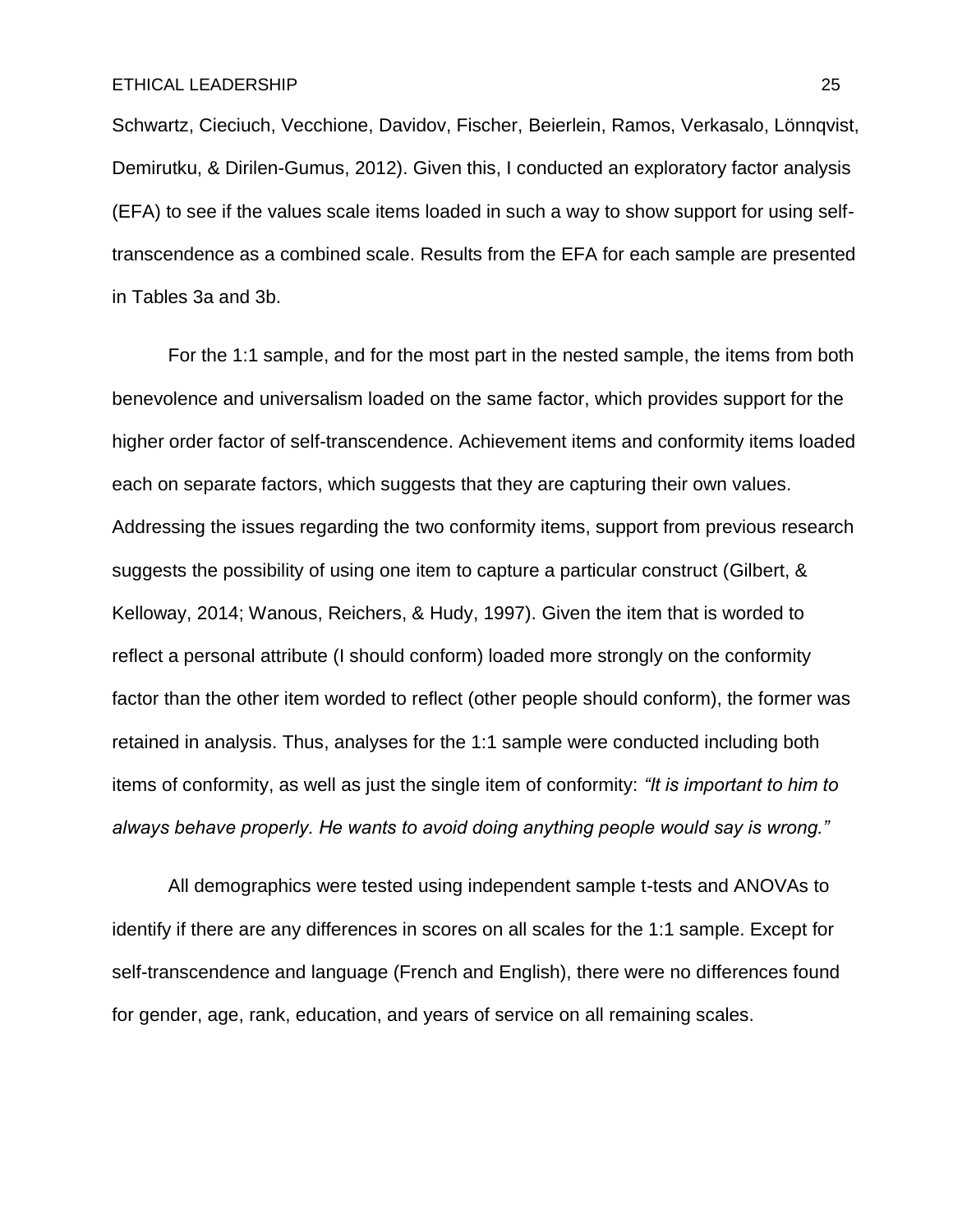Table 3a. *EFA results for 1:1 sample*

|                                                                                 |      |           |       | Factor   |            | Variance (%) |
|---------------------------------------------------------------------------------|------|-----------|-------|----------|------------|--------------|
| Factors and Variables (items)                                                   | M    | <b>SD</b> | $H^2$ | Loadings | Eigenvalue |              |
| Factor 1: Self-transcendence                                                    |      |           |       |          | 1.86       | 23.91        |
| It's very important to him to help other people around him. He                  | 1.77 | 0.89      | .43   | .62      |            |              |
| wants to care for other people (Benevolence)                                    |      |           |       |          |            |              |
| It is important to him to be loyal to his friends. He wants to                  | 1.70 | 0.80      | .38   | .63      |            |              |
| devote himself to people close to him (Benevolence)                             |      |           |       |          |            |              |
| He thinks it is important that every person in the world be                     | 1.77 | 1.02      | .44   | .56      |            |              |
| treated equally. He wants justice for everybody, even for                       |      |           |       |          |            |              |
| people he doesn't know (Universalism)                                           |      |           |       |          |            |              |
| It is important to him to listen to people who are different from               | 1.70 | 0.74      | .20   | .34      |            |              |
| him. Even when he disagrees with them, he still wants to                        |      |           |       |          |            |              |
| understand them (Universalism)                                                  |      |           |       |          |            |              |
| He strongly believes that people should care for nature.                        | 2.15 | 1.05      | .36   | .62      |            |              |
| Looking after the environment is important to him                               |      |           |       |          |            |              |
| (Universalism)                                                                  |      |           |       |          |            |              |
| Factor 2: Achievement                                                           |      |           |       |          | 1.48       | 13.29        |
| It is very important to him to show his abilities. He wants                     | 3.05 | 1.31      | .69   | .78      |            |              |
| people to admire what he does.                                                  |      | 1.22      | .62   | .79      |            |              |
| Being very successful is important to him. He likes to impress<br>other people. | 3.65 |           |       |          |            |              |
| Factor 3: Conformity                                                            |      |           |       |          | 1.27       | 6.43         |
| He believes that people should do what they're told. He thinks                  | 2.18 | 1.10      | .15   | .34      |            |              |
| people should follow rules at all times, even when no one is                    |      |           |       |          |            |              |
| watching.                                                                       |      |           |       |          |            |              |
| It is important to him to always behave properly. He wants to                   | 2.62 | 1.29      | .66   | .82      |            |              |
| avoid doing anything people would say is wrong.                                 |      |           |       |          |            |              |
| <b>Total Variance Explained</b>                                                 |      |           |       |          |            | 76.80        |
|                                                                                 |      |           |       |          |            |              |

Note. EFA was conducted using principal axis factoring with oblimin rotation; rotation converged in five iterations.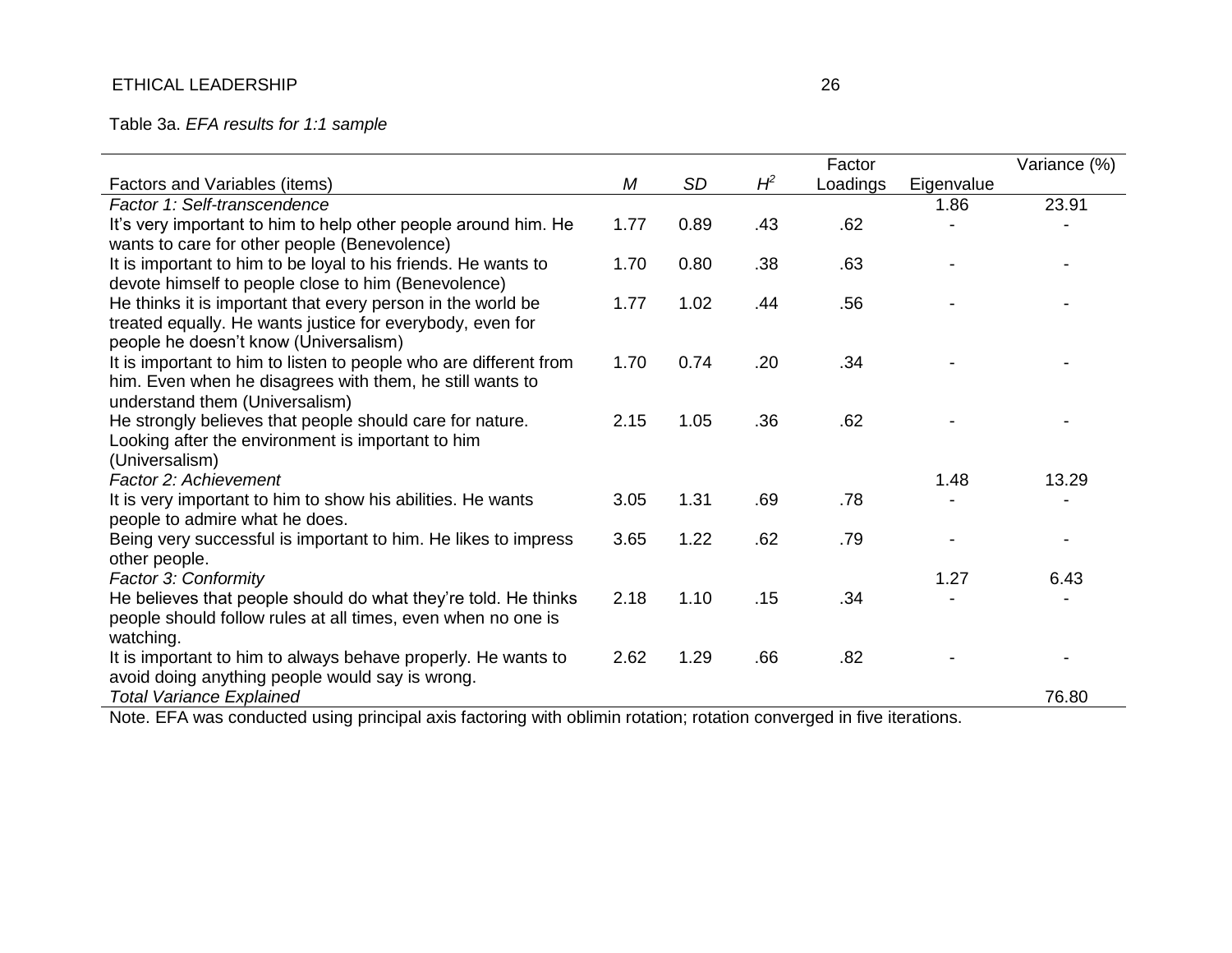Table 3b. *EFA results for nested sample*

|                                                                     |      |           |       | Factor   |            | Variance (%) |
|---------------------------------------------------------------------|------|-----------|-------|----------|------------|--------------|
| Factors and Variables (items)                                       | M    | <b>SD</b> | $H^2$ | Loadings | Eigenvalue |              |
| Factor 1: Self-transcendence                                        |      |           |       |          | 1.90       | 23.07        |
| It's very important to him to help other people around him. He      | 1.92 | 0.98      | .42   | .56      |            |              |
| wants to care for other people (Benevolence)                        |      |           |       |          |            |              |
| It is important to him to be loyal to his friends. He wants to      | 1.68 | 0.94      | .41   | .66      |            |              |
| devote himself to people close to him (Benevolence)                 |      |           |       |          |            |              |
| He thinks it is important that every person in the world be         | 2.06 | 1.26      | .57   | .40      |            |              |
| treated equally. He wants justice for everybody, even for           |      |           |       |          |            |              |
| people he doesn't know (Universalism)                               |      |           |       |          |            |              |
| It is important to him to listen to people who are different from   | 1.80 | 0.73      | .12   |          |            |              |
| him. Even when he disagrees with them, he still wants to            |      |           |       |          |            |              |
| understand them (Universalism)                                      |      |           |       |          |            |              |
| He strongly believes that people should care for nature.            | 2.32 | 1.13      | .66   | .84      |            |              |
| Looking after the environment is important to him<br>(Universalism) |      |           |       |          |            |              |
| Factor 2: Achievement                                               |      |           |       |          | 1.52       | 16.94        |
| It is very important to him to show his abilities. He wants         | 3.17 | 1.22      | .75   | .87      |            |              |
| people to admire what he does.                                      |      |           |       |          |            |              |
| Being very successful is important to him. He likes to impress      | 3.79 | 1.22      | .65   | .80      |            |              |
| other people.                                                       |      |           |       |          |            |              |
| Factor 3: Conformity                                                |      |           |       |          | 1.37       | 7.87         |
| He believes that people should do what they're told. He thinks      | 2.46 | 1.22      | .03   |          |            |              |
| people should follow rules at all times, even when no one is        |      |           |       |          |            |              |
| watching.                                                           |      |           |       |          |            |              |
| It is important to him to always behave properly. He wants to       | 2.24 | 1.06      | .67   | .86      |            |              |
| avoid doing anything people would say is wrong.                     |      |           |       |          |            |              |
| Total Variance Explained                                            |      |           |       |          |            | 47.88        |

Note. EFA was conducted using principal axis factoring with oblimin rotation; rotation converged in six iterations.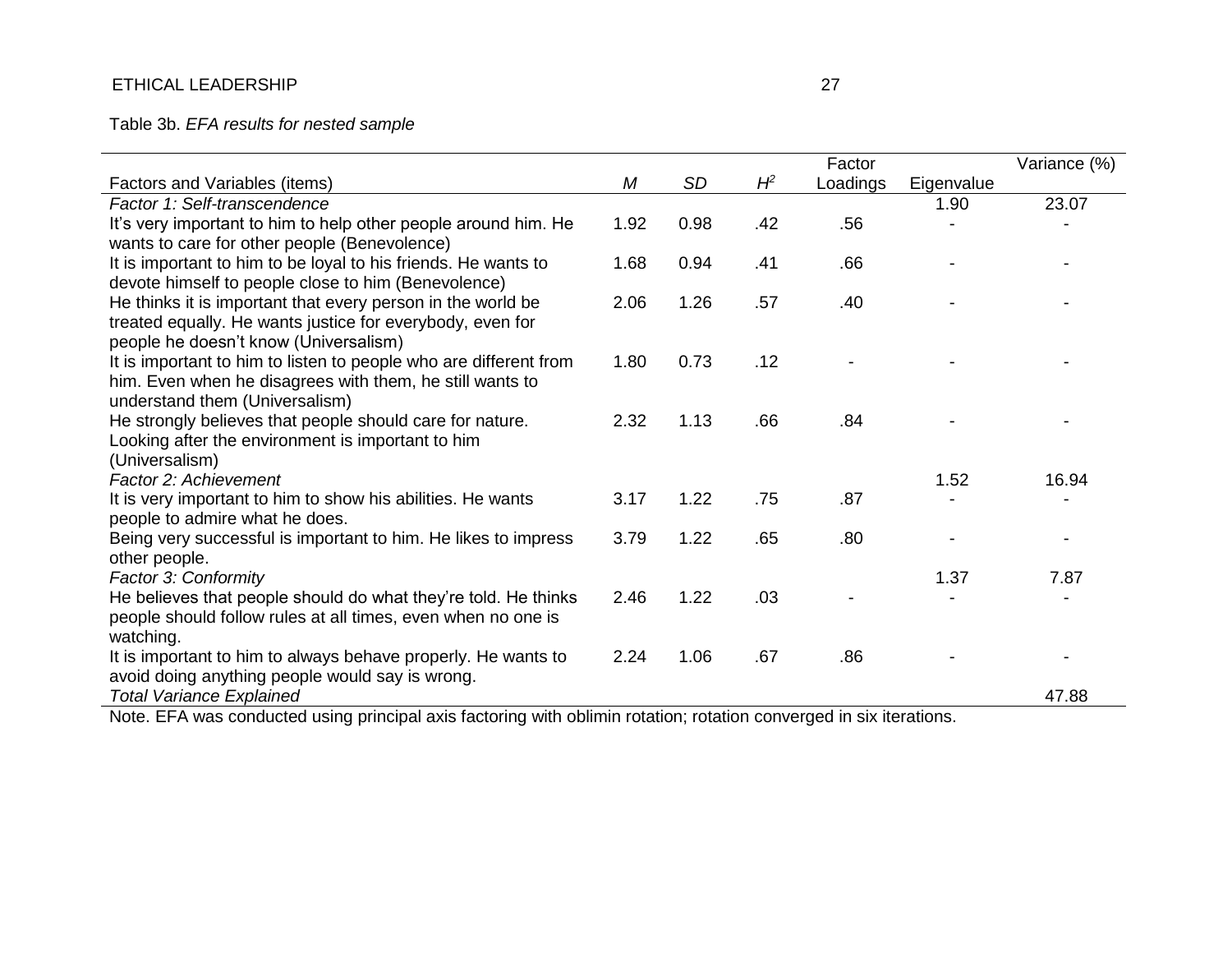For language, English leaders (*M* = 9.36, *SD* = 3.08) valued self-transcendence more than French leaders (*M* = 8.28, *SD* = 2.89), equal variances assumed (*F* = .17, *p* = .68), *t* (162) = -2.17, *p* = .03 (2-tailed) *CI* [-2.08, -0.10], *g* = 0.35. However, as participants responded to the survey in their first official language, these differences are likely language based and not substantive.

Additionally, all variables were included in a regression analysis to determine if P-O Fit and other significant outcomes found in the main analyses maintained the results found when controlling for demographics. Across all models, P-O Fit was still positively and significantly associated with ethical leadership when controlling for gender, age, rank, language, education, and years of service. The interaction between conformity (dual item) and P-O Fit also maintained significance.

For the nested sample, similar independent sample *t*-tests variables and ANOVAs were conducted to see if there are any differences in scores on all scales. Except for selftranscendence and language (French and English), there were no differences found for gender, age, rank, education, and years of service on all remaining scales. For language, English leaders (*M* = 10.60, *SD* = 3.50) valued self-transcendence more than French leaders (*M* = 8.60, *SD* = 3.08), equal variances assumed (*F* = .02, *p* = .89, *t* (69) = -2.54, *p* = .01 (2-tailed), *CI* [-3.63, -0.44], *g* = 0.61.

#### **Hierarchical Moderated Regression**

For the 1:1 sample, two-step hierarchical moderated regression analyses were conducted for to evaluate the association between main effects, as well as the interactions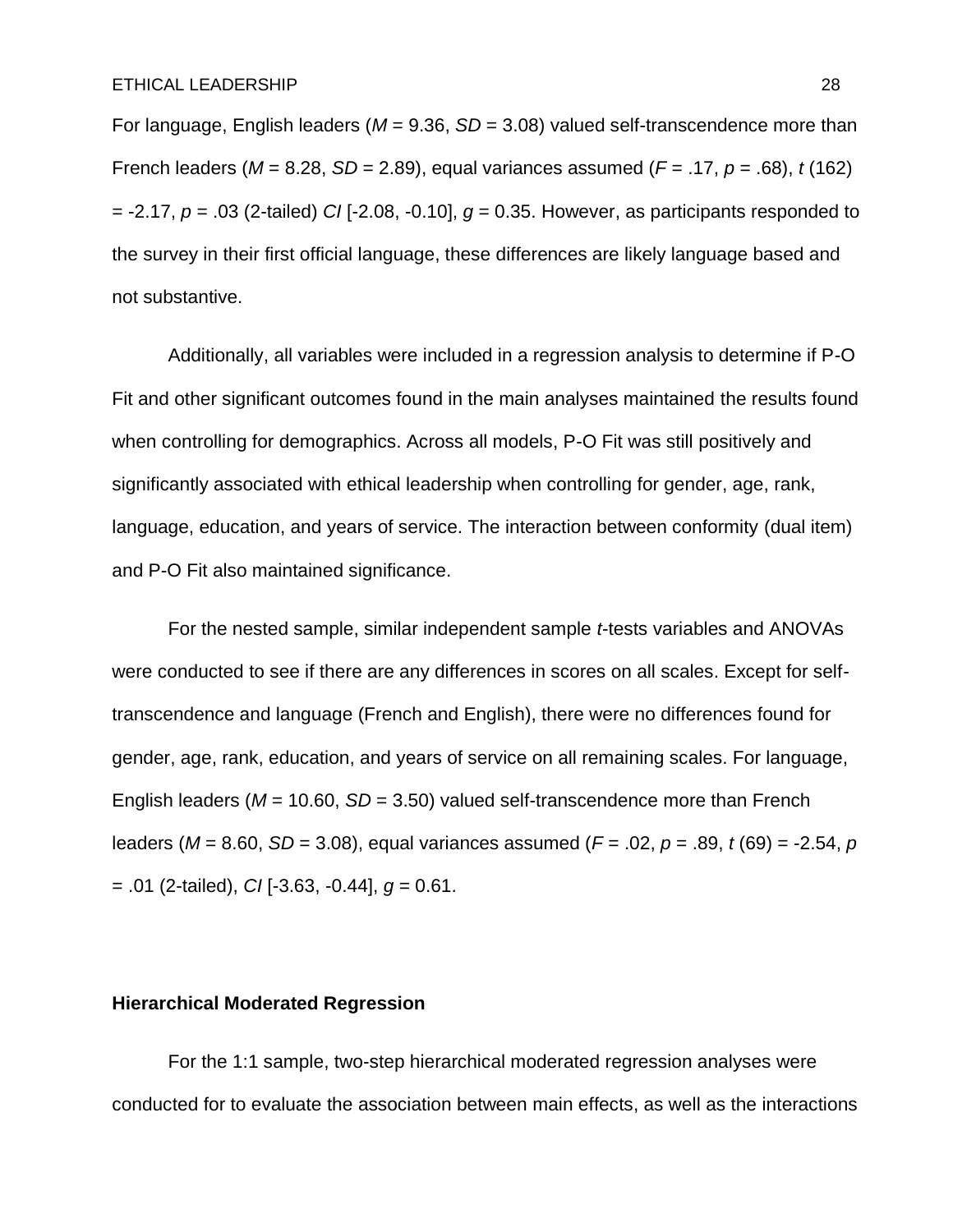of the hypothesized values and P-O Fit, and ethical leadership. All variables were centred using their respective grand means prior to analysis for ease of interpretability of results. Separate regression models involving two steps were conducted to evaluate selftranscendence, achievement, and conformity, respectively, with P-O Fit included. Results from this analysis are presented in Tables 4a, b, c, and d.

*Self-transcendence and P-O Fit.* At step one, the main effects of self-

transcendence and P-O Fit were found to be significant indicators of ethical leadership, *F*  $(2, 155) = 4.03$ ,  $p = .02$ , explaining 5% of the variance with an  $R<sup>2</sup>$  of 0.05. Similar results were found at step two for inclusion of the interaction effect between self-transcendence and P-O Fit,  $F(3, 154) = 2.91$ ,  $p = .04$ . The interaction explained an additional 1% of the variance beyond the main effects with an *R<sup>2</sup>* of 0.06. Within the regression model at step one, P-O Fit was both positively and significantly associated to ethical leadership, *β* = 0.21, *SE* = 0.19, *CI* [0.12, 0.85], *p* = 0.01, *r* semi partial = 0.21.

|                              | Self-Transcendence       |           |         |      |                          |                          |                |  |  |       |    |
|------------------------------|--------------------------|-----------|---------|------|--------------------------|--------------------------|----------------|--|--|-------|----|
| Variable                     | β                        | <b>SE</b> |         | СI   |                          |                          |                |  |  | $R^2$ | Rº |
|                              |                          |           |         |      |                          |                          | Change         |  |  |       |    |
|                              |                          |           |         |      |                          |                          |                |  |  |       |    |
| Block 1                      | $\overline{\phantom{0}}$ |           |         |      | $\overline{\phantom{a}}$ | 0.05                     | 0.05           |  |  |       |    |
| P-O Fit                      | $0.21**$                 | 0.19      | 0.12    | 0.85 | 0.21                     | $\blacksquare$           | $\blacksquare$ |  |  |       |    |
| Self-Transcendence           | 0.04                     | 0.23      | $-0.33$ | 0.56 | 0.04                     |                          |                |  |  |       |    |
| Block 2                      | $\overline{\phantom{a}}$ |           |         |      | -                        | 0.06                     | 0.01           |  |  |       |    |
| <b>P-O Fit</b>               | $0.21***$                | 0.19      | 0.12    | 0.85 | 0.20                     | $\blacksquare$           | $\blacksquare$ |  |  |       |    |
| Self-Transcendence           | 0.06                     | 0.23      | $-0.28$ | 0.64 | 0.06                     | $\overline{\phantom{0}}$ |                |  |  |       |    |
| Self-Transcendence x P-O Fit | 0.09                     | 0.05      | $-0.04$ | 0.17 | 0.07                     |                          |                |  |  |       |    |

Table 4a. *Results of Self-transcendence regressed on Ethical Leadership Behaviour*

Note. p<.05 = \*; p<.01 = \*\*; P-O Fit = Person-Organization Fit; *β* = standardized betas represent the value of change in the DV given one *SD* change in the IV; in this case, all IVs were centred prior to analysis, thus the *SD* represents the *M* of that variable; *r* represents the partial correlations for the respective variable and the outcome variable (effect size).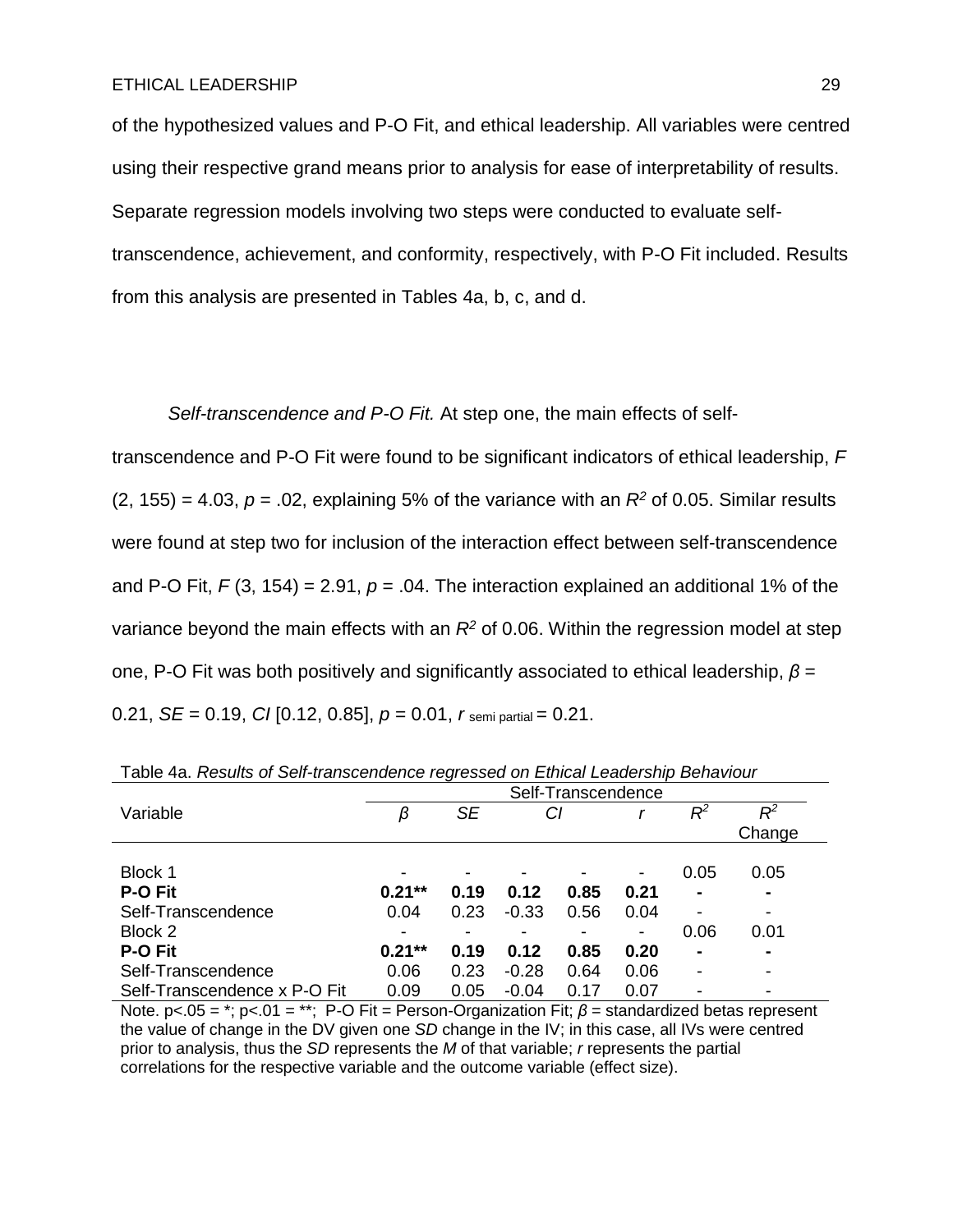*Achievement and P-O Fit.* At block one, the main effects of achievement and P-O Fit were found to be significant indicators of ethical leadership, *F* (2, 156) = 4.03, *p* = .02, explaining 5% of the variance with an *R<sup>2</sup>* of 0.05. Similar results were found at block two with the inclusion of the interaction effect between achievement and P-O Fit,  $F(3, 154) =$ 2.93,  $p = 0.04$ ,  $R^2 = 0.05$ . The interaction explained approximately 1% of the variance of ethical leadership beyond the main effects of achievement and P-O Fit but was not found to be significant. P-O Fit was both positively and significantly associated with ethical leadership, *β* = 0.21, *SE* = 0.18, *CI* [0.13, 0.86], *p* < 0.01, *r* semi partial = 0.21.

| rable ib. Roodite of Homovemore regressed on Edmodi Ecadoremp Bond Hodi |             |           |         |      |                          |       |        |  |  |  |
|-------------------------------------------------------------------------|-------------|-----------|---------|------|--------------------------|-------|--------|--|--|--|
|                                                                         | Achievement |           |         |      |                          |       |        |  |  |  |
| Variable                                                                | β           | <b>SE</b> | СI      |      |                          | $R^2$ | $R^2$  |  |  |  |
|                                                                         |             |           |         |      |                          |       | Change |  |  |  |
|                                                                         |             |           |         |      |                          |       |        |  |  |  |
| Block 1                                                                 | -           |           |         |      | $\overline{\phantom{a}}$ | 0.05  | 0.05   |  |  |  |
| P-O Fit                                                                 | $0.21**$    | 0.18      | 0.13    | 0.86 | 0.21                     |       |        |  |  |  |
| Achievement                                                             | 0.04        | 0.28      | $-0.39$ | 0.70 | 0.05                     |       |        |  |  |  |
| Block 2                                                                 | ٠           |           |         |      | -                        | 0.05  | 0.01   |  |  |  |
| <b>P-O Fit</b>                                                          | $0.19*$     | 0.19      | 0.06    | 0.82 | 0.18                     |       |        |  |  |  |
| Achievement                                                             | 0.05        | 0.28      | $-0.38$ | 0.71 | 0.05                     |       | ۰      |  |  |  |
| Achievement x P-O Fit                                                   | $-0.07$     | 0.08      | $-0.23$ | 0.09 | $-0.07$                  |       |        |  |  |  |

Table 4b. *Results of Achievement regressed on Ethical Leadership Behaviour*

Note. p<.05 = \*; p<.01 = \*\*; P-O Fit = Person-Organization Fit; *β* = standardized betas represent the value of change in the DV given one *SD* change in the IV; in this case, all IVs were centered prior to analysis, thus the *SD* represents the *M* of that variable; *r* represents the partial correlations for the respective variable and the outcome variable (effect size).

*Conformity (dual item).* At step one, the main effects of conformity (dual item) and P-O Fit were found to be significant indicators of ethical leadership, *F* (2, 156) = 3.87, *p* = .02, accounting for 5% of variance with an *R<sup>2</sup>* of 0.05. Similar results were found at step two for the inclusion of the interaction effect between conformity (dual item) and P-O Fit, *F*  $(3, 154) = 4.65$ ,  $p = .004$ . The interaction accounted for an additional 3% of variance beyond the main effects with an *R<sup>2</sup>* of 0.08. At step one, P-O Fit was both positively and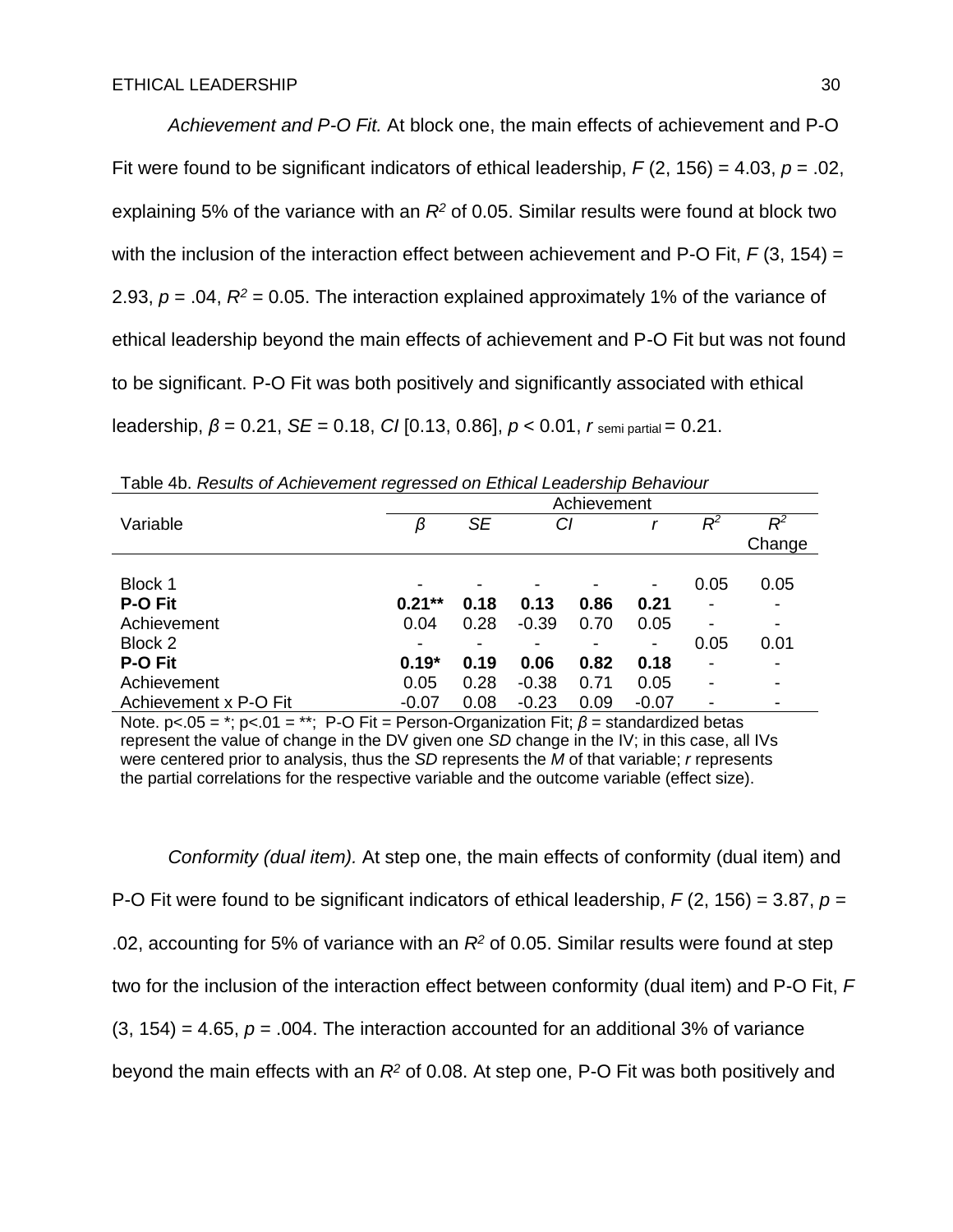significantly associated with ethical leadership, *β* = 0.22, *SE* = 0.19, *CI* [0.15, 0.89], *p* < 0.01,  $r$  semi partial =  $0.22$ .

The interaction between conformity (dual item) and P-O Fit was significant and explained an additional 3% of variance of ethical leadership beyond the main effects, *β* = 0.20, *SE* = 0.07, *t* = 2.44, *p* = .02, *CI* [0.03, 0.32], *r* semi partial = 0.19. Simple slopes were plotted using Jeremy Dawson's website (Dawson, retrieved 1 Apr 2019). The nature of the interaction was such that, among leaders who reported lower P-O fit, the relationship between conformity (dual item) and ethical leadership was improved, but not significantly. However, among leaders who reported lower P-O fit, the relationship between conformity (dual item) and ethical leadership was significantly improved,  $b = 1.23$ ,  $t(162) = 1.98$ ,  $p =$ 0.05. This interaction is presented in Figure 3.

|                           | $-7$<br>Conformity (dual item) |           |         |      |         |                |                          |  |
|---------------------------|--------------------------------|-----------|---------|------|---------|----------------|--------------------------|--|
| Variable                  | β                              | <b>SE</b> |         | CI   |         | $R^2$          | $R^2$                    |  |
|                           |                                |           |         |      |         |                | Change                   |  |
|                           |                                |           |         |      |         |                |                          |  |
| Block 1                   | -                              |           |         |      |         | 0.05           | 0.05                     |  |
| <b>P-O Fit</b>            | $0.22**$                       | 0.19      | 0.15    | 0.89 | 0.22    | $\blacksquare$ | $\blacksquare$           |  |
| Conformity (dual item)    | $-0.02$                        | 0.34      | $-0.75$ | 0.59 | $-0.02$ | -              | $\blacksquare$           |  |
| Block 2                   | ٠                              |           |         |      | -       | 0.08           | 0.04                     |  |
| <b>P-O Fit</b>            | $0.22**$                       | 0.19      | 0.16    | 0.89 | 0.22    | $\blacksquare$ | $\blacksquare$           |  |
| Conformity (dual item)    | 0.04                           | 0.35      | $-0.52$ | 0.85 | 0.04    | -              | $\overline{\phantom{0}}$ |  |
| Conformity (DI) x P-O Fit | $0.20*$                        | 0.07      | 0.03    | 0.32 | 0.19    |                | $\blacksquare$           |  |

Table 4c. *Results of Conformity (dual item) regressed on Ethical Leadership Behaviour*

Note. p<.05 = \*; p<.01 = \*\*; P-O Fit = Person-Organization Fit; *β* = standardized betas represent the value of change in the DV given one *SD* change in the IV; in this case, all IVs were centered prior to analysis, thus the *SD* represents the *M* of that variable; *r* represents the partial correlations for the respective variable and the outcome variable (effect size).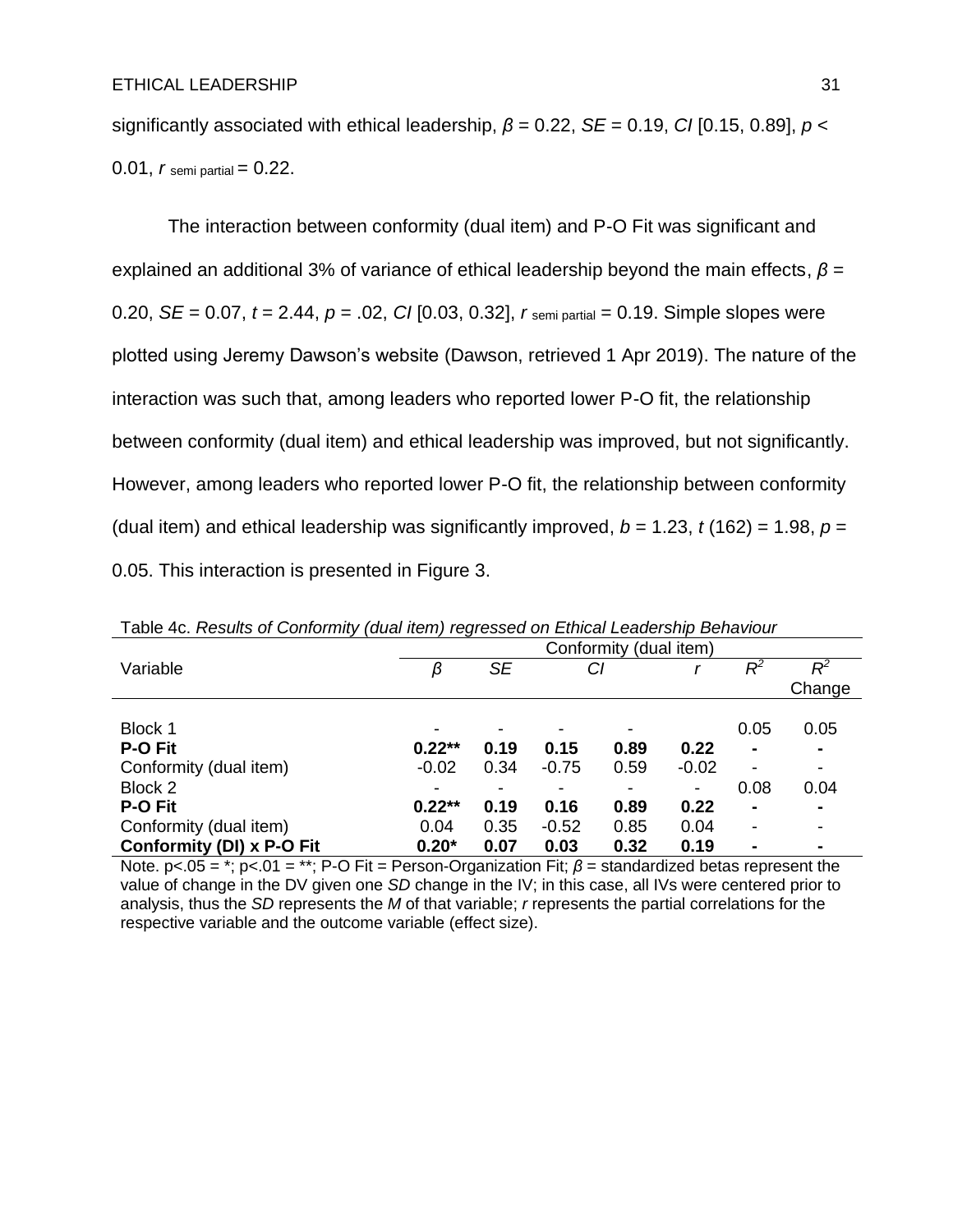

*Figure 5.* Interaction of Conformity and P-O Fit. P-O Fit = Person-Organization Fit (Values Congruence); For predicted Ethical Leadership, 1 = Strongly Disagree and 5 = Strongly Agree

*Conformity (Single Item).* At step one, the main effects of conformity (single item) and P-O Fit were found to be significant indicators of ethical leadership, *F* (2, 155) = 3.95,  $p = 0.02$ , explaining 5 % of the variance of ethical leadership with an  $R<sup>2</sup>$  of 0.05. Similar results were found at step two for the inclusion of the interaction effect between conformity and P-O Fit,  $F(3, 154) = 3.74$ ,  $p = .012$ , explaining 7% of the variance of ethical leadership with an *R<sup>2</sup>* of 0.07. P-O Fit was both positively and significantly associated with ethical leadership, *β* = 0.22, *SE* = 0.19, *CI* [0.15, 0.89], *p* < 0.01, *r* semi partial = 0.22.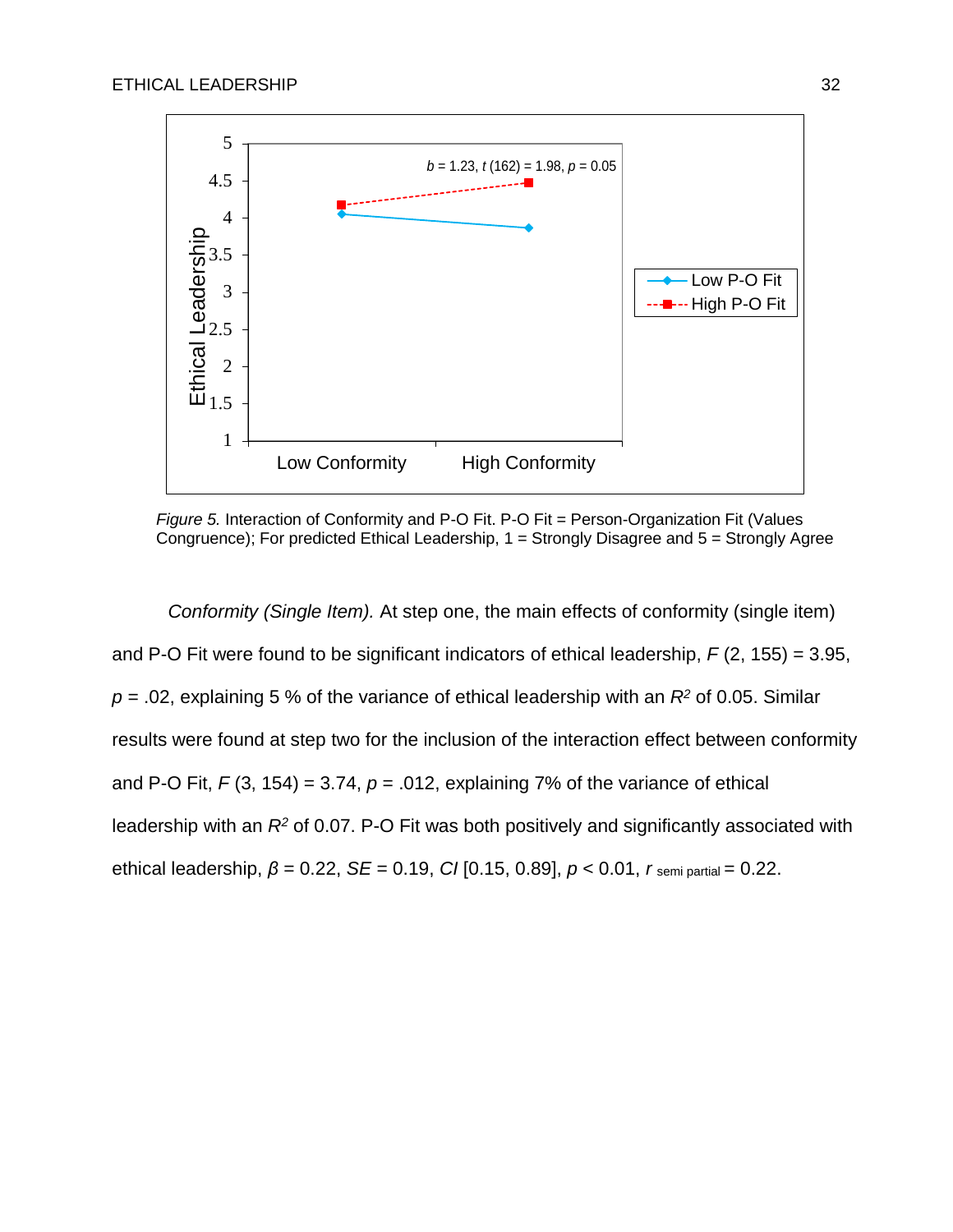|                           | $\sim$                   | - 7       |                |      |         |                          |                          |  |  |
|---------------------------|--------------------------|-----------|----------------|------|---------|--------------------------|--------------------------|--|--|
|                           | Conformity (single item) |           |                |      |         |                          |                          |  |  |
| Variable                  | β                        | <b>SE</b> | СI             |      |         | $R^2$                    | $R^2$                    |  |  |
|                           |                          |           |                |      |         |                          | Change                   |  |  |
|                           |                          |           |                |      |         |                          |                          |  |  |
| Block 1                   | ٠                        |           | -              |      | ۰       | 0.05                     | 0.05                     |  |  |
| P-O Fit                   | $0.23**$                 | 0.19      | 0.16           | 0.90 | 0.22    | $\blacksquare$           | $\blacksquare$           |  |  |
| Conformity (SI)           | $-0.04$                  | 0.60      | $-1.46$        | 0.92 | $-0.04$ | $\overline{\phantom{a}}$ | $\overline{\phantom{a}}$ |  |  |
| Block 2                   | $\overline{\phantom{a}}$ | ۰         | $\blacksquare$ |      | ۰       | 0.07                     | 0.02                     |  |  |
| <b>P-O Fit</b>            | $0.23**$                 | 0.19      | 0.18           | 0.91 | 0.23    | $\blacksquare$           | $\blacksquare$           |  |  |
| Conformity (SI)           | $-0.01$                  | 0.61      | $-1.27$        | 1.13 | $-0.01$ | ٠                        | $\overline{\phantom{a}}$ |  |  |
| Conformity (SI) x P-O Fit | 0.14                     | 0.14      | $-0.03$        | 0.52 | 0.14    |                          | $\overline{\phantom{a}}$ |  |  |

Table 4d. *Results of Conformity (single item) regressed on Ethical Leadership Behaviour*

Note. p<.05 = \*; p<.01 = \*\*; P-O Fit = Person-Organization Fit; *β* = standardized betas represent the value of change in the DV given one *SD* change in the IV; in this case, all IVs were centered prior to analysis, thus the *SD* represents the *M* of that variable; *r* represents the partial correlations for the respective variable and the outcome variable (effect size).

#### **Multilevel Modelling**

In a sample of 220 followers nested within 71 leaders, multilevel modelling was used to evaluate the same hypotheses. All predictors for the nested sample were centred using level 2 grand mean centring given the focus of this research is on the level two variables of leaders' self-reported values and P-O Fit in predicting the level 1 variable of subordinate ratings of leaders' ethical leadership. The unconditional model yielded a statistically significant estimated leader variance of 24.58, Wald *Z* = 3.10, *p* = .002, CI [13.06, 46.29]. The interclass correlation coefficient (ICC) was calculated to be 0.35, indicating that 35% of the total variance of ethical leadership is associated with leader groupings, and the assumption of independence is violated. Unfortunately, none of the conditional models which included a random intercept were able to converge. Since these models were unable to converge (on multiple programs, including SPSS, MPlus, and Stata), I decided to run the analysis looking at fixed main effects only and remove the random components of the model. A review of the fixed effects indicated variability at the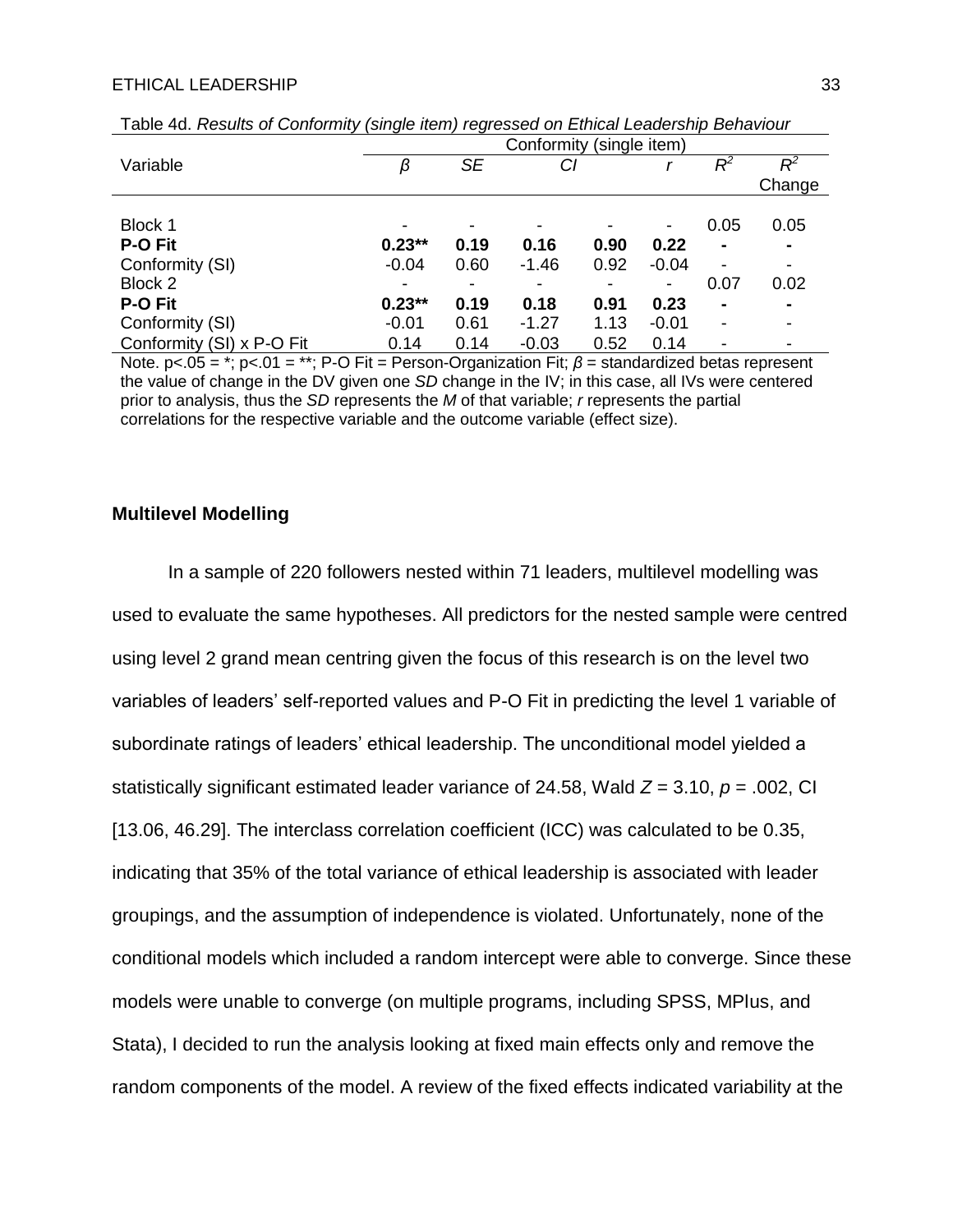leader level (level 2) and does not account for the variability at the subordinate level (level 1). Across all models of fixed effects, hypothesized values and P-O Fit were positively, but not significantly, associated with ethical leadership. None of the interactions were significant indicators of ethical leadership. These results are presented in Tables 5.

| Table 5. Multilevel modelling results |      |                    |         |      |     |             |      |         |      |     |
|---------------------------------------|------|--------------------|---------|------|-----|-------------|------|---------|------|-----|
|                                       |      | Self-Transcendence |         |      |     | Achievement |      |         |      |     |
| Variable                              |      | SE                 | Cl      |      |     | b           | SE   | СI      |      |     |
|                                       |      |                    |         |      |     |             |      |         |      |     |
| Self-Transcendence                    | በ 17 | 0.20               | $-0.23$ | 0.57 | .39 |             |      |         |      |     |
| Achievement                           |      |                    |         |      |     | 0.07        | 0.10 | $-0.13$ | 0.27 | .46 |
| P-O Fit                               | 0.08 | 0.12               | $-0.15$ | 0.57 | .50 | 0.02        | 0.11 | $-0.20$ | 0.24 | .87 |
| Self-Transcendence x P-O Fit          | 0.08 | 0.14               | $-0.19$ | 0.35 | .56 |             |      |         |      |     |
| Achievement x P-O Fit                 |      |                    |         |      |     | $-0.09$     | 0.09 | $-0.27$ | 0.08 | .30 |
|                                       |      |                    |         |      |     |             |      |         |      |     |

Note. P-O Fit = Person-Organization Fit;

#### **Tests of Hypotheses**

H1a to H3d proposed a series of relationships as proposed in Figure 1. These hypotheses were tested using hierarchical regression for the 1:1 sample and multilevel modelling for the nested sample. As none of the main effects of the hypothesized values (i.e., self-transcendence, achievement, and conformity) were found to be significantly and positively associated with ethical leadership in their respective models across both analyses, H1a to d is not supported.

As proposed in H2, there is a significant and positive association between P-O Fit and ethical leadership. All main effects for P-O Fit were found to be both significantly and positively associated to ethical leadership across all models and analyses. H2 is, thus, supported.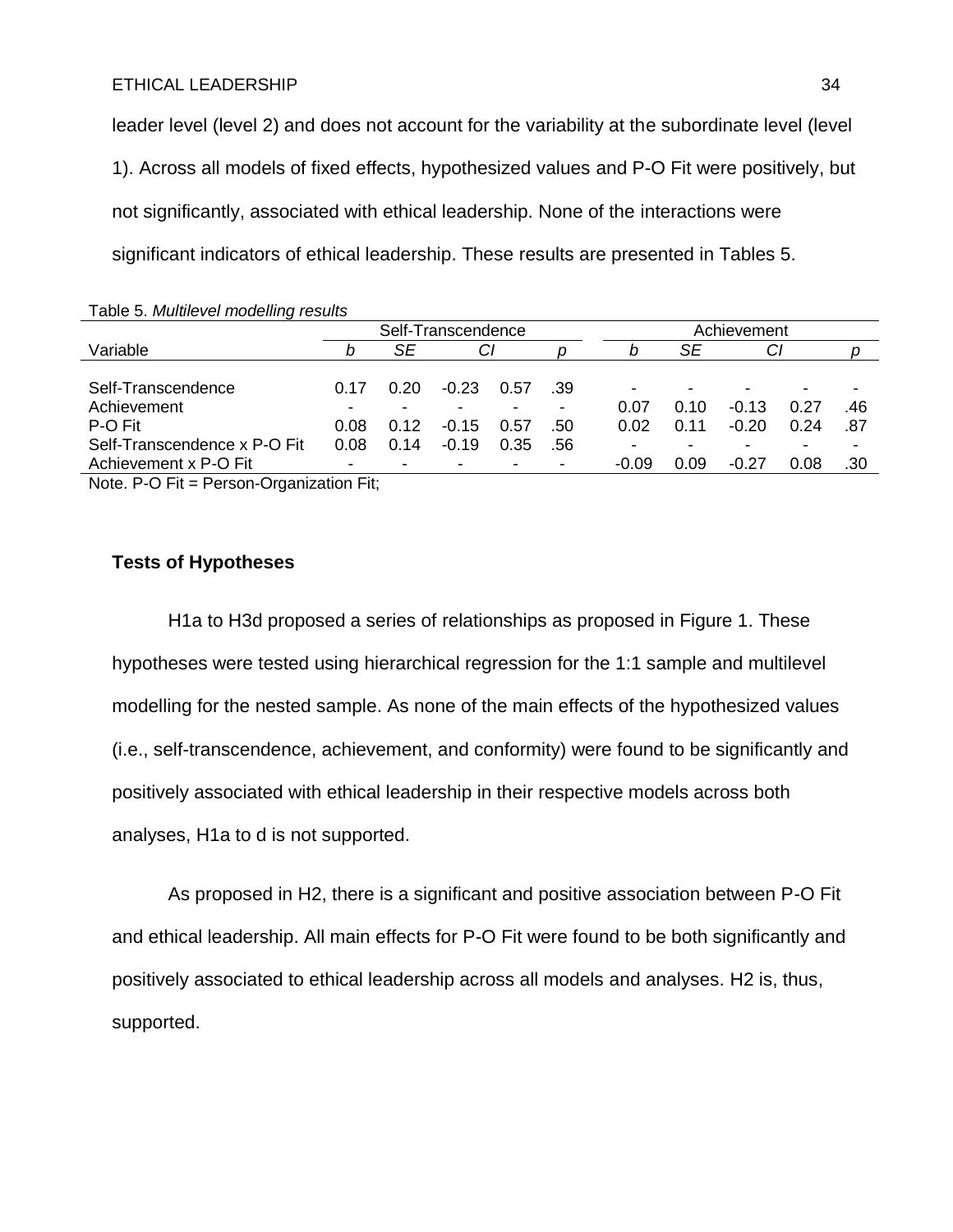H3 suggested that self-reported high P-O Fit would improve the relationship between the hypothesized values and ethical leadership. As a second step in the respective regression analyses for each value, only the interaction between conformity (dual item) and P-O Fit was significant. Simple slopes revealed that leaders' self-reported high P-O Fit improved followers' ratings of ethical leadership across levels of conformity.

H4 suggested that self-reported low P-O Fit would decrease the relationship between the hypothesized values and ethical leadership. As a second step in the respective regression analyses for each value, P-O Fit was evaluated as a moderator. However, only the interaction between conformity (dual item) and P-O Fit was significant, but simple slopes only revealed self-reported high P-O Fit improved the relationship between values and ethical leadership. Thus, H4 is not supported.

#### **Discussion**

The purpose of this study was to establish foundational links between leaders' selfreported values and P-O Fit (values congruence) and their predicted ethical leadership as rated by their followers. Results from this study offer some unique contributions in a few areas.

First, P-O Fit was found to be both positively and significantly associated with ethical leadership, across all models, showing support for H2. This suggests that leaders' behaviour is rated more ethical by followers if leaders feel their values are congruent with the organization. Previous research has shown that military samples tend to report P-O Fit (Ahmad, et al., 2010; Holtom, et al., 2014). In terms of its relationship to ethical leadership,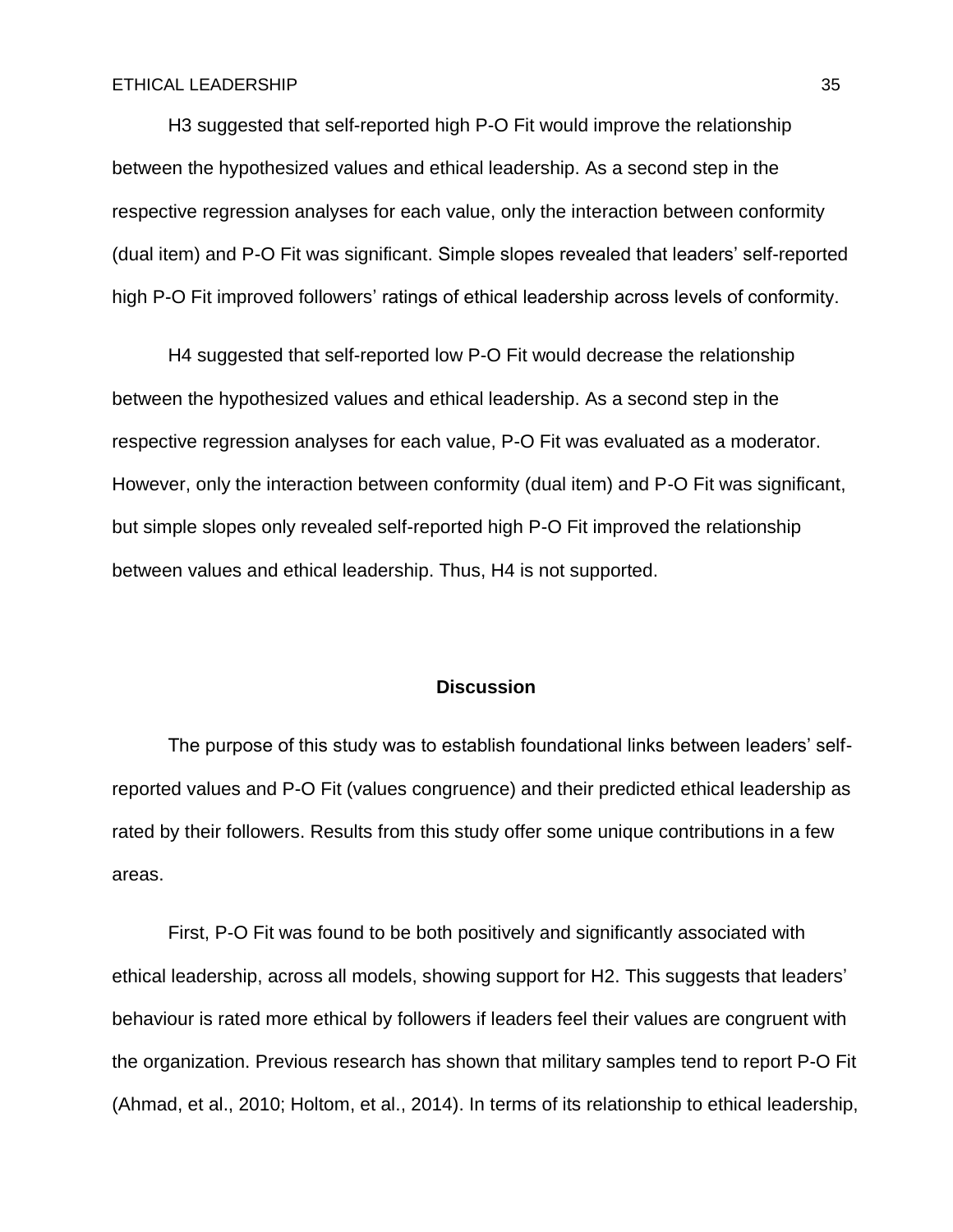research by Kristoff-Brown and colleagues (2005) have shown links between P-O Fit and job satisfaction, organizational commitment, turnover intentions, overall job performance, task performance, and contextual performance. These links have also been replicated in research involving transformational and authentic leadership, both of which share similarities with ethical leadership (Kammerhoff, Lauenstein, & Schütz, 2019; Chun, Cho, & Sosik, 2016; Montano, Reeske, Franke, & Hüffmeier, 2016; Bacha, 2014). As stated in the literature review, previous research has shown that followers' ratings of transformational leaders are positively associated with P-O Fit, specifically, values congruence (Raja, et al., 2018). One could say that the relationship between P-O Fit and ethical leadership is expected given the above results for previous research. Leaders who report values congruence with their organization tend to create an environment of congruence or synergy which fosters positive employee outcomes, such as empowerment, motivation, and encouraged innovation. The same can be suggested here in that followers are responding to the environment established by leaders who report values congruence with their organization.

Interactions were found to account for some variance in ethical leadership, with only the interaction of conformity (dual item) and P-O Fit found to be significant. Simple slopes revealed that leaders' self-reported high P-O Fit improved followers' ratings of ethical leadership across levels of conformity, as shown in Figure 4. Given the problems associated with the reliability of this particular scale prior to analysis, these results should be interpreted with caution. However, in line with this study's theory, leaders who value conformity of behaviour to societal norms (i.e., normatively appropriate conduct (Brown, et al., 2005)) and who report values congruence with their organization (i.e., they have no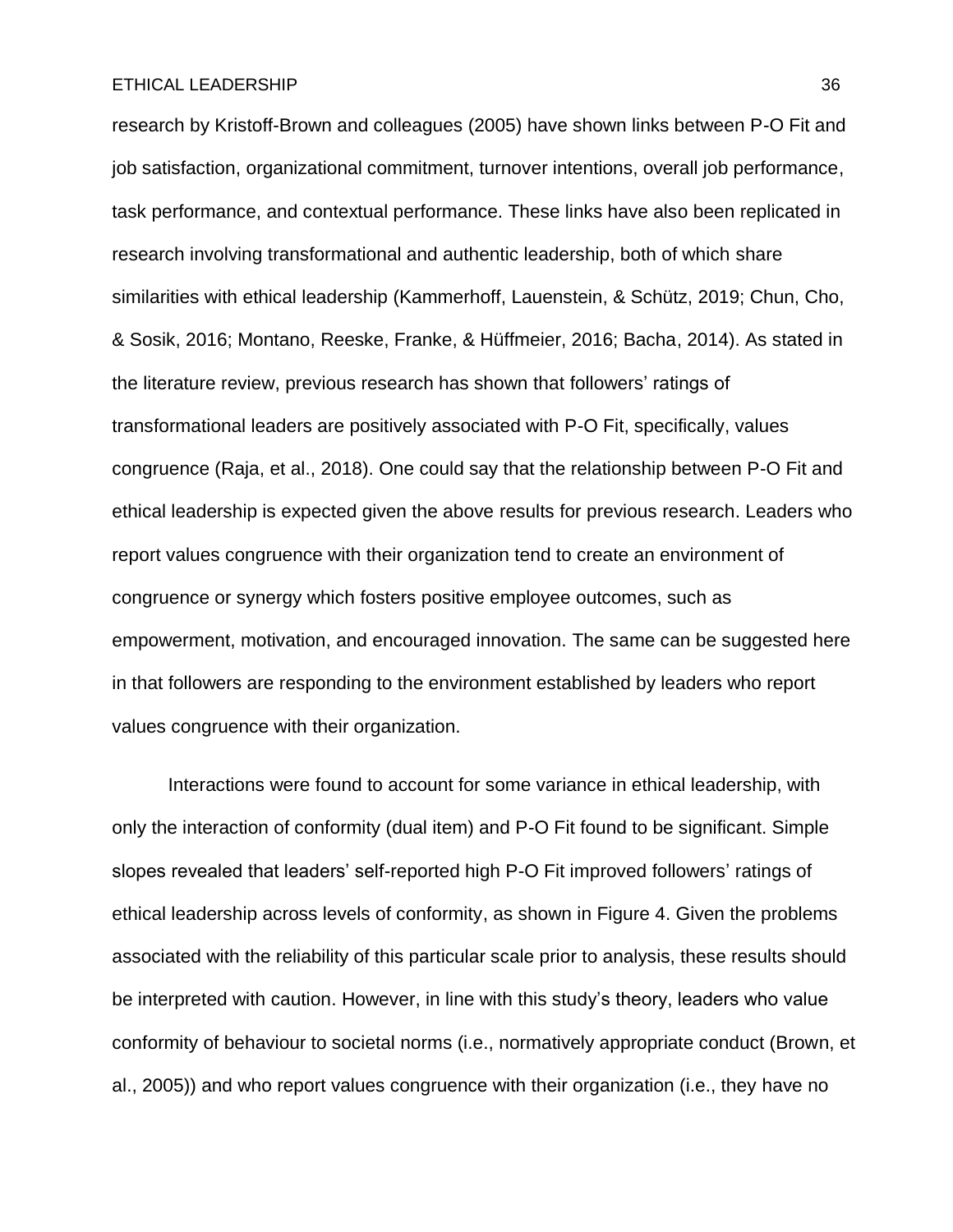conflict with the values of organization) will be rated more favourably on their ethical leadership behaviour. If leaders feel their values fit with the organization, but do not value conformity, then a conflict arises where followers are impacted by this conflict between a low self-reported theorized ethical leadership value yet emphasis from their leader that their values are congruent with the organization. Followers will then rate their leaders' ethical leadership behaviour unfavourably.

A more specific argument for this finding could be made by looking at the items of conformity. One item reflects what people or others should do, and it focuses on following rules: He believes that people should do what they're told. He thinks people should follow rules at all times, even when no-one is watching. The other item reflects what is important for him to do and focuses on interpersonal behaviour: It is important to him always to behave properly. He wants to avoid doing anything people would say is wrong. If we consider leaders and their functions within the organization, as well as the definition of ethical leadership predicated by Brown, et al., (2005), ethical leaders will demonstrate "normatively appropriate conduct through personal actions and interpersonal relationships". To deem something as "normative" means something set as a standard, rule, practice, or custom within society (Norm. 2011). Research by Gini (1998) found that ethical leaders will set clear standards and hold employees accountable to those standards through their interpersonal relationships. If the above research is correct, then the values targeted in this study through the items of conformity appeared to have captured this construct which focuses on rules, compliance to those rules, and reinforcing this behaviour in employees through interpersonal relationships. The further refinement of Schwartz values PVQ (Schwartz, et al., 2012) splits the conformity value into two sub-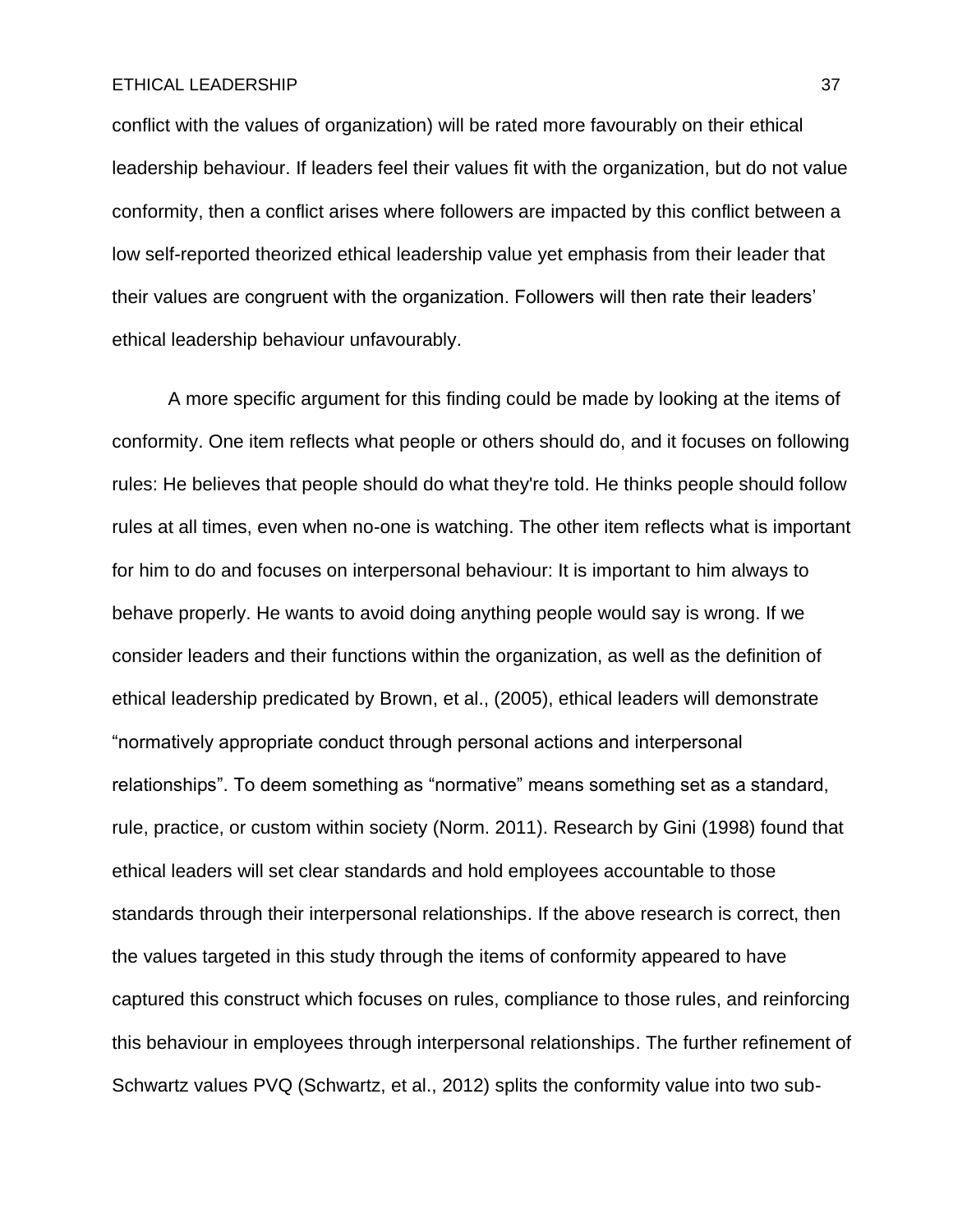facets: interpersonal and rules. The rules facet of conformity specifically targets behavioural compliance to rules, law and authority. The interpersonal facet of conformity focuses on being tactful and conforming behaviour so as not to upset others.

The above results were only found in the 1:1 sample and did not replicate in the nested sample. However, 35% of the variance in ethical leadership behaviour was explained by the leader grouping effect for this sample. Limitations on this outcome are noted in the following section.

#### **Limitations and Recommendations for Future Research**

The manner in which participants were recruited yielded a data sample of over 3000 personnel. However, when personnel were then asked to forward on the next survey link to their followers, the attrition rate from leader to subordinate was substantial. Only 400 leaders agreed to send a link to followers and of that response rate a further fall to 300 leaders occurred. Additionally, for over 50% of the sample only one subordinate per leader responded, requiring the researcher to split the sample into 1:1 and 2 or more:10.

A further limitation as a result of the large degree of attrition would be the concerns that come from having a primarily 1:1 sample, but also due to the selection bias of leaders providing their staff's emails. If the leader decides whose emails to provide, they could select only those employees who would rate them favourably. If only one subordinate opted to complete the survey, they may prefer their leader and only has a positive view of them. On the other hand, that one subordinate could also have only a negative impression of their leader. Either way, the results could end up skewed and either causing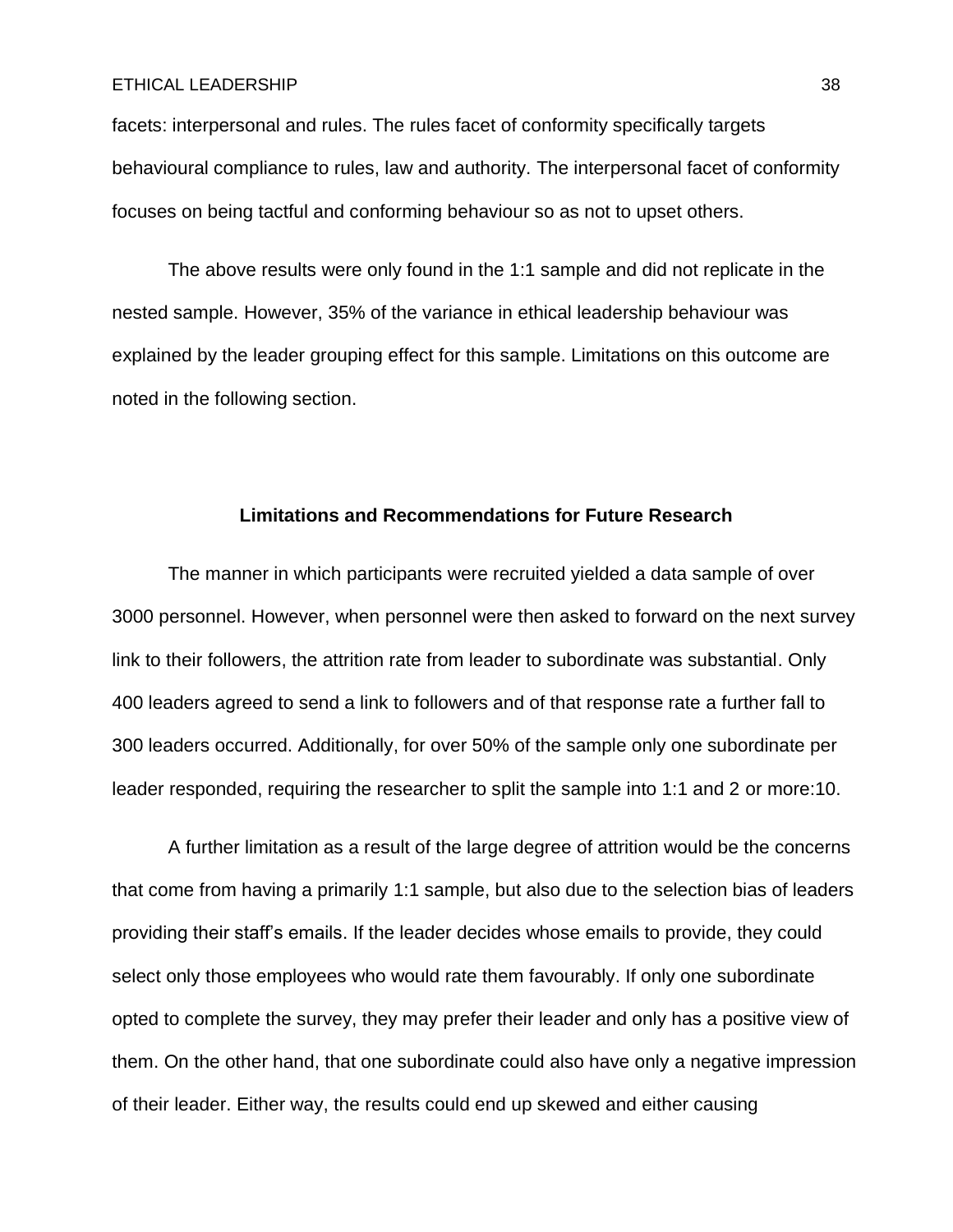significances to occur which aren't there or not capturing possible significant results which otherwise exist. However, the method of recruitment attempted to mitigate this effect by informing leaders that their followers' ratings of their ethical leadership would not be linked back to them. Additionally, followers were informed that these ratings would not be seen by their leaders.

There are two possible reasons as to why this attrition rate occurred. The first could simply be that leaders responded to the survey, but either forgot to send along their followers' emails or opted not to send. Secondly, followers may have received the survey, but forgot to complete or opted not to complete it and deleted it outright. Both are related to survey fatigue or that participants felt they had no time to complete within their workday.

If followers were forwarded the survey to their work email, there is a potential risk of their supervisor seeing them complete the survey. The smaller sizes in both the 1:1 and nested samples led to statistical analysis constraints. Power was affected overall (Faul, Erdfelder, Buchner, & Lang, 2009) and models in multilevel modelling did not converge. Future research using this recruiting method should consider this potential risk and perhaps give employees the option of completing the survey from their home account or find a different method of matching followers to leaders to reduce selection bias. Although, leaders were told that the ratings provided by employees would not be linked back to them and would only be used for research purposes.

An additional limitation in terms of generalizing these results to the broader population, the sample itself had proportionately more female participation than male, in comparison to the CAF population (Women in the Canadian Armed Forces, 2019). Female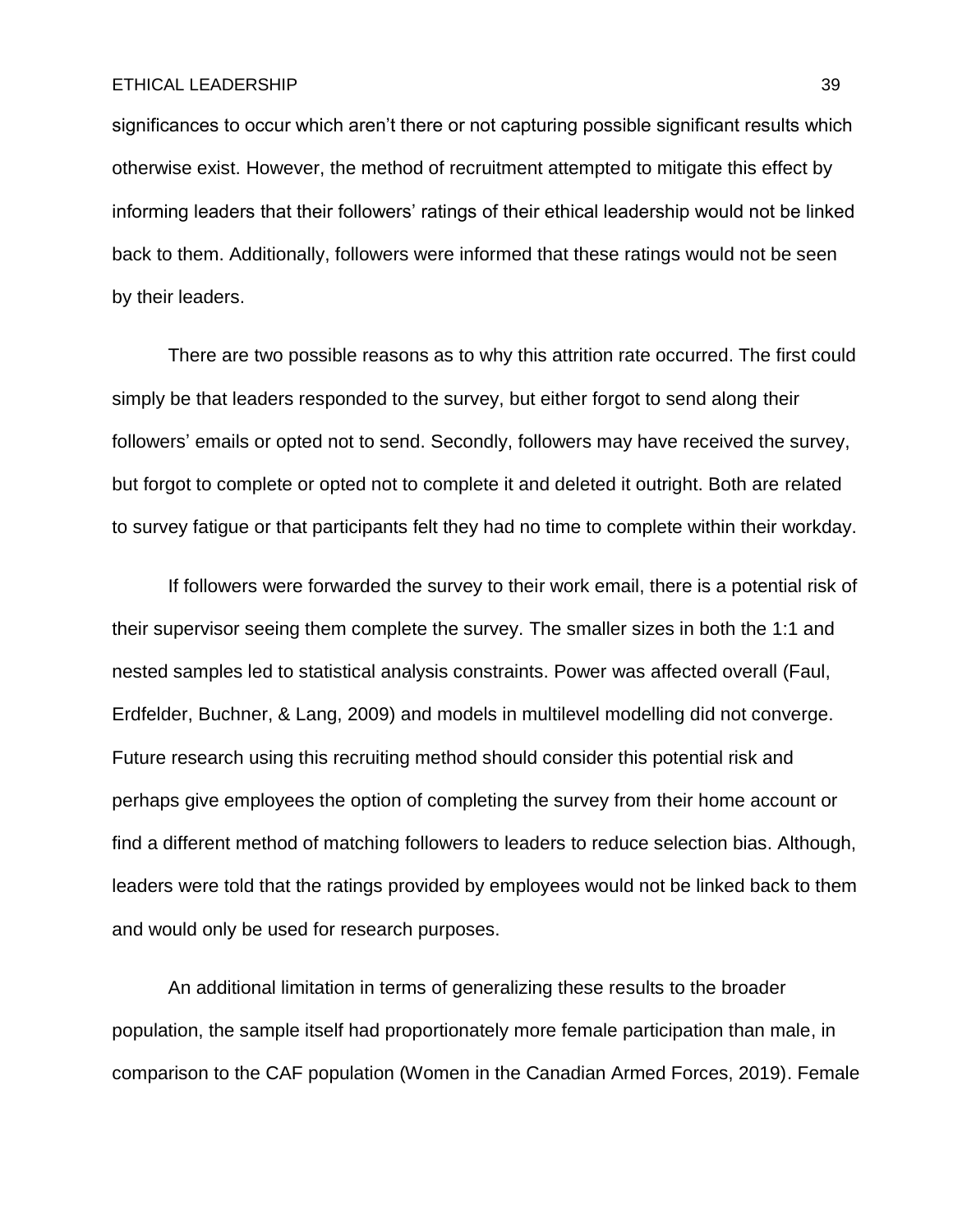leaders, in fact, made up nearly a third of each sample, which is not reflective of current CAF population. In recent years, females make up just under 20% of the CAF population (Women in the Canadian Armed Forces, 2019). As such, influences from females in leadership positions could have had an impact on the results of this study. However, independent t-tests revealed there were no differences on scores on any scales. What is more, personnel who work for the CAF tend to self-select or are institutionalized to the values and other influences of the organization. As such, the values and results from this study could be specific to the military population and cannot be generalized to larger nongovernmental organizations.

As covered in the methods section, the values scale taken from Schwartz (2003) yields unacceptably low reliabilities for the samples in this research. Previous studies have shown that Schwartz' original PVQ has had low reliabilities and double-barreled items (Jacques, et al., 2016; Schwartz, et al., 2012). Participants often felt unable to clearly answer items comprised of two statements. This approach in capturing the item leaves participants conflicted in how to respond, this introduces possible common method bias. Recent research has improved and expanded on Schwartz's research by further separating and refining values previously identified in the original theory, as well as adding and defining additional ones; they found 19 base values, four second level groupings, two groupings at the third level, and two at the fourth level. Researchers then placed it on a circular spectrum, which included higher order values groupings (Ceiciuch & Schwartz, 2012). This circular spectrum with higher orders allows researchers to use values scales (at the 19-value level or higher) for their research as supported by theory (like the present study on leaders). In addition, recent research shows support for single sentence items for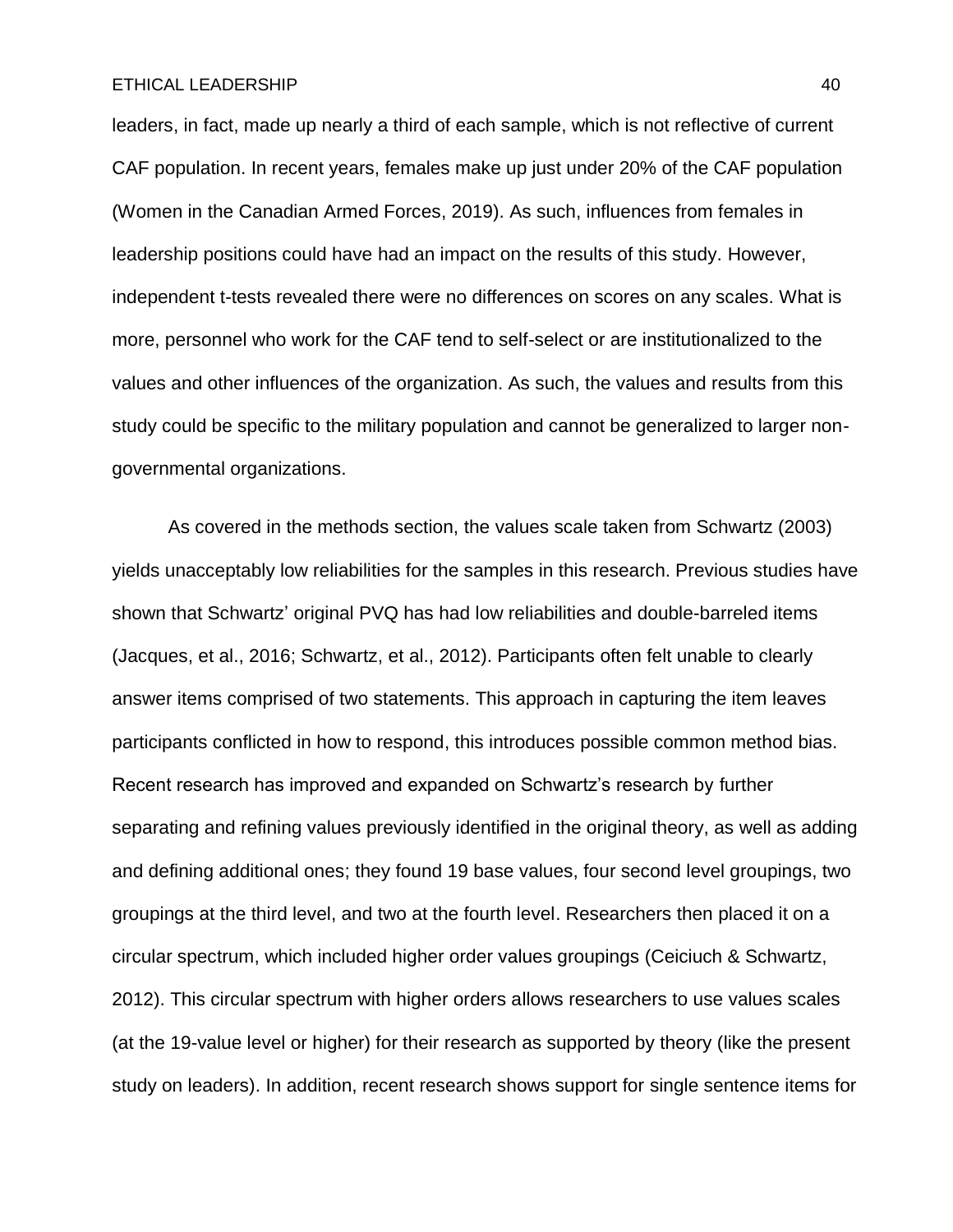each value, or at least splitting the double-barreled items on the original PVQ (Jacques, et al., 2016). It is likely for these reasons that the values scale used in this study experienced the low reliabilities and limited statistical analysis capabilities. Future research in this area is recommended to use the refined scale from Schwartz, et al. 2012, which includes three singular items per value (Appendix D – Schwartz Revised PVQ). This refined scale already yields more acceptable reliabilities for most values using either a 6-point or 11 point Likert rating mechanism. However, despite the promising results from this study, a few of these items were dropped due to poor fit within the model. The researchers recommend that whomever conducts further research using these values items create additional items that more completely capture the hypothesized values.

Schwartz' research also showed that personal values do tend to cluster together and compete in motivating behaviour for both western and eastern cultures, which suggests a universality of personal values cross-culturally, depending on the society (Schwartz, 1992). However, Schwartz' research primarily used students and teachers as their sample to establish these universal general values. The influence of organizational culture is also a potential factor which could influence the values profile of participants in this sample. Research conducted by Selmer and De Leon (1996) showed that multinational corporations can play a role in the transmission of values. Roe and Ester (1999) stated that "the importance of the work role in many cultures makes work values into core values that take a cardinal position in the overall pattern of values." (p. 5) Thus, the influence of organization values could have an impact on our participants, especially considering the strong values culture of the CAF. One study on turnover behaviour in the CAF, conducted by Godlewski and Kline (2012), found that commitment to the CAF values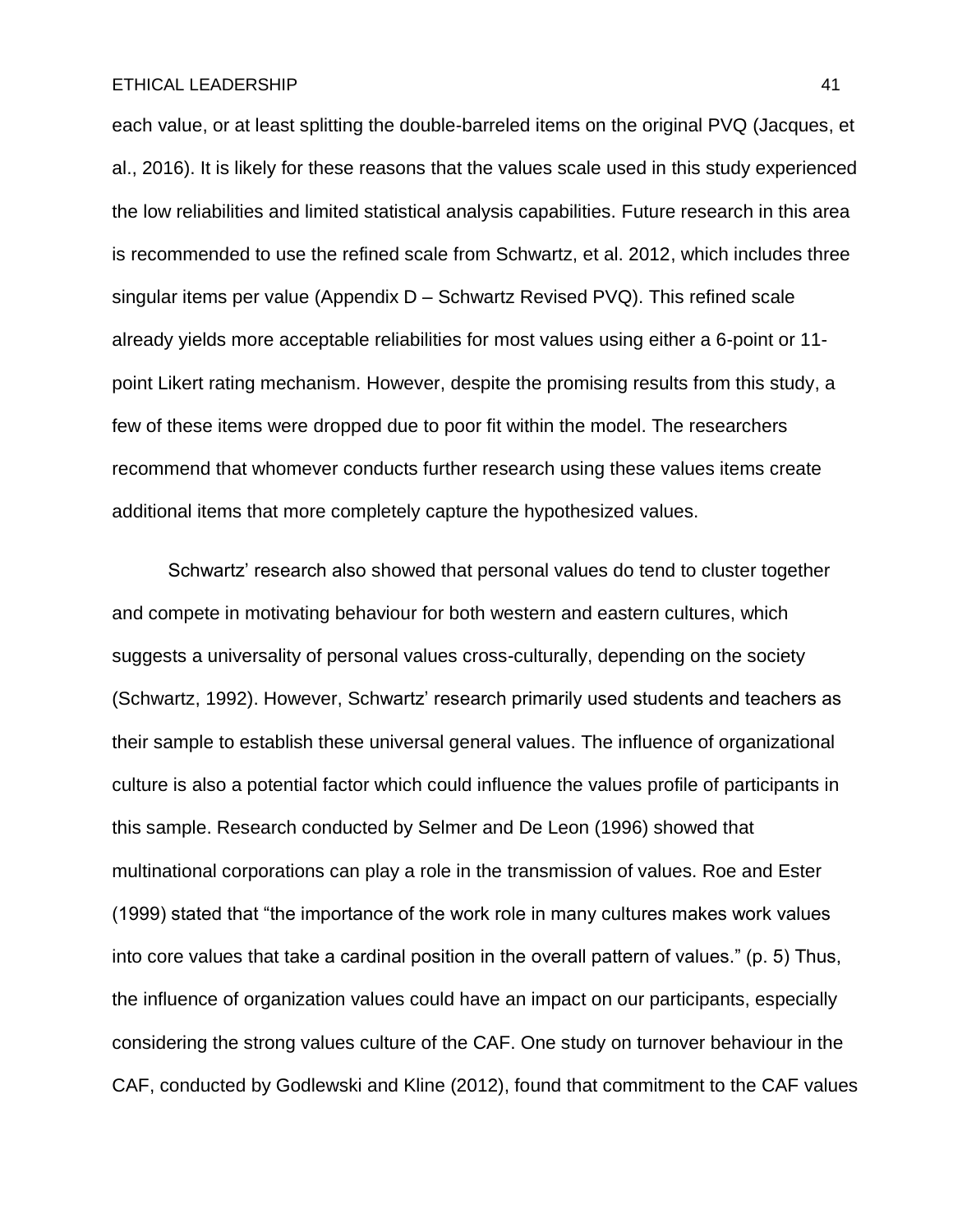of loyalty, integrity, duty, courage, and stewardship, as well as to the organization "…is essential in order for the soldier to function effectively in a military environment." (p. 254) Further research is recommended to cross-compare these new refined Schwartz values to those of the CAF organization to best generate relevant items capturing values which may predict ethical leadership behaviour.

Continuing the notion of possible poor scale choices, measures of ethical leadership behaviour have also evolved since the unidimensional measure developed by Brown, et al., (2005). Research conducted by Kalshoven, Den Hartog, and De Hoogh (2011) found multiple dimensions of ethical leadership behaviour as supported by previous studies and developed a measure of ethical leadership at work. These dimensions included fairness, power sharing, role clarification, people orientation, integrity, ethical guidance, and a concern for sustainability. The measure demonstrated good factor structure and high reliabilities, as well as convergent and discriminant validity with similar measures to ethical leadership behaviour and various leadership styles. After controlling for the ELS, this ethical leadership at work (ELW) measure explained additional variance in trust, leader effectiveness, employee effectiveness, and Organizational Citizenship Behaviours (Kolshaven, et al., 2011).

Further research improved upon this measure by developing a new ethical leadership questionnaire (ELQ) which is not confounded by overlapping measures of similar leadership styles, as well as qualities from measures of the Leader Member Exchange (LMX) theory (Yukl, Mahsud, Hassan, & Prussia, 2013). This new measure is still comprised of relevant components including integrity, honesty, fairness, communication of ethical values, consistency of behaviour of espoused values, ethical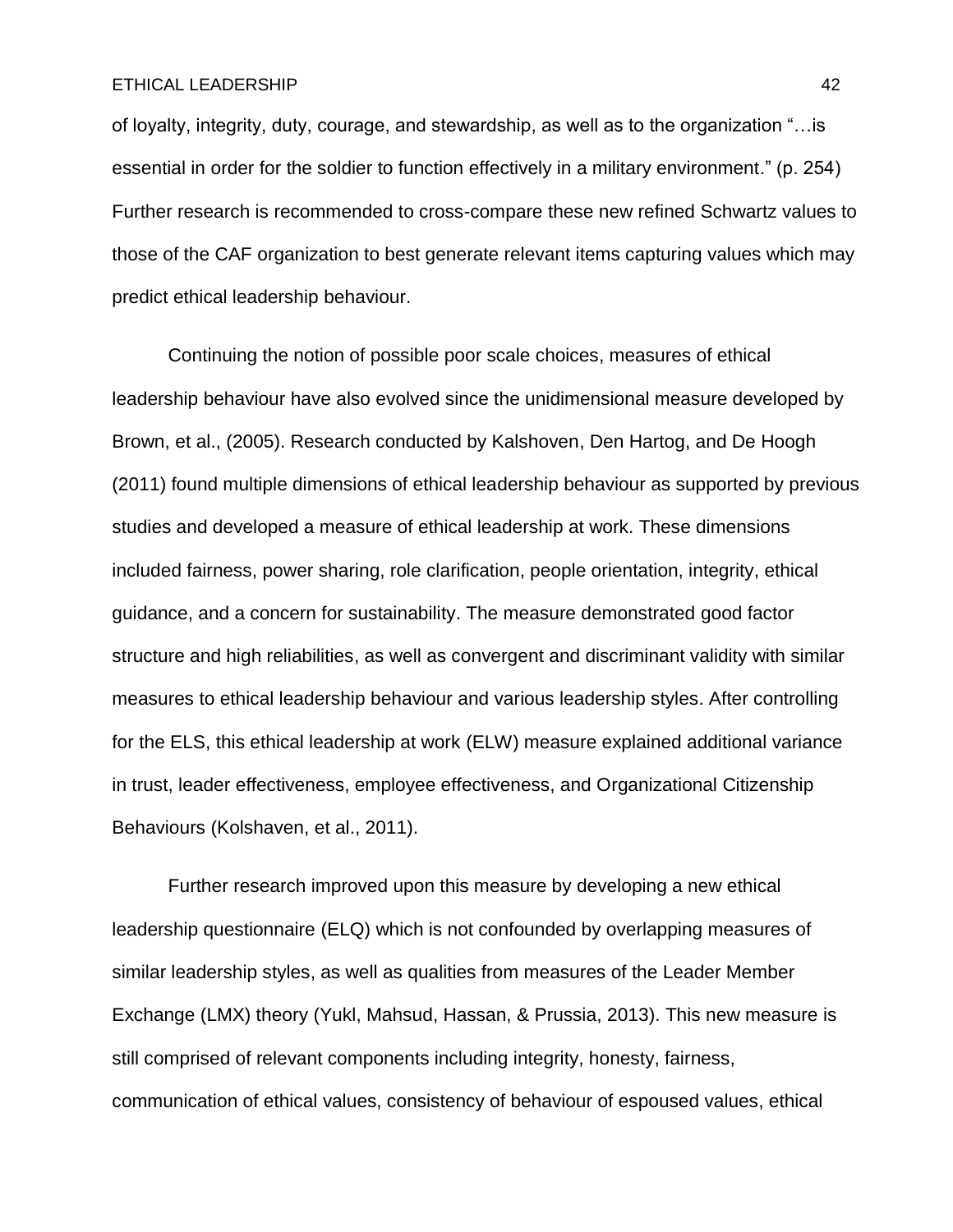guidance, and altruism (Yukl, et al., 2013). After controlling for the effects of task-oriented, relations-oriented and change-oriented leader behaviours, the ELQ explained additional variance in both LMX and overall leader effectiveness (Yukl, et al., 2013). It is recommended that future research in this area consider the new and possibly better measures to capture constructs theorized and hypothesized as in the current study.

A final limitation which could have influenced the outcomes of this study is the notion of leader-employee values congruence. Some research has shown that transformational leadership predicts employee values and that leaders' values moderate this relationship (Groves, 2014). Specifically, transformational leadership was better able to predict employee values if the leaders' values were congruent with employees (Groves, 2014). Further research showed that socialized charismatic leaders were able to achieve values congruence on certain values (self-enhancement, openness to change, and selftranscendence as measured by Schwartz (1999)) (Brown & Treviño, 2009). These altruistically motivated leaders shared similar qualities to those of ethical leaders: specifically, idealized influence and inspirational motivation, both of which have been associated with values-based influence (Brown & Treviño, 2009). If followers feel their values are congruent with their leaders, they may not only rate their leader's behaviour as more ethical, but perhaps also embody these values and mimic their leader's behaviour (as per the social learning theory for ethical leadership behaviour predicated by Brown & Treviño). Future research is recommended to examine the influence of leader-member values congruence on ethical leadership behaviour ratings.

A final limitation regarding the t-tests conducted to evaluate demographics. Over five t-tests were performed on various demographics and as a result, a potential inflation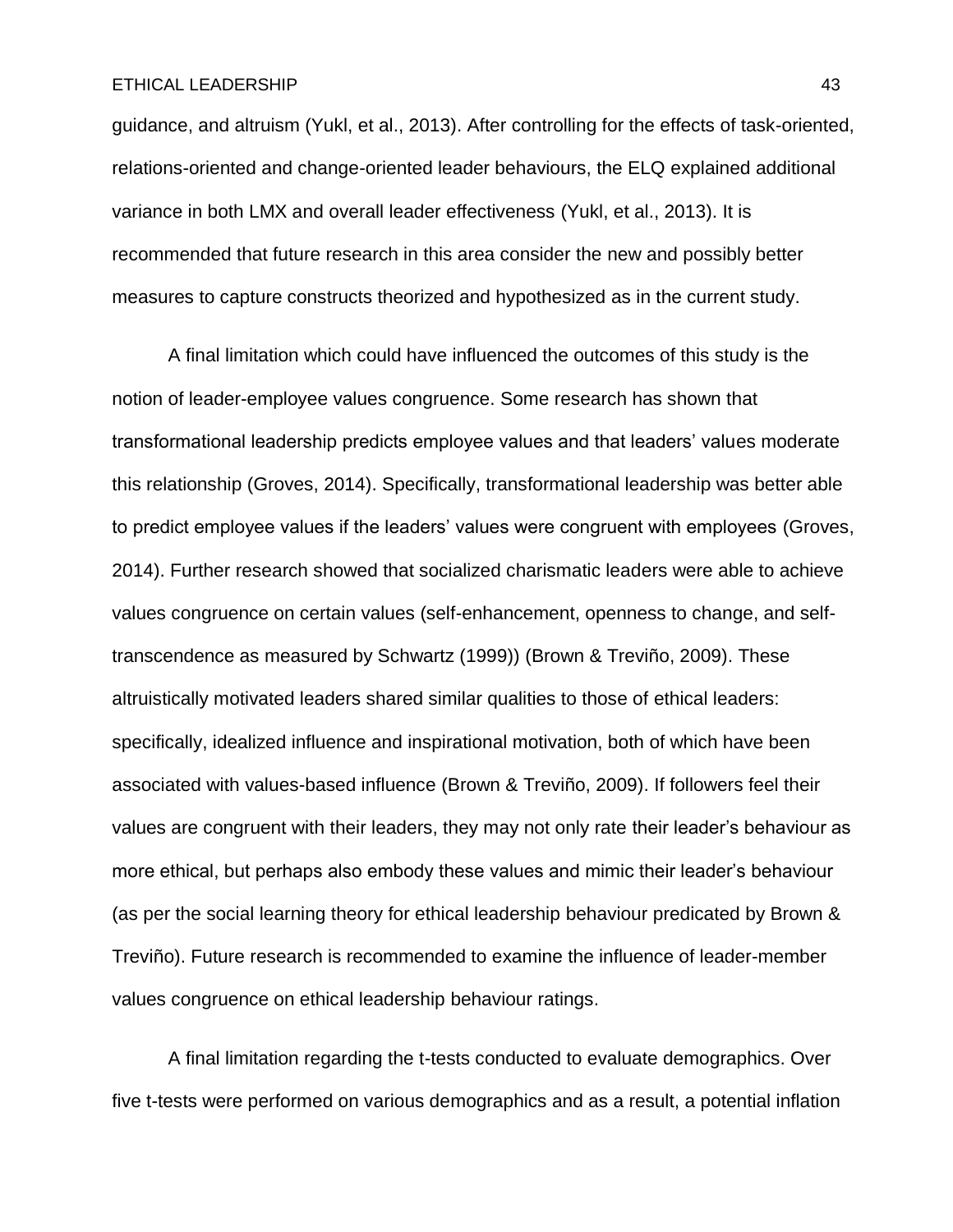of Type I error (i.e., a rejection of a true null hypothesis or a "false positive") could have occurred. Applying a correction (i.e., Bonferroni) would likely have deemed the significant result of language to be null.

#### **Conclusion**

Most research on ethical leadership behaviour to date has focused on the outcomes or influences of it on employee productivity, behaviour, etc. However, few studies have looked at the antecedents of ethical leadership behaviour. The current study aimed to confirm if relationships exist between values, P-O Fit and ethical leadership behaviour. P-O Fit was found to be positively and significantly associated with ethical leadership behaviour. Leaders receive higher ratings of ethical behaviour if they report higher P-O Fit. P-O Fit has also shown to improve the relationship between conformity and ethical leadership behaviour in that leaders who self-report high P-O Fit will have higher ratings of ethical leadership behaviour across levels of conformity. Implications of this finding include the possibility of using P-O Fit, as well as its interaction with conformity, as indicators of ethical leaders. Cable and De Rue (2002) stated that employees who believe that their values are congruent an organization's values share stronger belief in the mission of the organization. They also foster this mindset in their followers. If followers within this study's military sample emulated their leader's P-O Fit mentality, as well as their leader's value of conformity, thus rating their leader's ethical leadership behaviour favourably as a result, then perhaps evaluating P-O Fit and conformity of leaders is a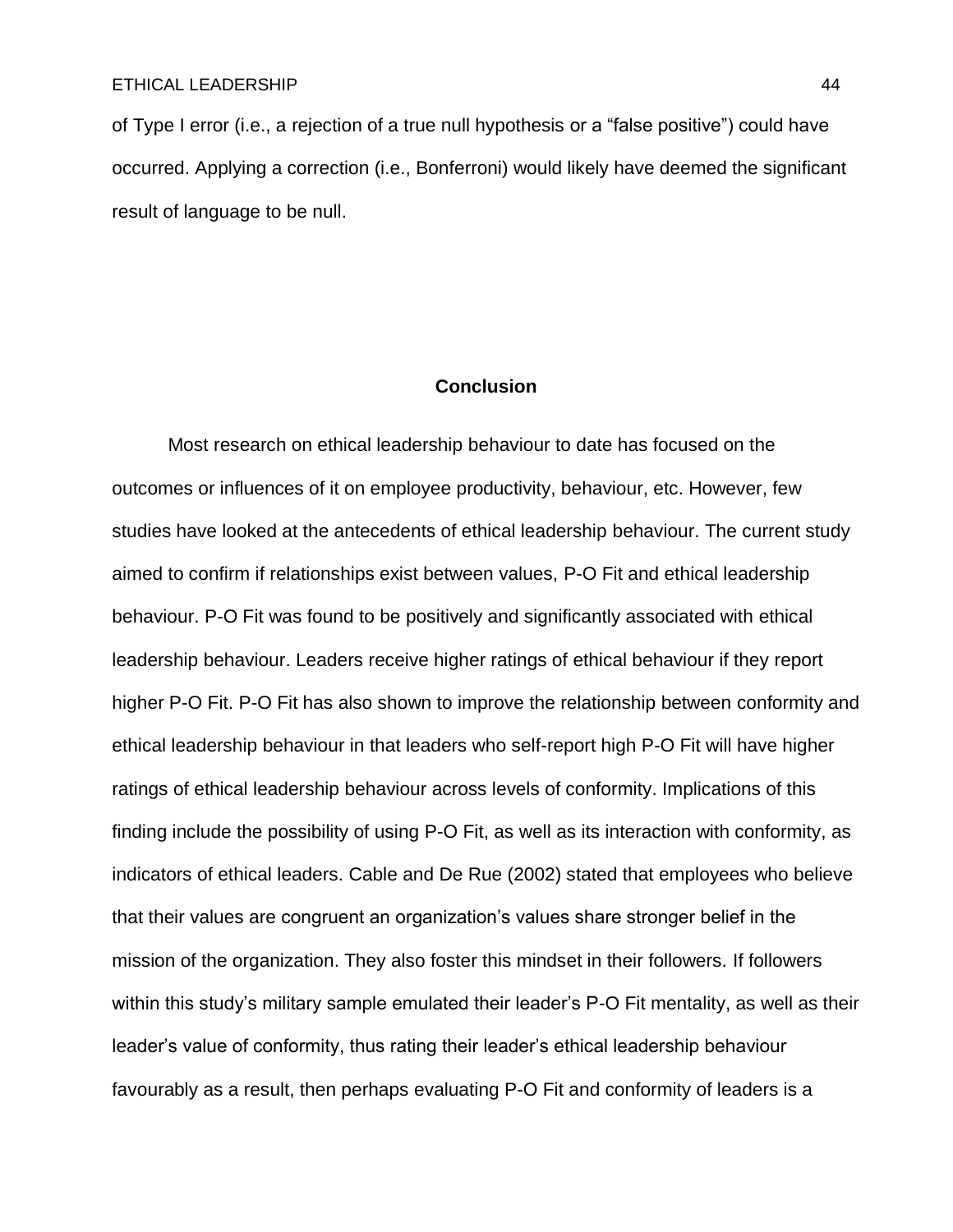mechanism of identifying ethical leadership behaviour, which could be used in either selection or for training purposes. Selecting ethical leaders or training ethical leaders can lead to fostering a moral environment where, if you recall, employees will not only go above and beyond the requirements of the job, but they will emulate their leaders (Mo & Shi, 2017 & 2017; McCann & Holt 2009; Neubert, et al., 2009). Perhaps we could select those who score higher on P-O Fit of conformity at recruitment, or possibly conduct training to boost those with lower scores already part of the CAF. However, further research is needed to clarify additional predictors as they relate to this population. Specifically, improved and more refined scale choices are recommended to captured constructs more precisely and thus, their accurate influences on ethical leadership behaviour.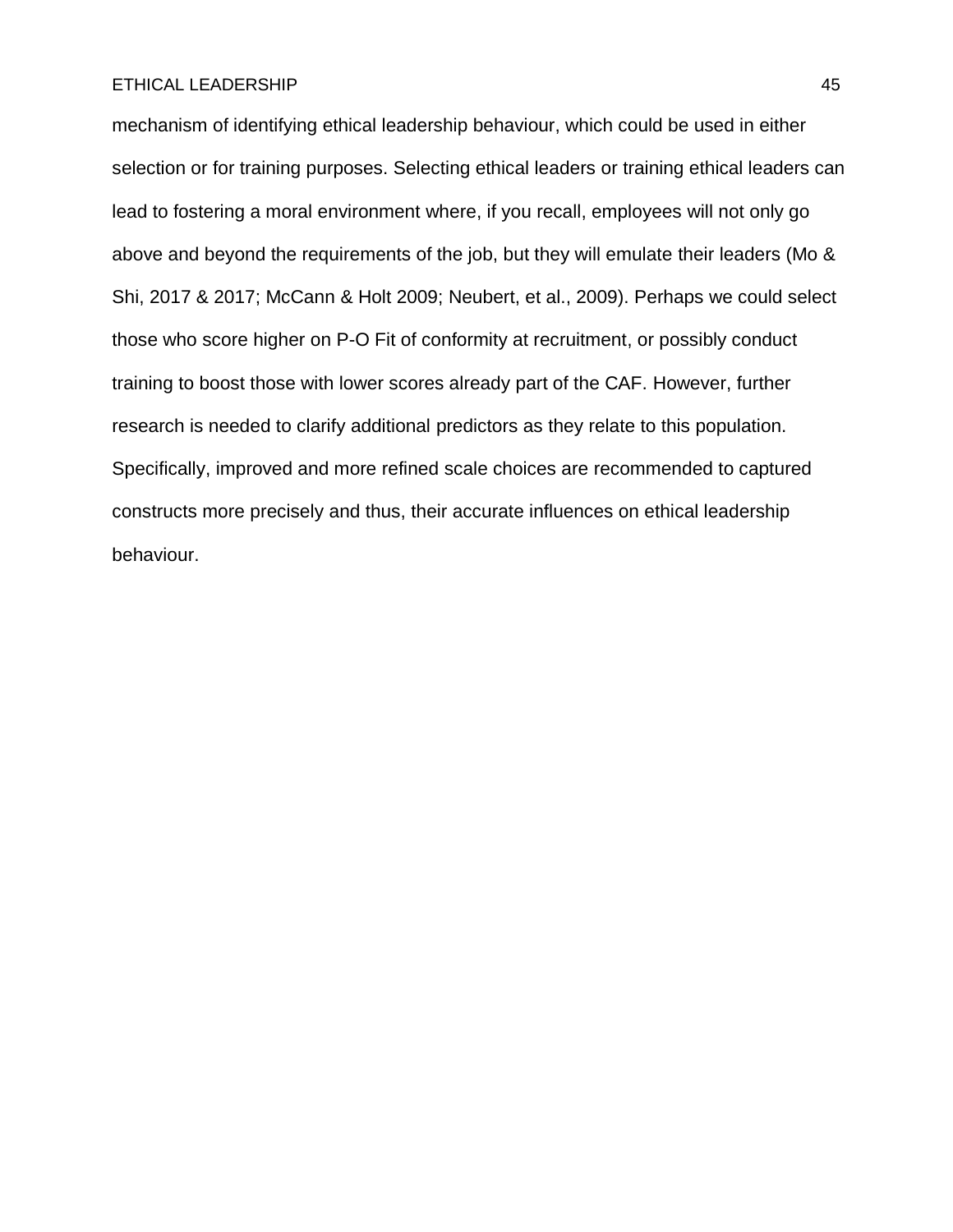## References

- Ahmad, K. Z., Muhammad, M. A., & Hassan, M. Z. (2010). Aligning military and soldiers' values hierarchy. *International Journal of Business and Management*, *5(3)*, 62-69.
- Alstine, D.V. (2005) 'Looking For Fit or Fit to Lead?', *Canadian HR Reporter, 18(15):* 18– 19.
- Bacha, E. (2014). The relationship between transformational leadership, task performance and job characteristics. *Journal of Management Development, 33(4),* 410-420.
- BBC News (2015 December 21). FIFA corruption crisis: Key questions answered. Retrieved 9 Jan 2019 from: https://www.bbc.com/news/world-europe-32897066
- Boxx, W. R., Odom, R. Y., & Dunn, M. G. (1991). Organizational values and value congruency and their impact on satisfaction, commitment, and cohesion: An empirical examination within the public sector. *Public Personnel Management*, *20*(2), 195-205.
- Brown, M. E., & Treviño, L. K. (2006). Ethical leadership: A review and future directions. *The leadership quarterly*, *17*(6), 595-616.
- Brown, M. E., & Treviño, L. K. (2009). Leader–follower values congruence: Are socialized charismatic leaders better able to achieve it?. *Journal of Applied Psychology, 94(2),* 478.
- Brown, M. E., Treviño, L. K., & Harrison, D. A. (2005). Ethical leadership: A social learning perspective for construct development and testing. *Organizational behavior and human decision processes, 97(2)*, 117-134.
- Cable, D. M., & DeRue, D. S. (2002). The convergent and discriminant validity of subjective fit perceptions. *Journal of applied psychology*, *87*(5), 875.
- CBC News (2015 April 30). Military harassment report: 10 recommendations. Retrieved 9 Jan 2019 from: https://www.cbc.ca/news/politics/military-harassment-report-10 recommendations-1.3055935
- CBC News (2019 March 8). Convicted spy Jeffrey Delisle released on full parole. Retrieved 10 May 2019 from: https://www.cbc.ca/news/canada/nova-scotia/convictedspy-russians-canadian-armed-forces-parole-1.5049166
- Chatman, J. A. (1989). Improving interactional organizational research: A model of person-organization fit. *Academy of management Review*, *14*(3), 333-349.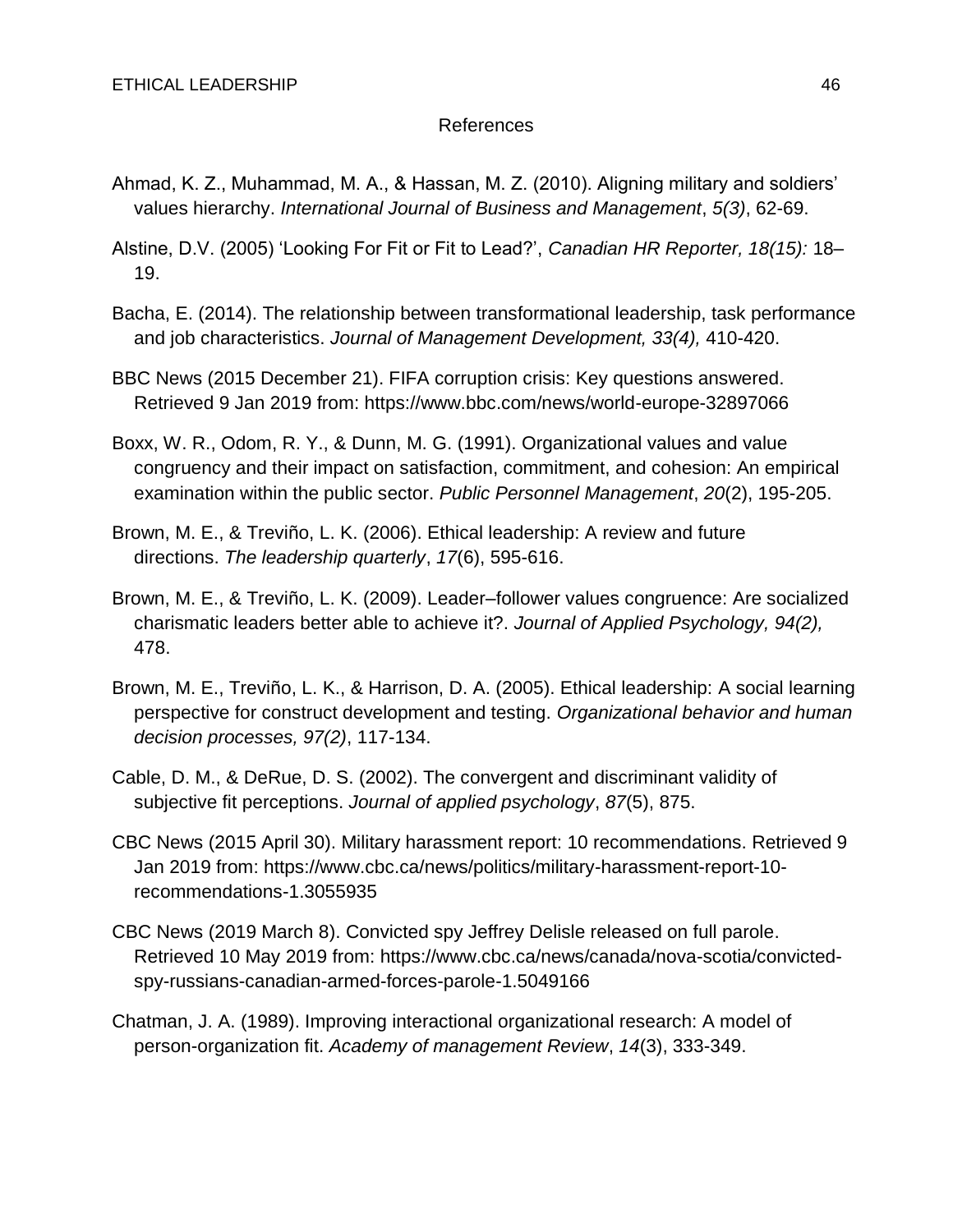- Chatman, J. A., & Barsade, S. G. (1995). Personality, organizational culture, and cooperation: Evidence from a business simulation. *Administrative Science Quarterly*, 423-443.
- Chun, J. U., Cho, K., & Sosik, J. J. (2016). A multilevel study of group‐focused and individual‐focused transformational leadership, social exchange relationships, and performance in teams. *Journal of Organizational Behavior, 37(3),* 374-396.
- Cieciuch, J., & Schwartz, S. H. (2012). The number of distinct basic values and their structure assessed by PVQ–40. *Journal of personality assessment*, *94*(3), 321-328.
- Cronbach, L. J. (1951). Coefficient alpha and the internal structure of tests. *Psychometrika, 16(3),* 297-334.
- Dawson, J. Interpreting Interaction Effects. Retrieved 1 Apr 2019 from: http://www.jeremydawson.co.uk/slopes.htm
- Demirtas, O. (2015). Ethical leadership influence at organizations: Evidence from the field. *Journal of Business Ethics*, *126*(2), 273-284.
- Deschamps, M. (2015). *External review into sexual misconduct and sexual harassment in the Canadian Armed Forces*. National Defence and the Canadian Forces.
- Dilka, S. A. (2014). *Person-Organization Value Congruence and Relationships Between Transformational Leadership and Job Attitudes* (Doctoral dissertation, Walden University).
- Engelbrecht, A. S., Van Aswegen, A. S., & Theron, C. C. (2005). The effect of ethical values on transformational leadership and ethical climate in organisations. *South African Journal of Business Management, 36(2)*, 19-26.
- Faul, F., Erdfelder, E., Buchner, A. & Lang, A.G. (2009). Statistical power analysis using G\* Power 3.1: Tests for correlation and regression analyses. *Behaviour research methods, 41* (4), 1149-1160.
- Fein, E. C., Vasiliu, C., & Tziner, A. (2011). Individual values and preferred leadership behaviors: A study of Romanian managers. *Journal of Applied Social Psychology, 41(3)*, 515-535.
- Gilbert, S., & Kevin Kelloway, E. (2014). Using single items to measure job stressors. *International Journal of Workplace Health Management, 7(3),* 186-199.
- Gini, A. (1998). Moral leadership and business ethics. In J. B. Ciulla (Ed.), *Ethics, the heart of leadership (pp. 27–45). Westport, CT*: Quorum Books.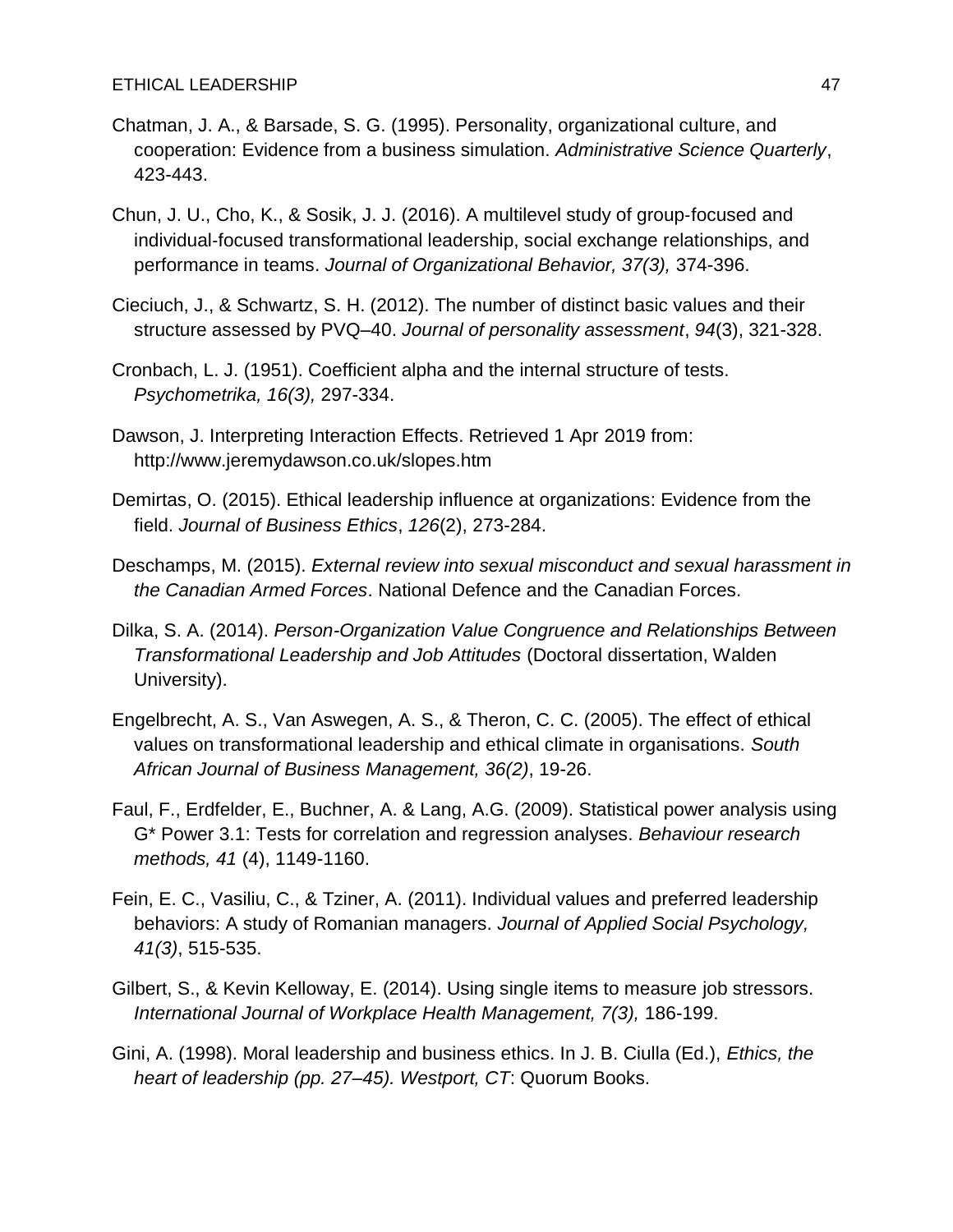- Godlewski, R., & Kline, T. (2012). A model of voluntary turnover in male Canadian Forces recruits. *Military Psychology, 24(3),* 251-269.
- Government of Canada (2018 Apr 12). Credit card fraud charges laid against military member in Ottawa. Retrieved 1 May 2019 from: https://www.canada.ca/en/departmentnational-defence/news/2018/04/credit-card-fraud-charges-laid-against-military-memberin-ottawa.html
- Groves, K. S. (2014). Examining leader–follower congruence of social responsibility values in transformational leadership. *Journal of Leadership & Organizational Studies, 21(3),* 227-243.
- Groves, K. S., & LaRocca, M. A. (2011). An empirical study of leader ethical values, transformational and transactional leadership, and follower attitudes toward corporate social responsibility. *Journal of Business Ethics*, *103*(4), 511-528.
- Guay, R. P. (2013). The relationship between leader fit and transformational leadership. *Journal of Managerial Psychology, 28(1)*, 55-73.
- Norm. 2011. In Merriam-Webster.com. Retrieved May 8, 2011, from https://www.merriamwebster.com/dictionary/norm#synonyms
- Harris, S. G., & Mossholder, K. W. (1996). The affective implications of perceived congruence with culture dimensions during organizational transformation. *Journal of management*, *22*(4), 527-547.
- Holtom, B. C., Smith, D. R., Lindsay, D. R., & Burton, J. P. (2014). The relative strength of job attitudes and job embeddedness in predicting turnover in a US military academy. *Military Psychology, 26(5-6)*, 397-408.
- Hood, J. N. (2003). The relationship of leadership style and CEO values to ethical practices in organizations. *Journal of Business ethics, 43(4)*, 263-273.
- Hotten, R. (2015 December 10). Volkswagen: The scandal explained. Retrieved 9 Jan 2018 from: https://www.bbc.com/news/business-34324772
- Jacques, P., Bacher, J., & Wetzelhütter, D. (2016). Towards greater validity in Schwartz's portrait values indicator using experimental research. *Quality & Quantity*, *50*(4), 1567- 1587.
- Judge, T. A., & Bretz, R. D. (1992). Effects of work values on job choice decisions. *Journal of applied psychology*, *77*(3), 261.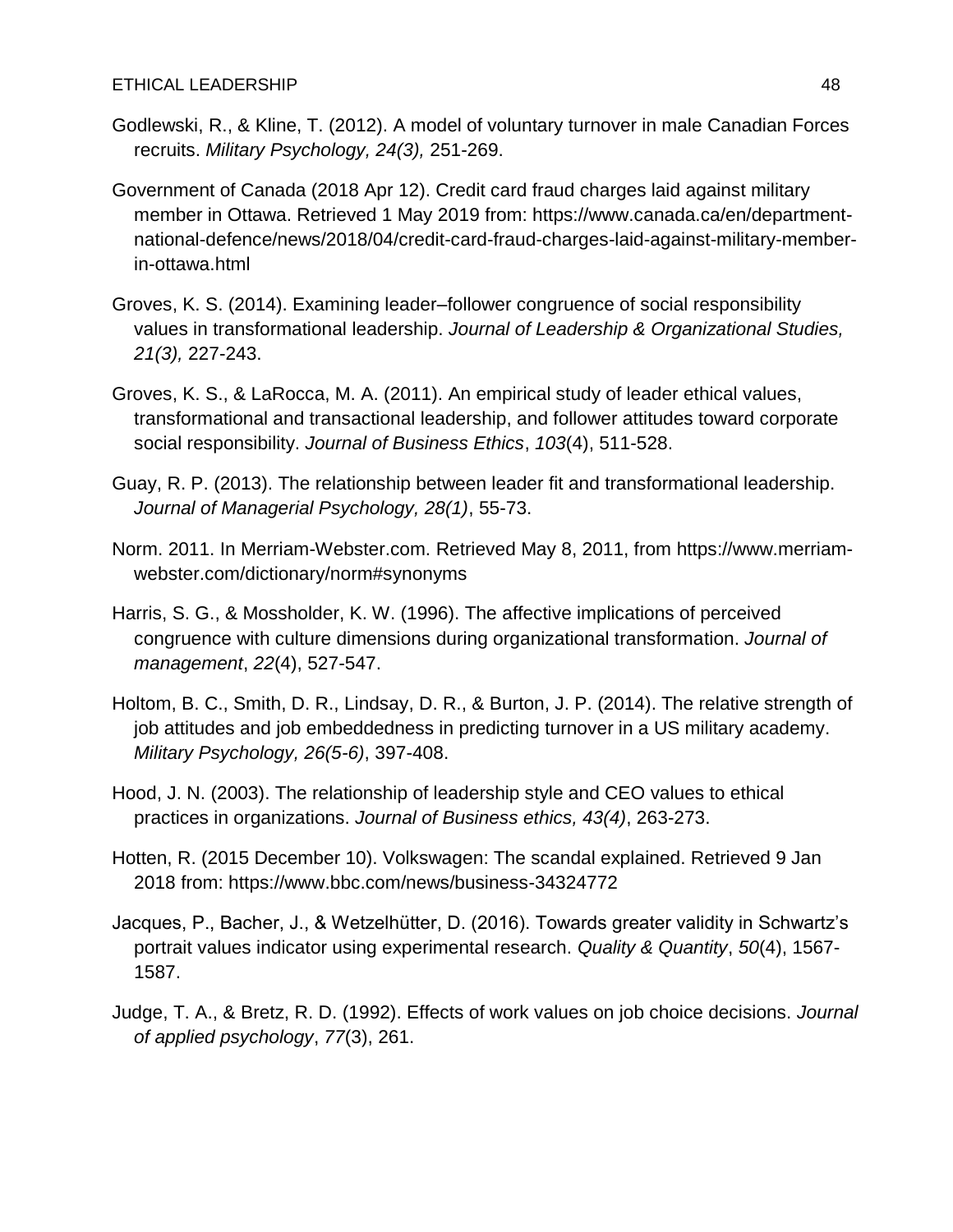- Kalshoven, K., Den Hartog, D. N., & De Hoogh, A. H. (2011). Ethical leadership at work questionnaire (ELW): Development and validation of a multidimensional measure. *The Leadership Quarterly, 22(1)*, 51-69.
- Kammerhoff, J., Lauenstein, O., & Schütz, A. (2019). Leading toward harmony–Different types of conflict mediate how followers' perceptions of transformational leadership are related to job satisfaction and performance. *European Management Journal, 37(2)*, 210-221.
- Kristof, A. L. (1996). Person‐organization fit: An integrative review of its conceptualizations, measurement, and implications. *Personnel psychology*, *49*(1), 1-49.
- Kristoff-Brown, A., Zimmerman, R., & Johnson, E. (2005). Consequences of individual's fit at work: A meta-analysis of person-job, person-organization, person-group, and personsupervisor fit. *Personnel Psychology, 58*, 281–342.
- Lee, D., Choi, Y., Youn, S., & Chun, J. U. (2017). Ethical leadership and employee moral voice: The mediating role of moral efficacy and the moderating role of leader–follower value congruence. *Journal of Business Ethics*, *141*(1), 47-57.
- Levesque, L.L. (2005) 'Opportunistic Hiring and Employee Fit', *Human Resource Management, 44(3):* 301–30.
- Lewin, K. (1951). Field theory in social science (D. Cartwright, Ed.). *NY: Harper*.
- Mayer, D. M., Kuenzi, M., & Greenbaum, R. L. (2010). Examining the link between ethical leadership and employee misconduct: The mediating role of ethical climate. *Journal of Business Ethics*, *95*(1), 7-16.
- McCann, J., & Holt, R. (2009). Ethical leadership and organizations: An analysis of leadership in the manufacturing industry based on the perceived leadership integrity scale. *Journal of Business Ethics, 87,* 211–220.
- Mo, S., & Shi, J. (2017). Linking ethical leadership to employee burnout, workplace deviance and performance: Testing the mediating roles of trust in leader and surface acting. *Journal of Business Ethics, 144(2)*, 293-303.
- Mo, S., & Shi, J. (2017). Linking ethical leadership to employees' organizational citizenship behavior: Testing the multilevel mediation role of organizational concern. *Journal of Business Ethics, 141(1)*, 151-162.
- Montano, D., Reeske, A., Franke, F., & Hüffmeier, J. (2017). Leadership, followers' mental health and job performance in organizations: A comprehensive meta-analysis from an occupational health perspective*. Journal of Organizational Behavior, 38(3),* 327-350.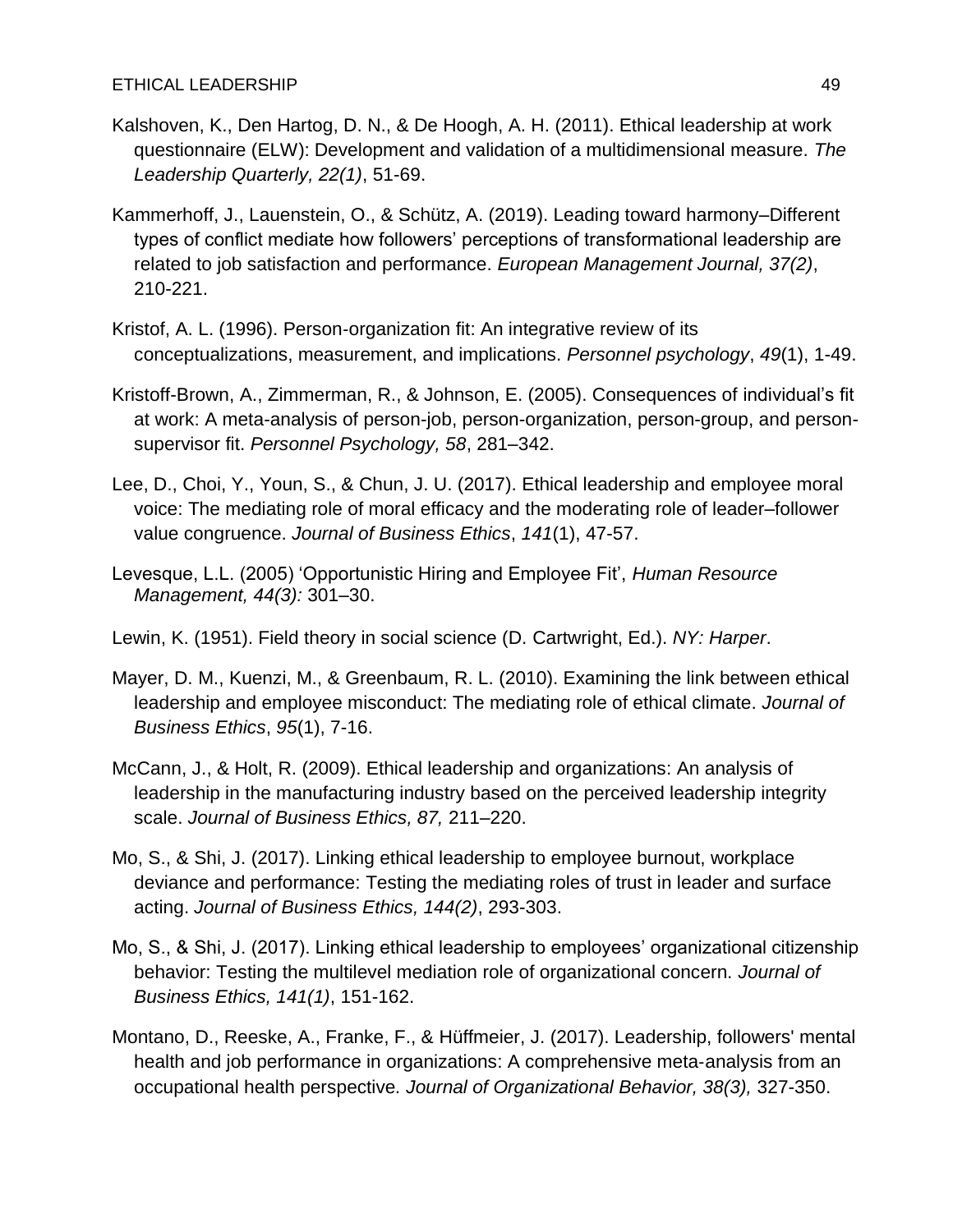- National Defence and the Canadian Armed Forces (2019 March 7). Women in the Canadian Armed Forces. Retrieved 5 April 2019 from: http://www.forces.gc.ca/en/news/article.page?doc=women-in-the-canadian-armedforces/izkjqzeu
- Neubert, M. J., Carlson, D. S., Kacmar, K. M., Roberts, J. A., & Chonko, L. B. (2009). The virtuous influence of ethical leadership behavior: Evidence from the field. *Journal of Business Ethics, 90,* 157–170.
- O'Keefe, D., Catano, V., Kelloway, E.K., Charbonneau, D. & MacIntyre, A. (2016) Antecedents of Ethical Leadership: Can We Predict Who Might Be an Ethical Leader? Found in Bélanger, S. A., & Lagacé-Roy, D. (Eds.). (2016). *Military Operations and the Mind: War Ethics and Soldiers' Well-being*. McGill-Queen's Press-MQUP.
- O'Keefe, D., Howell, G.T., & Squires, E.C. (2019). *Ethical Leadership begets ethical leadership: Exploring situational moderators of the trickle-down effect.* Director General Military Personnel Research and Analysis, 1-38.
- O'Keefe, D., Peach, J.M., Messervey, D.L. (2019). The combined effect of ethical leadership, moral identity, and organizational identification on workplace behaviour. *Journal od Leadership Studies, 13(1),* 1-16.
- O'Reilly III, C. A., Chatman, J., & Caldwell, D. F. (1991). People and organizational culture: A profile comparison approach to assessing person-organization fit. *Academy of management journal*, *34*(3), 487-516.
- Oyserman, D. (2002). Values: psychological perspectives. Retrieved from: https://deepblue.lib.umich.edu/bitstream/handle/2027.42/89925/oyserman\_\_2002.pdf?s equence=1
- Posner, B. Z. (1992). Person-organization values congruence: No support for individual differences as a moderating influence. *Human Relations*, *45*(4), 351-361.
- Raja, U., Bouckenooghe, D., Syed, F., & Naseer, S. (2018). Interplay between PO fit, transformational leadership and organizational social capital. *Personnel Review, 47(4)*, 913-930.
- Roe, R. A., & Ester, P. (1999). Values and work: Empirical findings and theoretical perspective. *Applied psychology, 48(1),* 1-21.
- Sainfort, F., & Booske, B. C. (2000). Measuring post-decision satisfaction. *Medical Decision Making, 20(1),* 51-61.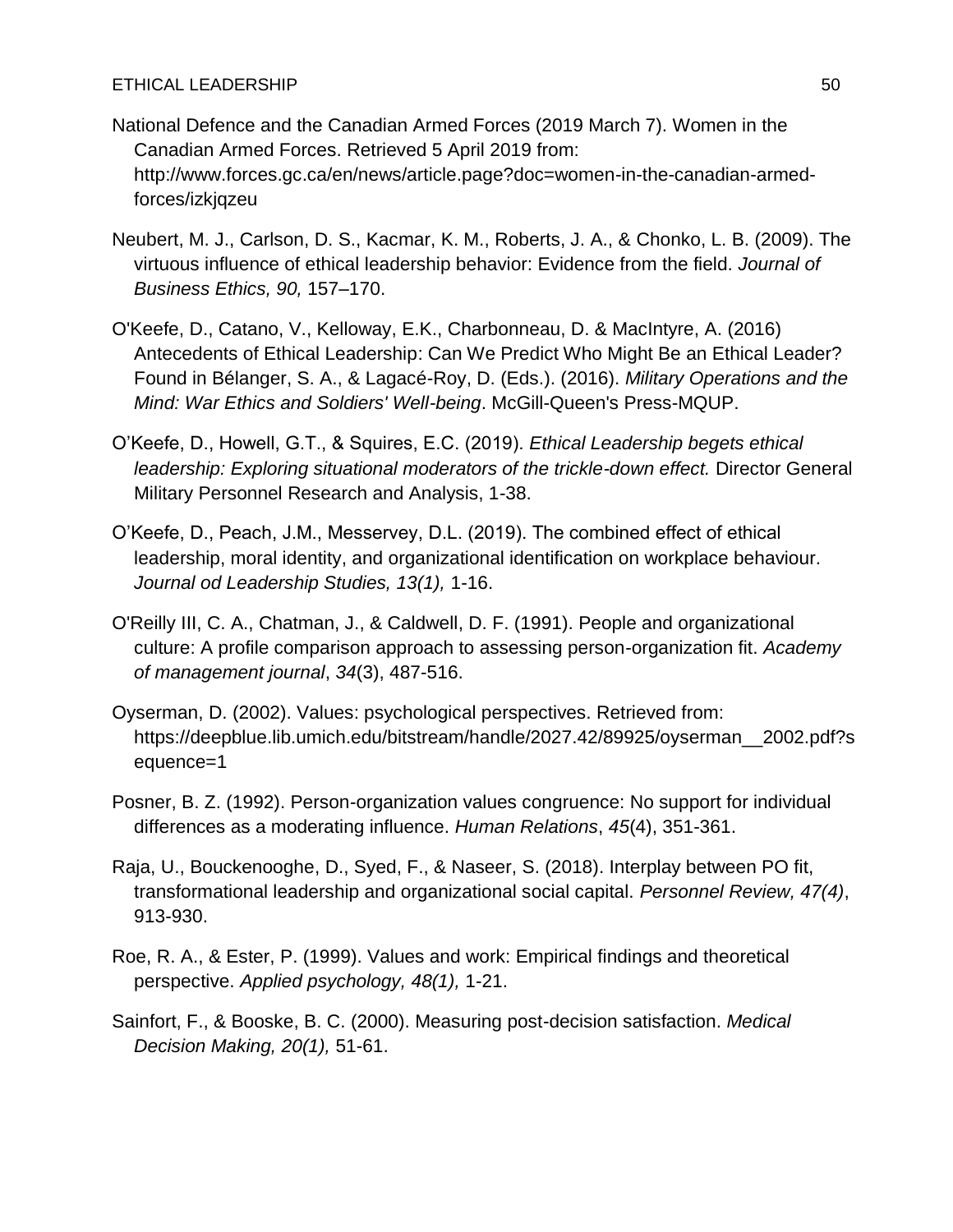Schwartz, S. H. (1992). Universals in the content and structure of values: Theoretical advances and empirical tests in 20 countries. In *Advances in experimental social psychology* (Vol. 25, pp. 1-65). Academic Press.

Schwartz, S. H. (2003). Mapping and interpreting cultural differences around the world. In H. Vinken, J. Soeters, & P Ester (Eds.), *Comparing cultures, dimensions of culture in a comparative perspective*. Leiden, The Netherlands: Brill.

- Schwartz, S. H., & Bilsky, W. (1987). Toward a universal psychological structure of human values. *Journal of personality and social psychology*, *53*(3), 550.
- Schwartz, S.H., Cieciuch, J., Vecchione, M., Davidov, E., Fischer, R., Beierlein, C., Ramos, A., Verkasalo, M., Lönnqvist, J.E., Demirutku, K. & Dirilen-Gumus, O., (2012). Refining the theory of basic individual values. *Journal of personality and social psychology*, *103*(4), p.663.
- Selmer, J., & De Leon, C. (1996). Parent cultural control through organizational acculturation: HCN employees learning new work values in foreign business subsidiaries. *Journal of Organizational Behavior, 17(S1),* 557-572.
- Sessa, V. I., Kabacoff, R. I., Deal, J., & Brown, H. (2007). Generational differences in leader values and leadership behaviors. *The Psychologist-Manager Journal*, *10*(1), 47- 74.
- Sekiguchi, T. (2003). *A contingency perspective on the importance of P-J Fit and P-O Fit in employee selection.* Paper presented at the Annual Conference of Academy of Management, Seattle, WA, August, 2003.
- Silverhart, T. A., & Hinchliffe, R. H. (1996). New selection tool assesses candidate/agency fit. *Limra's Market Facts*, *15*(3), 4-6.
- Sosik, J. J. (2005). The role of personal values in the charismatic leadership of corporate managers: A model and preliminary field study. *The leadership quarterly, 16(2)*, 221- 244.
- Taris, R., Feij, J.A. and van Vianen, A.E.M. (2005) 'Met Expectations and Supplies Values Fit of Dutch Young Adults as Determinants of Work Outcomes', *The International Journal of Human Resource Management, 16(3):* 366–90.

The Star (2018 Jan 25). Highest-ranking Canadian military judge charged with fraud, two other counts. Retrieved 1 May 2019 from: https://www.thestar.com/news/canada/2018/01/25/highest-ranking-canadian-militaryjudge-charged-with-fraud-two-other-counts.html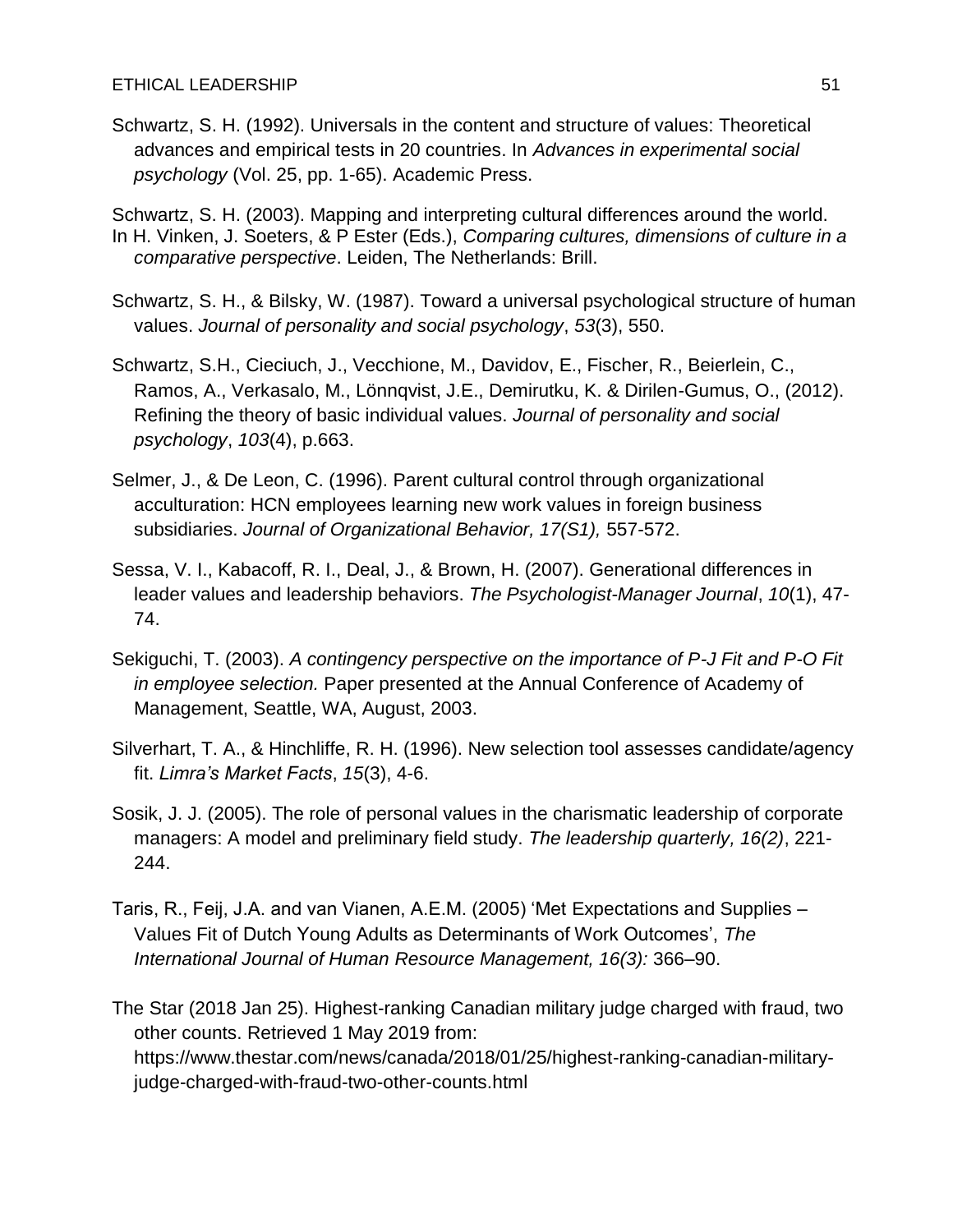- Treviño, L. K., Brown, M., & Hartman, L. P. (2003). A qualitative investigation of perceived executive ethical leadership: Perceptions from inside and outside the executive suite. *Human relations, 56(1)*, 5-37.
- Treviño, L. K., Hartman, L. P., & Brown, M. (2000). Moral person and moral manager: How executives develop a reputation for ethical leadership. *California management review, 42(4)*, 128-142.
- van Gils, S., Van Quaquebeke, N., van Knippenberg, D., van Dijke, M., & De Cremer, D. (2015). Ethical leadership and follower organizational deviance: The moderating role of follower moral attentiveness. *The Leadership Quarterly*, *26*(2), 190-203.
- Verhoef, P. C. (2003). Understanding the effect of customer relationship management efforts on customer retention and customer share development. *Journal of marketing, 67(4),* 30-45.

Wang, Y. (2004) 'Observations on the Organizational Commitment of Chinese Employees: Comparative Studies of State-owned Enterprises and Foreign-invested Enterprises', *The International Journal of Human Resource Management, 15(4/5):* 649–79.

- Wanous, J. P., Reichers, A. E., & Hudy, M. J. (1997). Overall job satisfaction: how good are single-item measures? *Journal of applied Psychology, 82(2),* 247.
- Yukl, G., Mahsud, R., Hassan, S., & Prussia, G. E. (2013). An improved measure of ethical leadership. *Journal of leadership & organizational studies, 20(1),* 38-48.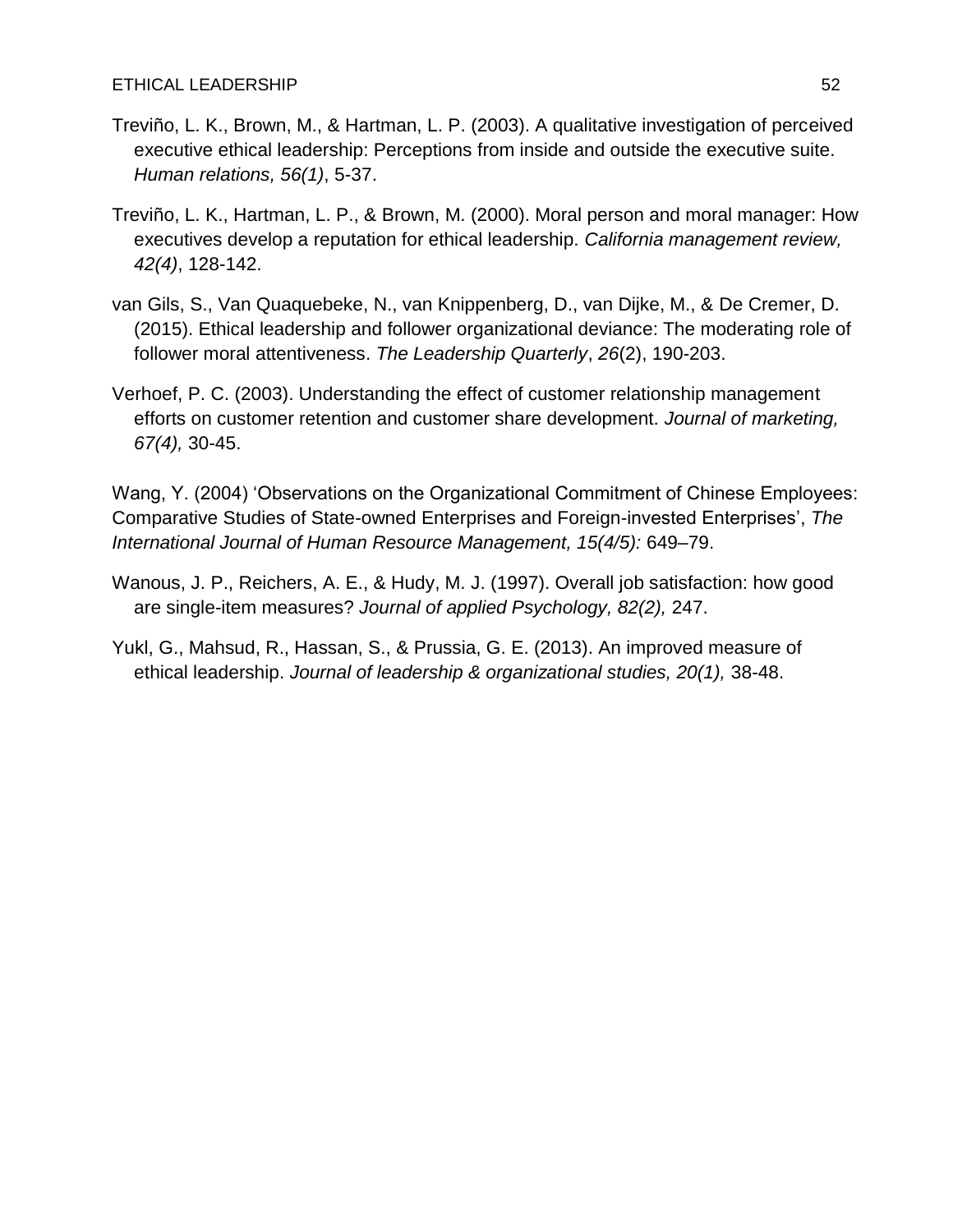## Appendix A – Ethical Leadership Scale

Using the rating scale provided, please answer the following questions regarding your immediate supervisor, the person you report to directly.

| <b>Strongly</b><br><b>Disagree</b> | <b>Disagree</b> | <b>Neutral</b> | Agree | <b>Strongly</b><br>Agree<br>N |
|------------------------------------|-----------------|----------------|-------|-------------------------------|
|------------------------------------|-----------------|----------------|-------|-------------------------------|

1. My immediate supervisor conducts his/her personal life in an ethical manner.

2. My immediate supervisor defines success not just by results but also the way that they are obtained.

3. My immediate supervisor listens to what subordinates/employees have to say.

4. My immediate supervisor disciplines subordinates/employees who violate ethical standards.

5. My immediate supervisor makes fair and balanced decisions.

6. My immediate supervisor can be trusted.

7. My immediate supervisor discusses ethics or values with subordinates/employees.

8. My immediate supervisor sets an example of how to do things the right way in terms of ethics.

9. My immediate supervisor has the best interests of subordinates/employees in mind.

10. When making decisions, my immediate supervisor asks, "what is the right thing to do?"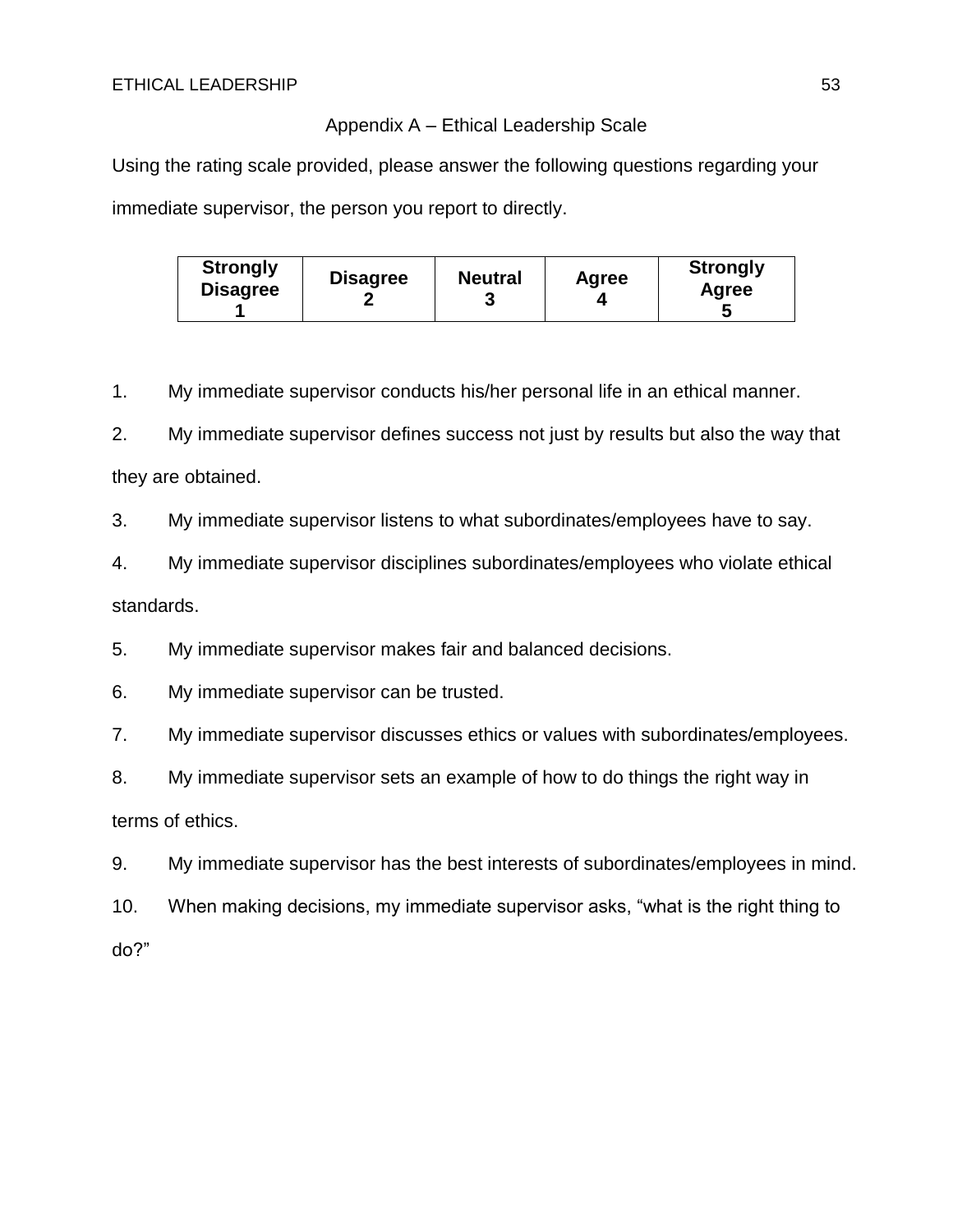## Appendix B – Schwartz Portrait Values Questionnaire

Here we briefly describe some people. Please read each description and think about how much each person is or is not like you. Using the scale provided, select the response that shows how much the person in the description is like you.

## HOW MUCH LIKE YOU IS THIS PERSON?

| Very much | ∟ike | <b>Somewhat</b> | A little | <b>Not like</b> | <b>Not like</b> |
|-----------|------|-----------------|----------|-----------------|-----------------|
| like me   | me   | like me         | like me  | me              | me at all       |
|           | n    |                 |          |                 |                 |

1. He strongly believes that people should care for nature. Looking after the environment is important to him.

2. It is important to him to be loyal to his friends. He wants to devote himself to people close to him.

3. It is very important to him that his country be safe from threats from within and without. He is concerned that social order be protected.

4. Having a good time is important to him. He likes to "spoil" himself.

5. Thinking up new ideas and being creative is important to him. He likes to do things in his own original way.

6. He looks for adventures and likes to take risks. He wants to have an exciting life.

7. It is important to him to be in charge and tell others what to do. He wants people to do what he says.

8. He seeks every chance he can to have fun. It is important to him to do things that give him pleasure.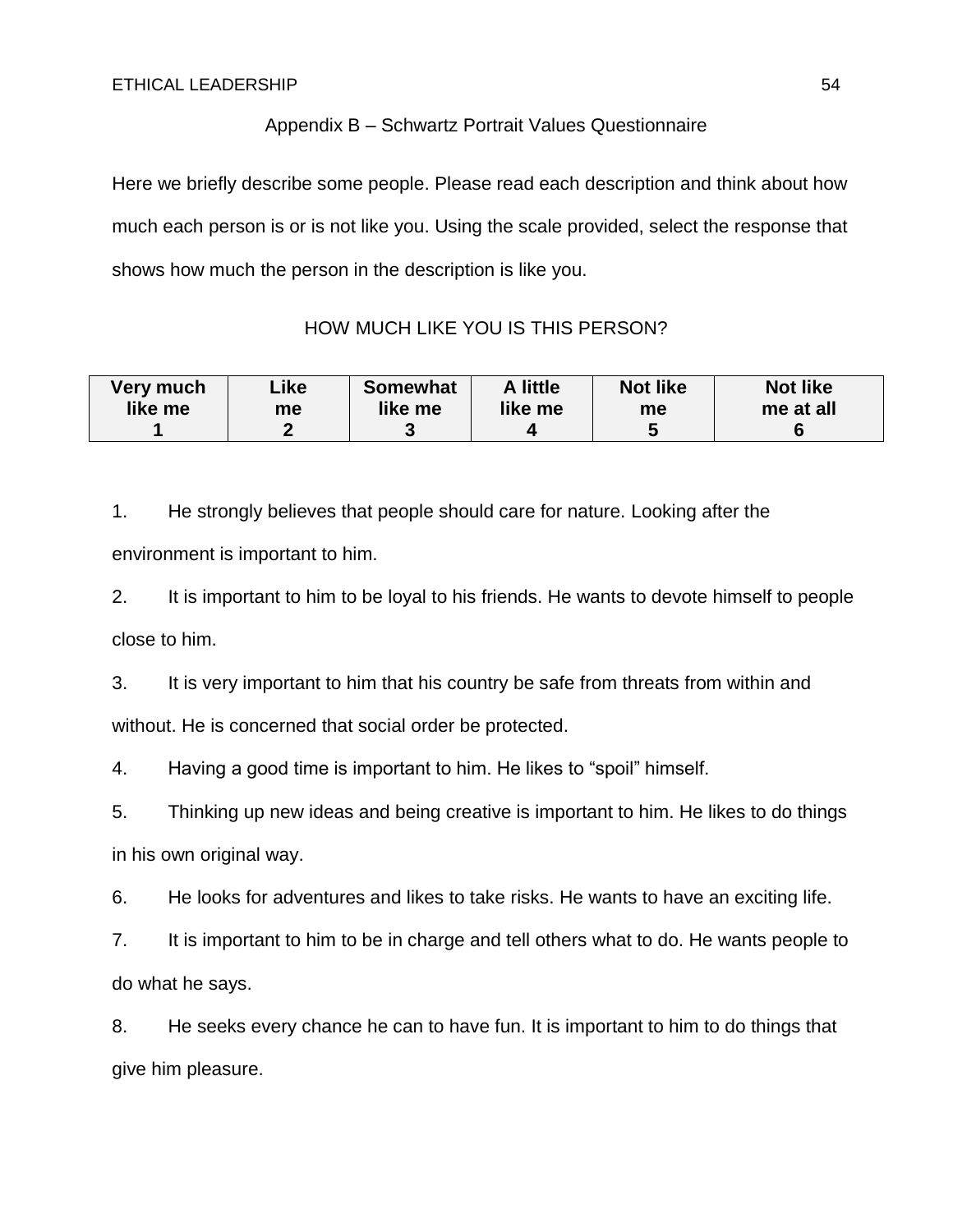9. It's very important to him to help the people around him. He wants to care for other people.

10. It is important to him always to behave properly. He wants to avoid doing anything people would say is wrong.

11. He thinks it is important that every person in the world be treated equally. He wants justice for everybody, even for people he doesn't know.

12. It is very important to him to show his abilities. He wants people to admire what he does.

13. Religious belief is important to him. He tries hard to do what his religion requires.

14. It is important to him to be rich. He wants to have a lot of money and expensive things.

15. He likes surprises and is always looking for new things to do. He thinks it is important to do lots of different things in life.

16. It is important to him to live in secure surroundings. He avoids anything that might endanger his safety.

17. He thinks it's important not to ask for more than what you have. He believes that people should be satisfied with what they have.

18. He believes that people should do what they're told. He thinks people should follow rules at all times, even when no-one is watching.

19. It is important to him to listen to people who are different from him. Even when he disagrees with them, he still wants to understand them.

20. Being very successful is important to him. He likes to impress other people.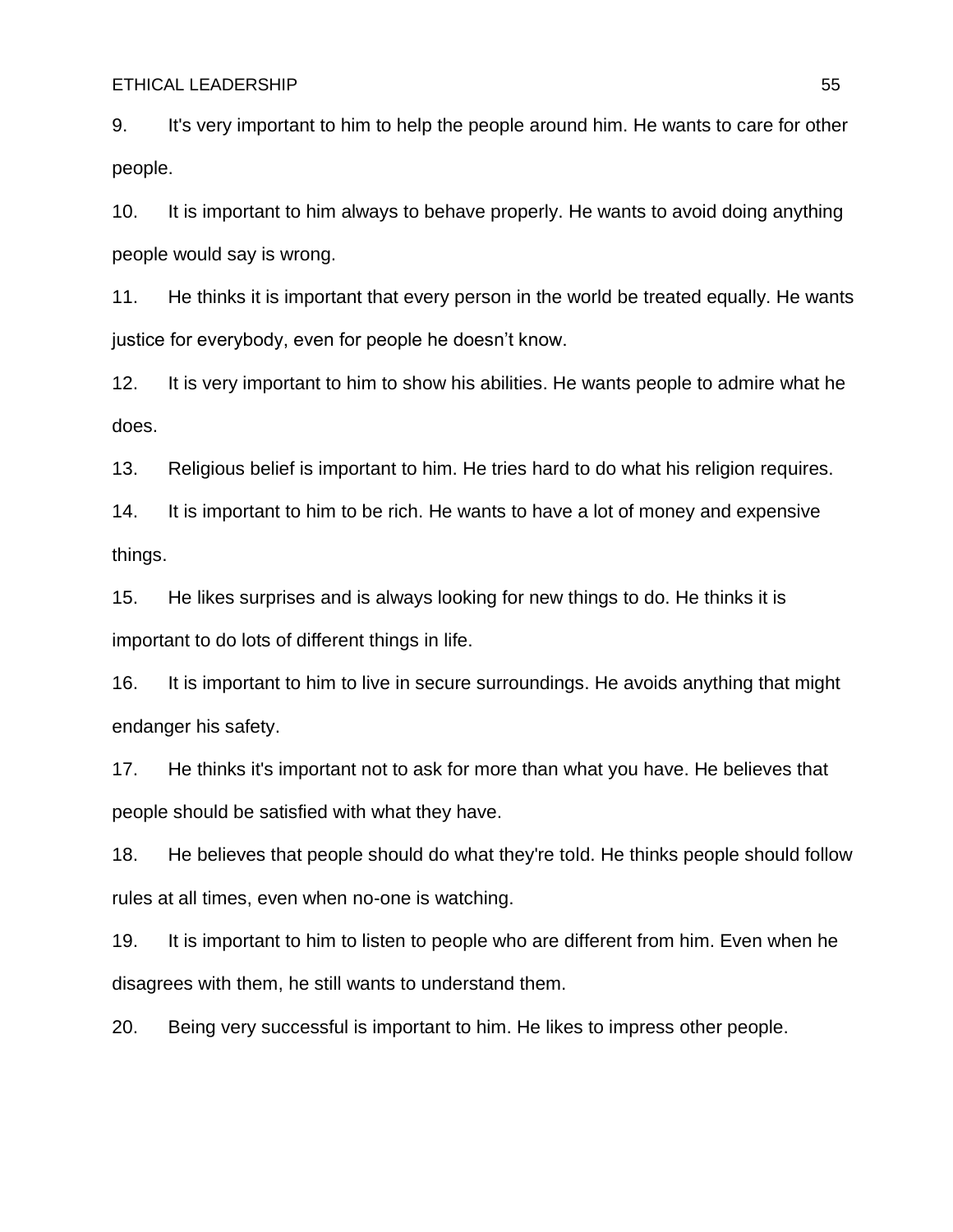21. It is important to him to make his own decisions about what he does. He likes to be free to plan and to choose his activities for himself.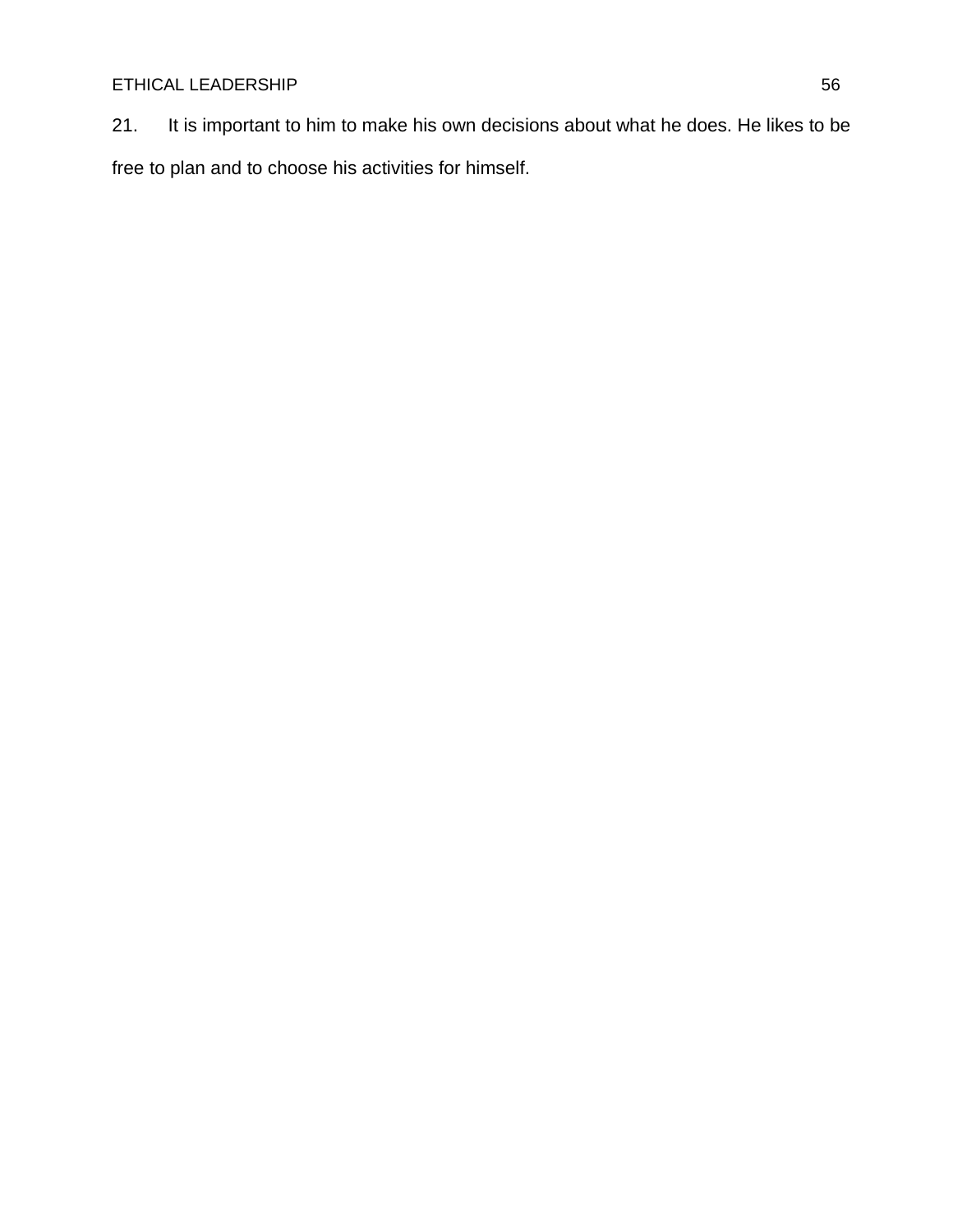## Appendix C – Person-Organization Fit (P-O Fit) Scale

Please answer the following questions using the rating scale provided.

| <b>Strongly</b> | <b>Moderately</b> | <b>Slightly</b> | <b>Slightly</b> | <b>Moderately</b> | <b>Strongly</b> |
|-----------------|-------------------|-----------------|-----------------|-------------------|-----------------|
| <b>Disagree</b> | <b>Disagree</b>   | <b>Disagree</b> | Agree           | Agree             | Agree           |
|                 |                   |                 |                 |                   |                 |

1. The things that I value in life are very similar to the things that my organization values.

2. My personal values match my organization's values and culture.

3. My organization's values and culture provide a good fit with the things that I value in

life.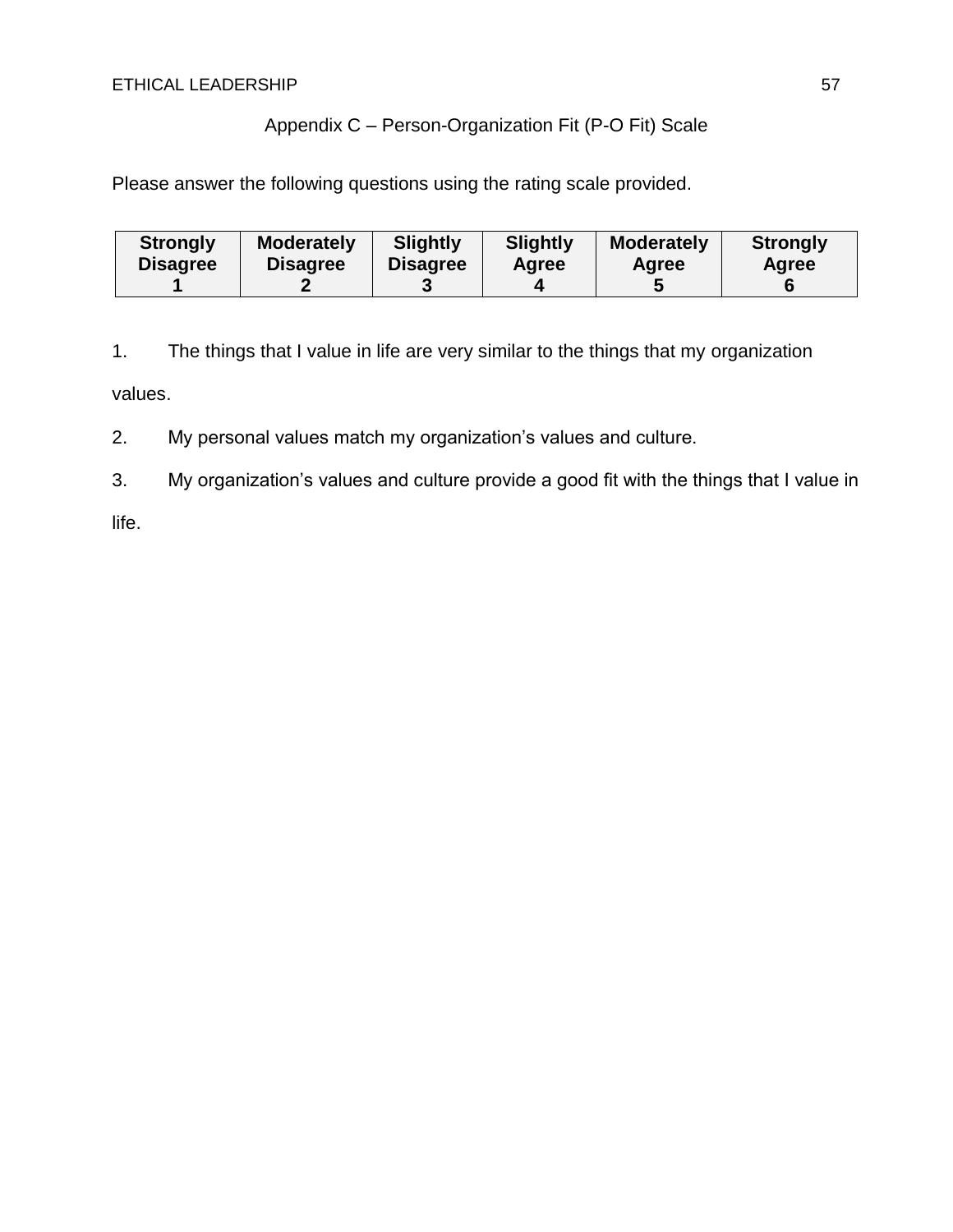## Appendix D – Schwartz Revised PVQ

## PVQ5X Value Survey (Male Version) With Alpha Reliabilities

Here we briefly describe some people. Please read each description and think about how much each person is or is not like you. Put an X in the box [Circle the number] to the right that shows how much the person in the description is like you.

HOW MUCH LIKE YOU IS THIS PERSON? [6- or 11-point. response scale placed below]

| Value (subvalues)<br>#             | Item                                                                        | 6 point | 11 point |
|------------------------------------|-----------------------------------------------------------------------------|---------|----------|
|                                    |                                                                             | α       | α        |
| Self-direction-thought             |                                                                             | .60     | .69      |
| SDT <sub>1</sub><br>1 <sup>a</sup> | Being creative is important to him.                                         |         |          |
|                                    |                                                                             |         |          |
| SDT <sub>2</sub><br>24             | It is important to him to form his own opinions and<br>have original ideas. |         |          |
| SDT <sub>3</sub>                   | 39 Learning things for himself and improving his                            |         |          |
|                                    | abilities is important to him.                                              |         |          |
| Self-direction-action              |                                                                             | .69     | .71      |
| SDA1<br>18                         | It is important to him to make his own decisions                            |         |          |
|                                    | about his life.                                                             |         |          |
| SDA <sub>2</sub><br>33             | Doing everything independently is important to him.                         |         |          |
| SDA3<br>49                         | Freedom to choose what he does is important to                              |         |          |
|                                    | him.                                                                        |         |          |
| Stimulation                        |                                                                             | .71     | .73      |
| ST <sub>1</sub><br>10              | He is always looking for different kinds of things to<br>do.                |         |          |
| ST <sub>2</sub>                    | 26 Excitement in life is important to him.                                  |         |          |
| ST <sub>3</sub><br>41              | He thinks it is important to have all sorts of new                          |         |          |
|                                    | experiences.                                                                |         |          |
| Hedonism                           |                                                                             | .72     | .73      |
| HE <sub>1</sub><br>3               | Having a good time is important to him.                                     |         |          |
| HE <sub>2</sub><br>31              | Enjoying life's pleasures is important to him.                              |         |          |
| HE3*<br>46                         | He takes advantage of every opportunity to have                             |         |          |
|                                    | fun.                                                                        |         |          |
| Achievement                        |                                                                             | .72     | .63      |
| AC <sub>1</sub>                    | 16 He thinks it is important to be ambitious.                               |         |          |
| AC <sub>2</sub><br>37              | Being very successful is important to him.                                  |         |          |
| AC <sub>3</sub><br>55              | He wants people to admire his achievements.                                 |         |          |
| <b>Power-Resources</b>             |                                                                             | .84     | .79      |
| POR <sub>1</sub><br>13             | Having the feeling of power that money can bring is<br>important to him.    |         |          |
| POR <sub>2</sub><br>22             | Being wealthy is important to him.                                          |         |          |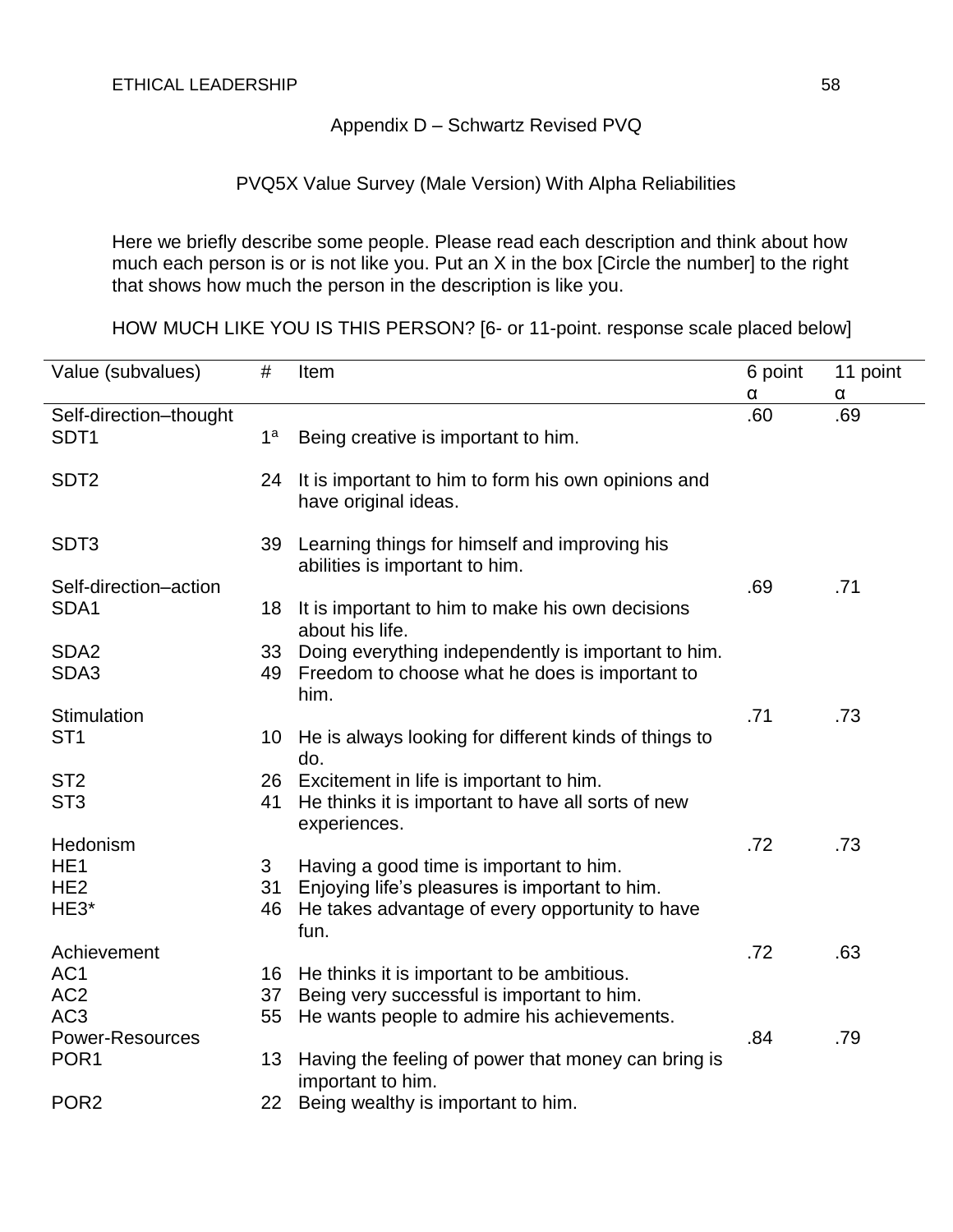POR3 43 He pursues high status and power.

# *(Appendix continues)*

| Power-Dominance              |                |                                                                                     | .77 | .74 |
|------------------------------|----------------|-------------------------------------------------------------------------------------|-----|-----|
| POD <sub>1</sub>             | 6              | He wants people to do what he says.                                                 |     |     |
| POD <sub>2</sub> *           | 27             | It is important to him to be the most influential<br>person in any group.           |     |     |
| POD <sub>3</sub>             | 35             | It is important to him to be the one who tells others<br>what to do.                |     |     |
| Face                         |                |                                                                                     | .62 | .61 |
| FAC1                         | 9              | It is important to him that no one should ever shame<br>him.                        |     |     |
| FAC <sub>2</sub>             | 19             | Protecting his public image is important to him.                                    |     |     |
| FAC <sub>3</sub> *           | 51             | He wants people always to treat him with respect<br>and dignity.                    |     |     |
| Security-Personal            |                |                                                                                     | .76 | .72 |
| SEP1*                        | 12             | He avoids anything that might endanger his safety.                                  |     |     |
| SEP <sub>2</sub>             | 25             | His personal security is extremely important to him.                                |     |     |
| SEP <sub>3</sub>             | 54             | It is important to him to live in secure surroundings.                              |     |     |
| Security-Societal            |                |                                                                                     | .75 | .76 |
| SES <sub>1</sub>             | $\overline{2}$ | It is important to him that his country protect itself<br>against all threats.      |     |     |
| SES <sub>2</sub>             | 30             | He wants the state to be strong so it can defend its<br>citizens.                   |     |     |
| SES <sub>3</sub>             | 47             | Having order and stability in society is important to<br>him.                       |     |     |
| <b>Tradition</b>             |                |                                                                                     | .85 | .84 |
| TR1                          | 17             | It is important to him to maintain traditional values<br>or beliefs.                |     |     |
| TR <sub>2</sub>              | 38             | Following his family's customs or the customs of a<br>religion is important to him. |     |     |
| TR <sub>2</sub>              | 44             | He strongly values the traditional practices of his<br>culture.                     |     |     |
| <b>Conformity-Rules</b>      |                |                                                                                     | .70 | .73 |
| COR1*                        | 15             | He believes he should always do what people in<br>authority say.                    |     |     |
| COR <sub>2</sub>             | 28             | It is important to him to follow rules even when no<br>one is watching.             |     |     |
| COR <sub>3</sub>             | 40             | Obeying all the laws is important to him.                                           |     |     |
| Conformity-<br>Interpersonal |                |                                                                                     | .71 | .69 |
| COI1                         | 4              | It is important to him to avoid upsetting other                                     |     |     |
|                              |                | people.                                                                             |     |     |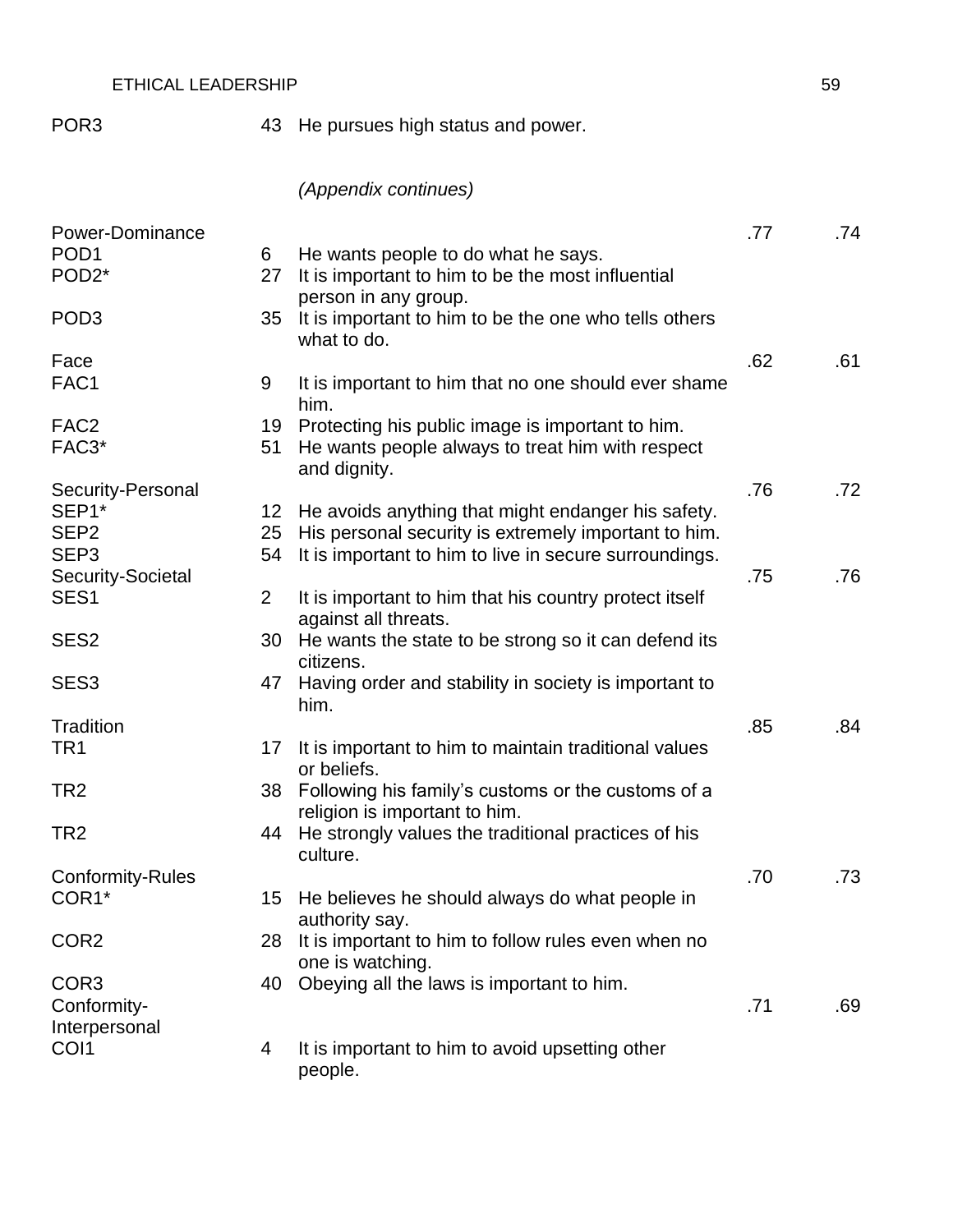| CO <sub>I2</sub>                                             | 21                       | He thinks it is important never to be annoying to<br>anyone.                                                                                                              |     |     |
|--------------------------------------------------------------|--------------------------|---------------------------------------------------------------------------------------------------------------------------------------------------------------------------|-----|-----|
| CO <sub>13</sub>                                             | 52                       | He always tries to be tactful and avoid irritating<br>people.                                                                                                             |     |     |
| <b>Humility</b><br>HU1<br>HU <sub>2</sub><br>HU <sub>3</sub> | $\mathbf{7}$<br>34<br>50 | He tries not to draw attention to himself.<br>It is important to him to be humble.<br>It is important to him to be satisfied with what he<br>has and not to ask for more. | .49 | .38 |
|                                                              |                          | (Appendix continues)                                                                                                                                                      |     |     |
| Benevolence-<br>Dependability                                |                          |                                                                                                                                                                           | .63 | .78 |
| BED <sub>1</sub> b                                           | 11                       | It is important to him to be loyal to those who are<br>close to him.                                                                                                      |     |     |
| BED <sub>2</sub>                                             | 42                       | He goes out of his way to be a dependable and<br>trustworthy friend.                                                                                                      |     |     |
| BED <sub>3</sub>                                             | 56                       | He wants those he spends time with to be able to<br>rely on him completely.                                                                                               |     |     |
| Benevolence-Caring<br>BEC <sub>1</sub>                       | 23                       | It's very important to him to help the people dear to<br>him.                                                                                                             | .76 | .83 |
| BEC <sub>2</sub>                                             | 32                       | Caring for the well-being of people he is close to is<br>important to him.                                                                                                |     |     |
| BEC <sub>3</sub> *                                           | 48                       | He tries always to be responsive to the needs of his<br>family and friends.                                                                                               |     |     |
| Universalism-Concern<br>UNC1                                 | 5                        | Protecting society's weak and vulnerable members<br>is important to him.                                                                                                  | .72 | .77 |
| UNC <sub>2</sub>                                             | 29                       | He thinks it is important that every person in the<br>world have equal opportunities in life.                                                                             |     |     |
| UNC <sub>3</sub>                                             | 53                       | He wants everyone to be treated justly, even people<br>he doesn't know.                                                                                                   |     |     |
| Universalism-Nature<br>UNN <sub>1</sub>                      | 8                        | He strongly believes that he should care for nature.                                                                                                                      | .85 | .88 |
| UNN <sub>2</sub>                                             | 20                       | It is important to him to work against threats to the<br>world of nature.                                                                                                 |     |     |
| UNN3                                                         | 45                       | Protecting the natural environment from destruction<br>or pollution is important to him.                                                                                  |     |     |
| Universalism-<br><b>Tolerance</b>                            |                          |                                                                                                                                                                           | .60 | .63 |
| UNT1*                                                        | 14                       | He works to promote harmony and peace among<br>diverse groups.                                                                                                            |     |     |